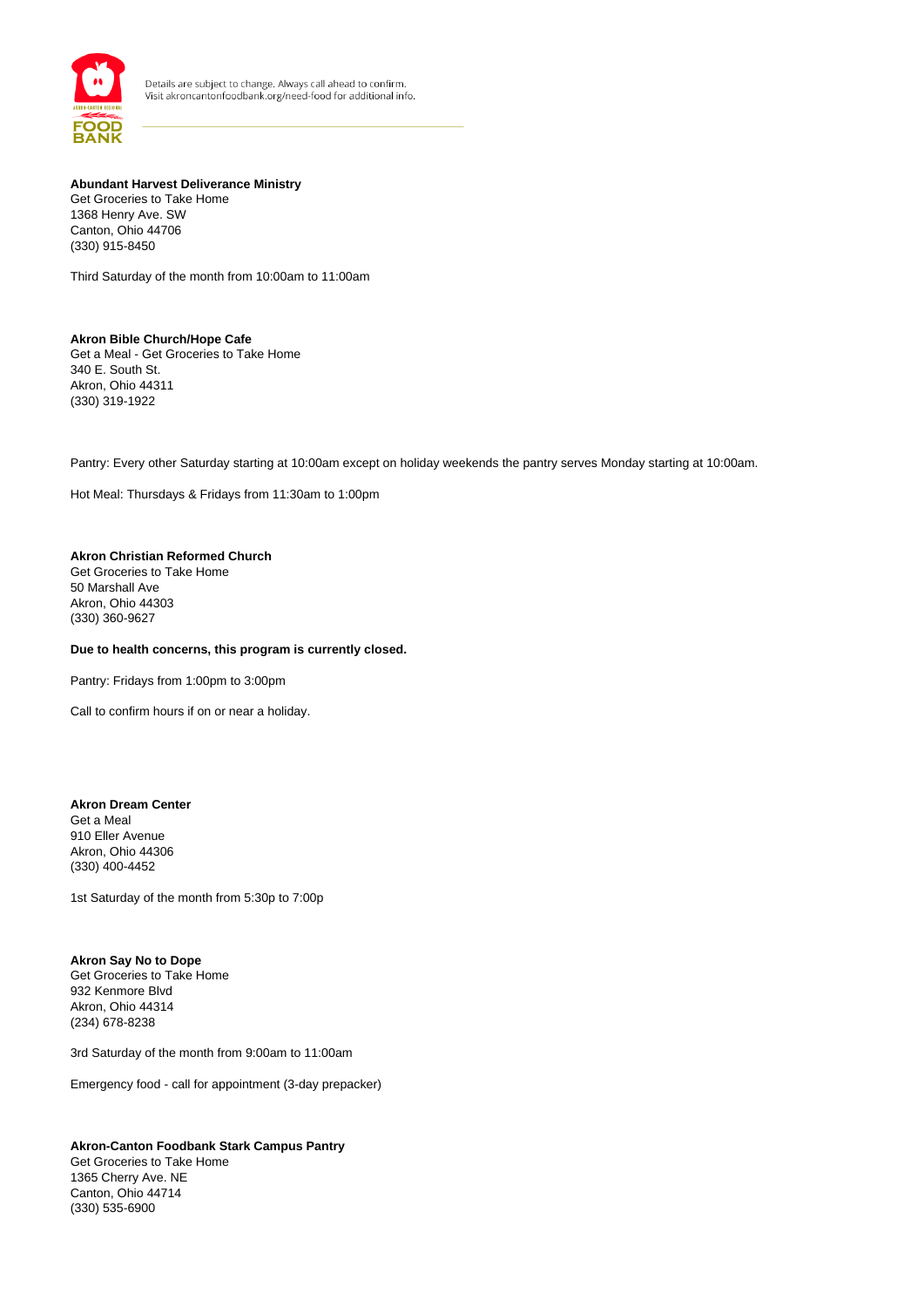

#### Tuesdays and Wednesdays from 9a to 3p

Order in-person or online. [Click here](/sites/default/files/OrderAhead%20Guide.pdf) for instructions how to order ahead at orderahead.org.

## **Akron-Canton Regional Foodbank Neighborhood Distribution**

Get Groceries to Take Home 350 Opportunity Pkwy Akron, Ohio 44307 (330) 535-6900

1st Thursday of the month from 1:00p to 3:00p

Parking lot will be closed until 1:00pm. Please enter on Dart Ave.

## **All Saints Temple COGIC**

Get Groceries to Take Home 1451 Wilbur Alan Jr Av. SE Canton, Ohio 44707 (330) 453-8489

3rd and 4th Saturdays of the month starting at 1:00pm

First come first serve.

www.allsaintstemple.org

## **Allen Chapel AME Church**

Get Groceries to Take Home 150 Oakwood St. Ravenna, Ohio 44266 (330) 592-2000

2nd Wednesday of the month from 10:00a to Noon

#### **Alliance Community Pantry Inc.** Get Groceries to Take Home 215 East Market St. Alliance, Ohio 44601 (330) 680-8130

Mondays and Wednesdays from 4:00pm to 7:00pm

Tuesdays from 9:00am to 12:00pm

If Alliance Schools are closed so will the pantry be.

**ALPHA Nutrition Program/ Williams Tower** Get a Meal 285 Channelwood Cir. Akron, Ohio 44311 (330) 434-1017

Mondays through Fridays from 8:00am to 1:00pm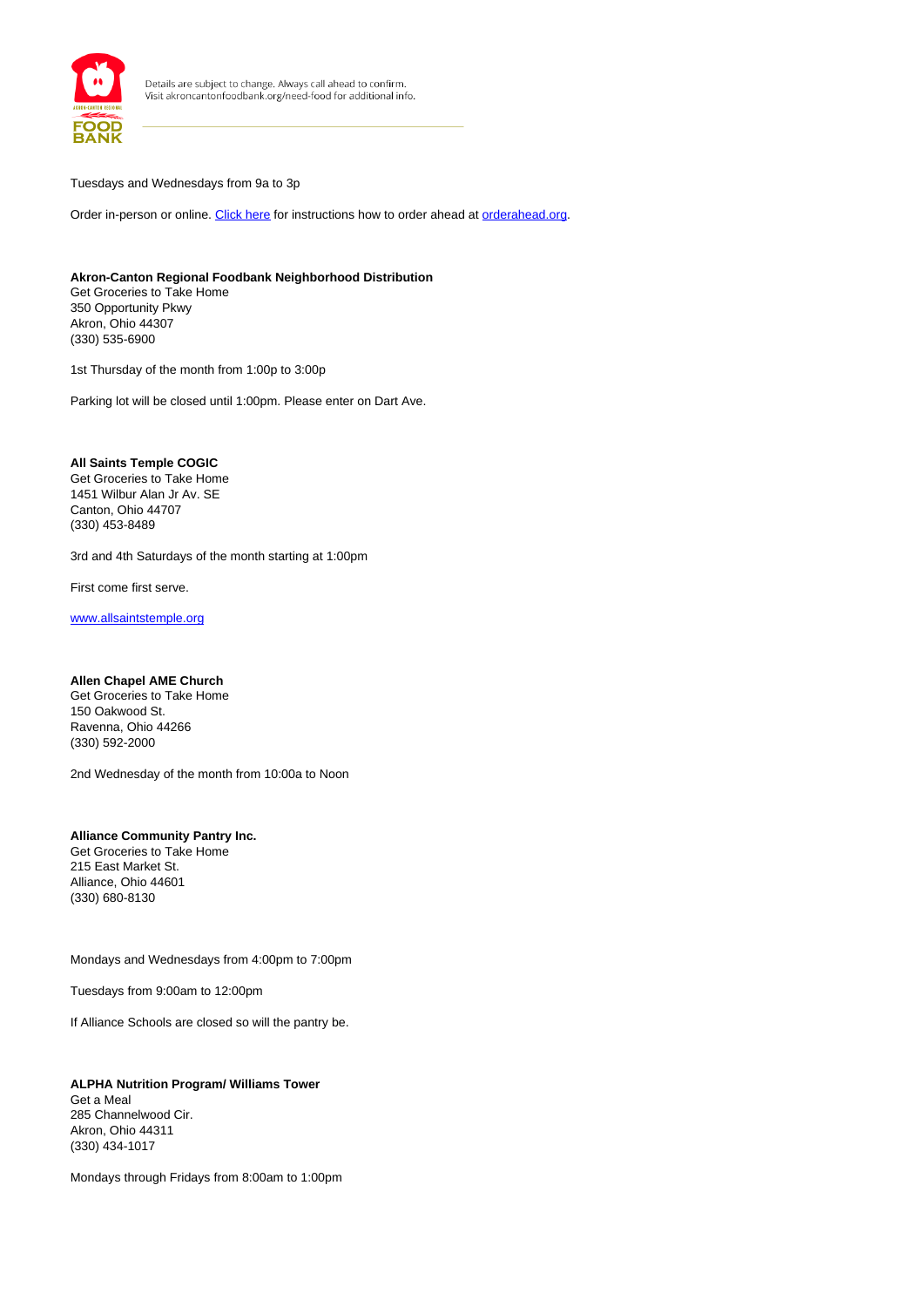

**ASIA, Inc.** Get Groceries to Take Home 370 E. Market St. Akron, Ohio 44304 3305353263

Bi-Weekly Tuesdays from 1:00pm to 5:00pm

During office hours from 8:00am to 5:00pm by appointment

## **AxessPointe Community Health Center (Barberton)** Get Groceries to Take Home 390 Robinson Ace.

Barberton, Ohio 44203 (330) 800-8745

Currently Closed.

4th Saturday of the month from 9:00am to 11:00am

#### **AxxessPointe Community Health Center**

Get Groceries to Take Home 1400 South Arlington St. Akron, Ohio 44306 (330) 724-5471

Currently closed.

3rd Saturday of the month from 9:00am to 12:00pm

## **Barberton Adventist Community Service**

Get Groceries to Take Home 223 2nd St NW Barberton, Ohio 44203 (330) 848-3225

Mondays and Tuesdays from 9:00am to 2:30pm

Residents of Barberton Only

#### **Barberton Area Community Ministries**

Get Groceries to Take Home 939 Norton Ave. Barberton, Ohio 44203 (330) 745-3693

Tuesdays and Thursdays from 1:00pm to 5:00pm

Temporarily drive through--please make sure to clean out trunk.

## **Believer's Assembly Church**

Get Groceries to Take Home 131 Church Ave N. Beach City, Ohio 44608 (330) 756-2900

2nd to last Saturday of the month from 10:00am to 12:00pm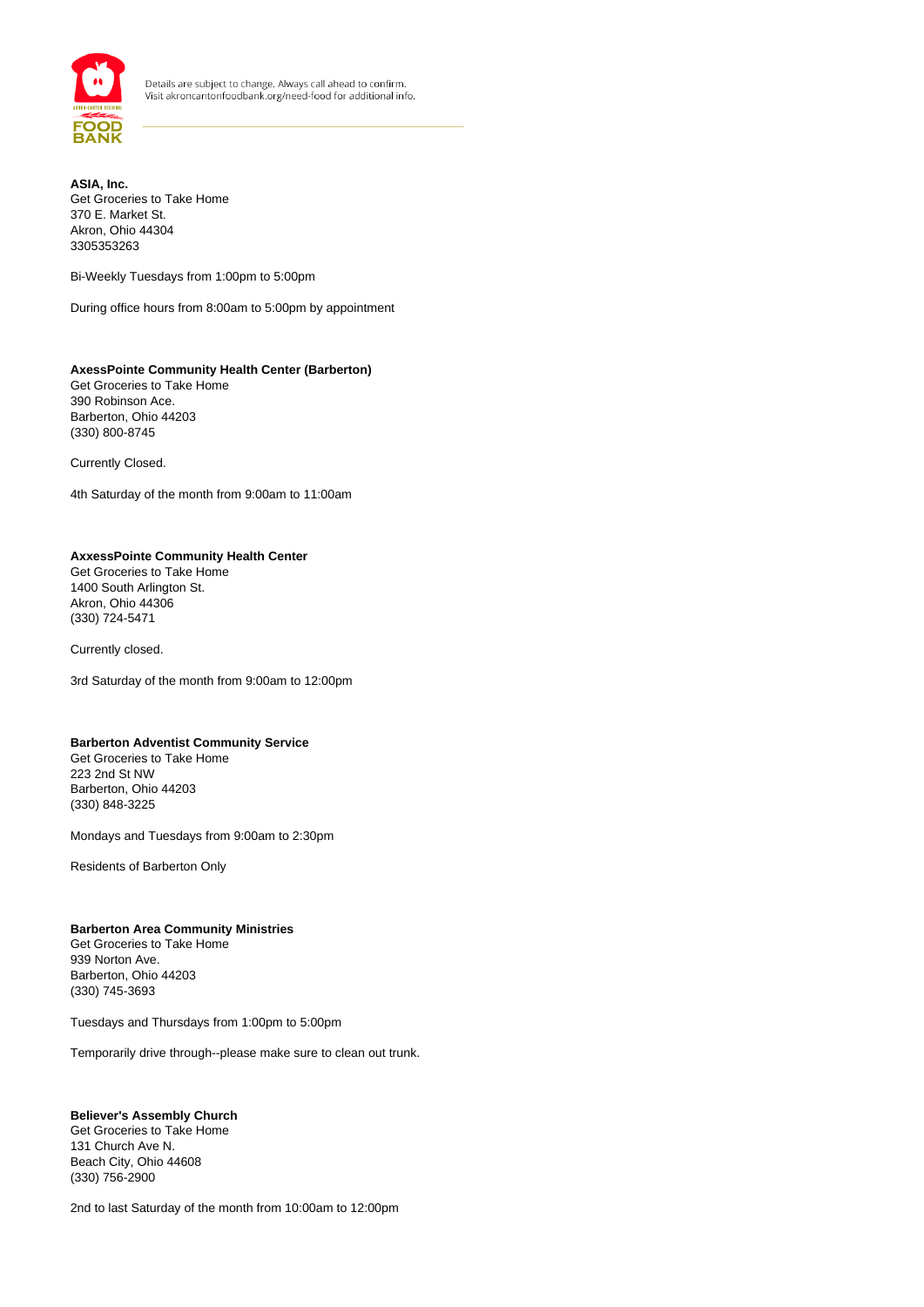

**Bethany United Church of Christ** Get a Meal 1235 Broad Blvd. Cuyahoga Falls, Ohio 44223 (330) 923-5277

3rd Saturday from 11:30am to 1:15pm

**BeTheChurch Inc.** Get a Meal - Get Groceries to Take Home 369 7th St. NE Barberton, Ohio 44203 (330) 696-2763

Every Thursday of the month from 11:30a to 1:00p

## **Blackhorse Baptist Church**

Get Groceries to Take Home 6360 Bridge Street Ravenna, Ohio 44266 (330) 297-7860

## **Due to health concerns, this program is currently closed.**

2nd Tuesday of the month from 11:00a to 3:00p

#### **Blessed Trinity Parish**

Get Groceries to Take Home 300 E. Tallmadge Ave. Akron, Ohio 44310 (330) 475-0321

Tuesdays from 1:00pm to 4:00pm

Thursdays from 3:00pm to 6:00pm

By appointment only, call (330) 475-0321

#### **Bountiful Gifts, Inc.**

Get Groceries to Take Home 532 High St. Canal Fulton, Ohio 44614 330-268-3227

3rd Sunday of the month from 4:00pm to 6:00pm

**Boys & Girls Club of Massillon - Hot Meal** Get a Meal 730 Duncan St., SW Massillon, Ohio 44647 (330) 833-4395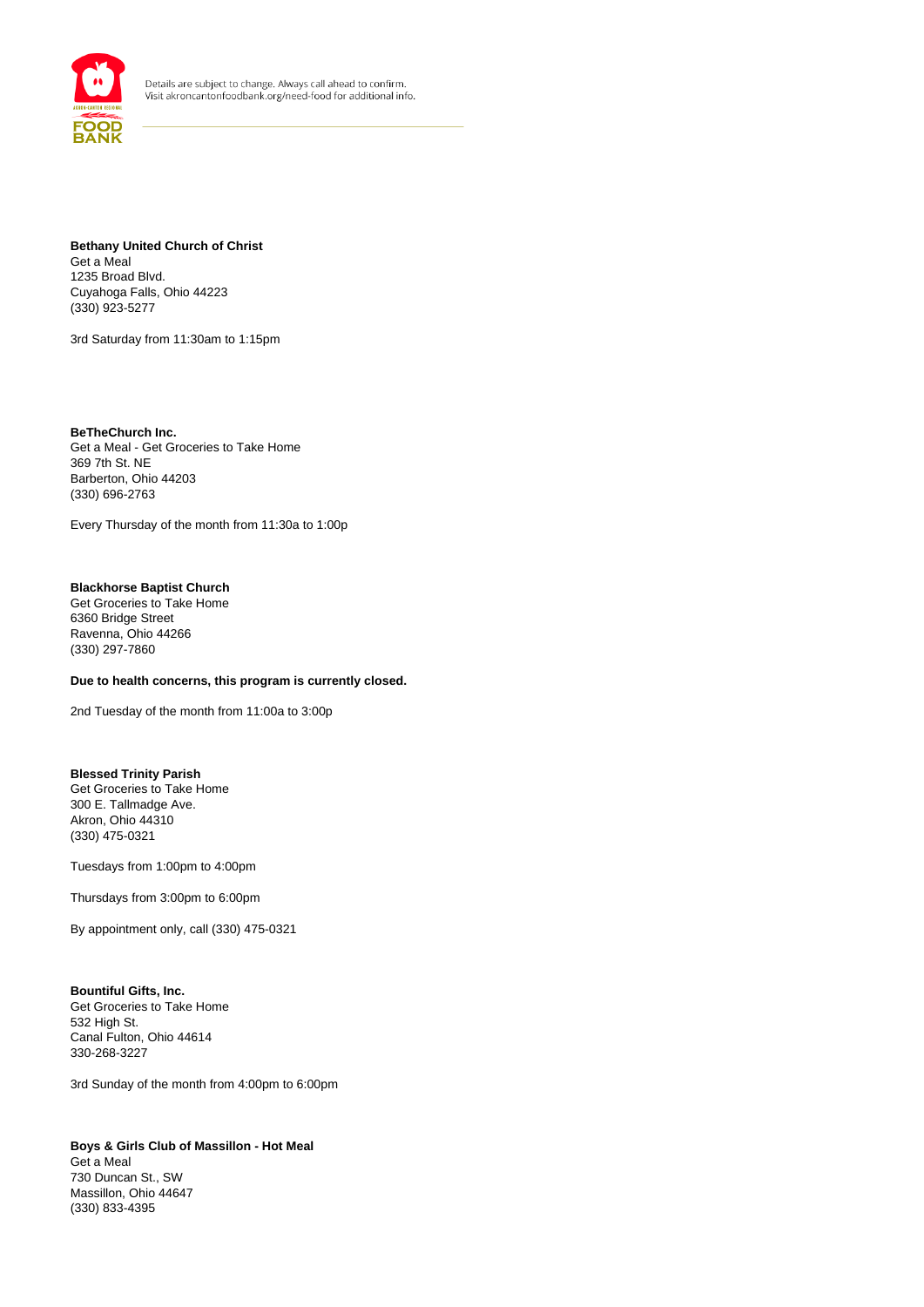

Tuesdays from 12:00pm to 1:00pm

## **Bread of Life (Heart of Christ Ministries)**  Get a Meal - Get Groceries to Take Home

347 Stanley Avenue Barberton, Ohio 44203 (234) 334-3486

Hot Meal: 3rd Wednesday of the month from 11:30am to 12:30pm

Food Pantry: 3rd Wednesday of the month from 12:30pm to 1:00pm

**Temporary Drive-Thru only**

**Breakfast at Trinity at Trinity United Church of Christ** Get a Meal 150 E. North St. Wooster, Ohio 44691 (330) 264-9250

Mondays through Fridays from 8:30am to 9:30am

**Brechmacher House** Get Groceries to Take Home 1012 Brown St. Akron, Ohio 44301 (330) 317-9478

2nd Tuesday of the month from 4:00pm to 6:00pm

## **Brimfield Community Cupboard, Inc.**

Get Groceries to Take Home 1235 Tallmadge Rd. Kent, Ohio 44240 (234) 817-1284

Tuesdays and Thursdays from 9:30am to 11:30am

**Temporarily drive-thru**--please make sure to clean out trunk

## **Brunswick Food Pantry**

Get Groceries to Take Home 1255 N. Carpenter Rd. Brunswick, Ohio 44212 (330) 220-8299

Tuesdays from 6:00pm to 7:00pm

Second Tuesday additionally from 1:00pm to 2:30pm

#### **Brunswick United Methodist Church**

Get Groceries to Take Home 1395 Pearl Rd. Brunswick, Ohio 44212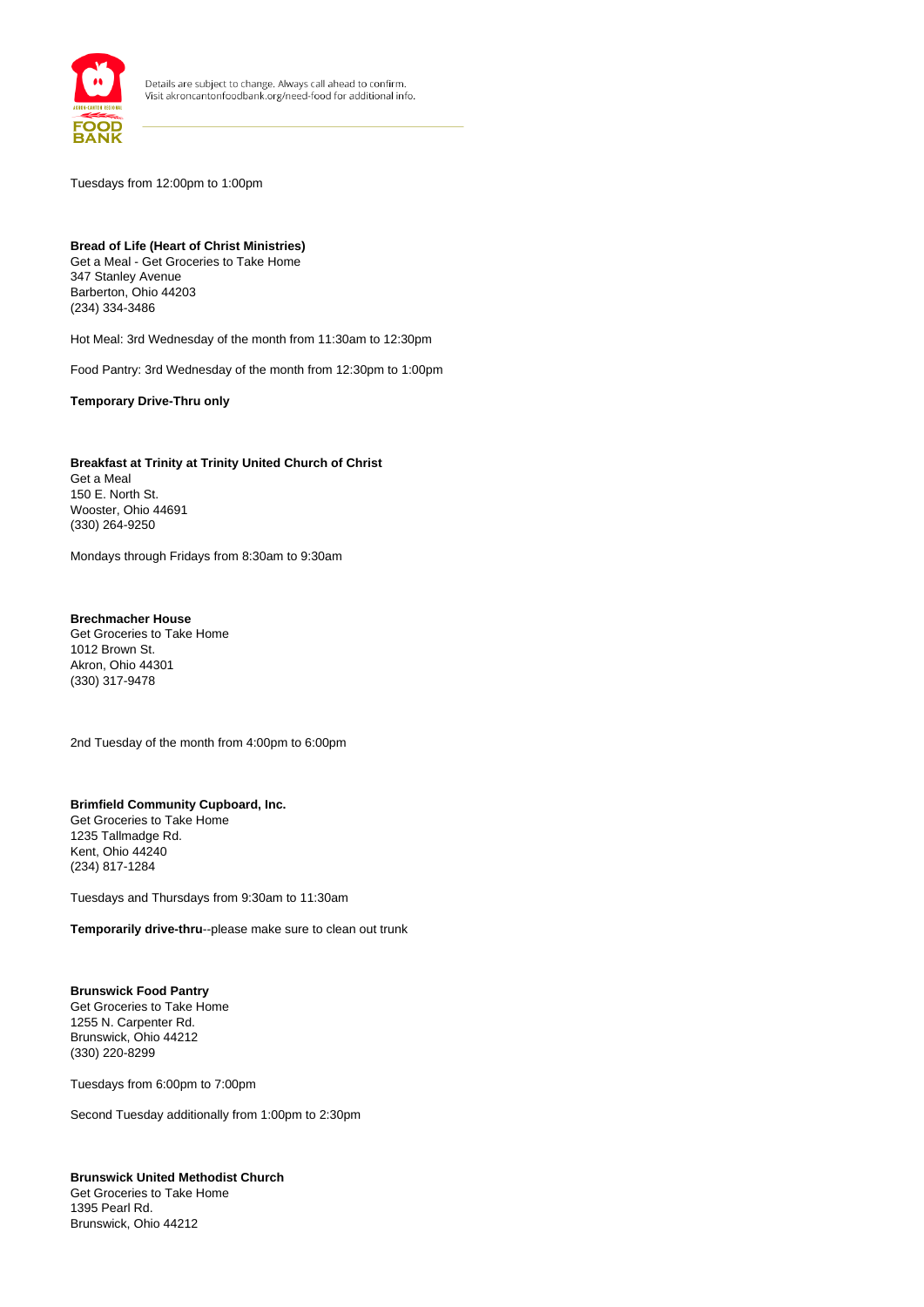

(330) 225-3179

Thursdays from 9:00am to 11:00am

Must be residents of Brunswick, Brunswick Hills, Valley City, or Hinkly

## **Buckeye Christian Assembly** Get a Meal - Get Groceries to Take Home 3159 Columbia Rd

Medina, Ohio 44256 (440) 225-0425

Food Pantry and Hot Meal: 2nd Saturday from 10:00am to 12:00pm

**Bulldog Bags Inc.** Get Groceries to Take Home 3493 Darrow Rd. Stow, Ohio 44224 (234) 738-0379

4th Friday of the month from 3:30pm to 6:30pm

Call (234) 738-0379 or email **bulldogboxes@bulldogbags.org** to schedule a required appointment

Intended for families in Stow and Munroe Falls, and families with students enrolled in Stow-Munroe Falls School District

Distribution days/times will vary for November and December holidays.

**C.O.B. Outreach** Get a Meal - Get Groceries to Take Home 754 Kenmore Blvd. Akron, Ohio 44314 (330) 745-8634

**Program is currently closed.** 

## **Calvary Apostolic Church of Akron/Love Thy Neighbor** Get Groceries to Take Home 2693 Nesbitt Ave Akron, Ohio 44319 (330) 745-7248

1st Saturday from 5:00pm to 6:00pm

#### **Canal Fulton Community Cupboard** Get Groceries to Take Home

8101 Manchester Rd. NW Canal Fulton, Ohio 44614 (330) 854-6381

Last Thursday of the month from 9:30am to 12:00pm

Call to confirm hours in November and December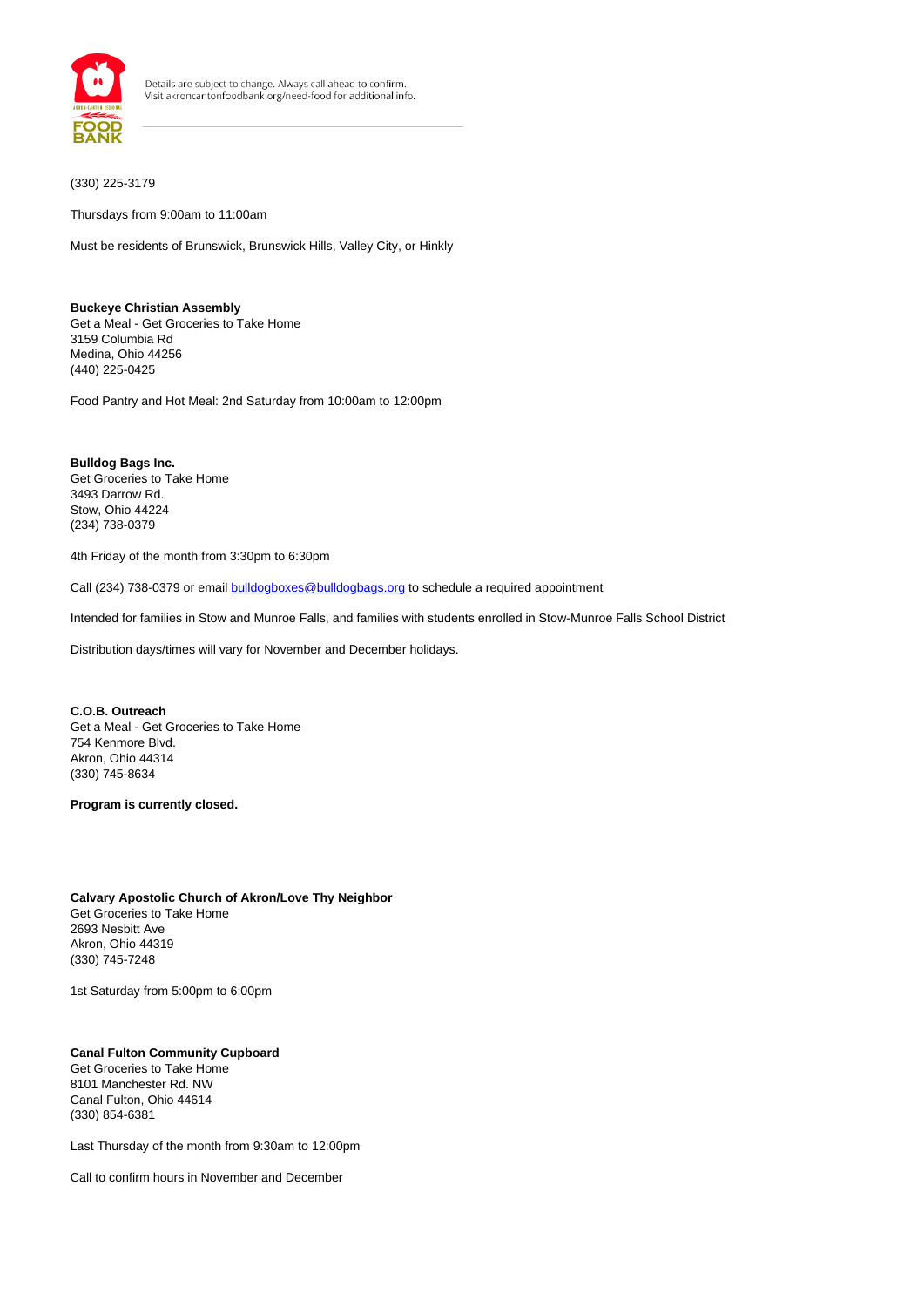

#### **Canton Crossroads UMC** Get Groceries to Take Home 120 Cleveland Ave SW Canton, Ohio 44702 330-455-0153

Tuesdays and Thursdays from 11am to 2pm

Wednesdays and Fridays from 2pm to 5pm

**Please call the number above to make an appointment due to COVID-19.**

**Canton Crossroads UMC - Fresh Market** Get Groceries to Take Home 3412 Harmont Ave. NE Canton, Ohio 44705 (330) 455-0153

Tuesdays and Thursdays 3:00pm to 6:00pm,

Wednesdays and Fridays 10:00am to 1:00pm, and Saturdays 9:00am to 12:00pm

**Canton Friendship Center** Get Groceries to Take Home 2200 Cleveland Ave NW Canton, Ohio 44709 (330) 453-8776

**Due to health concerns, this program is open on Mondays, Wednesdays, and Fridays from 11:30a to 12:30p.**

Produce Distribution: 3rd Friday from 2:30p to 4:00p

Pantry: Mondays through Fridays from 9:00a to 2:00p; Call (330)453-8776 for an appointment at the pantry

Hot Meal: Mondays through Fridays from 11:30a to 1:30p

**Care on the Square** Get Groceries to Take Home 1226 Substation Rd. Brunswick, Ohio 44212 (330) 225-4600

3rd Saturday of the month from 10:00am to 12:00pm.

Medina residents only.

**Caring Hands Charity** Get a Meal - Get Groceries to Take Home 2208 E. Market St. Akron, Ohio 44313 (243) 334-7044

Hot Meal: Mondays from 4:00pm to 6:00pm at Main St. Pub and Grill (1677 E. Market St. Akron, OH 44313)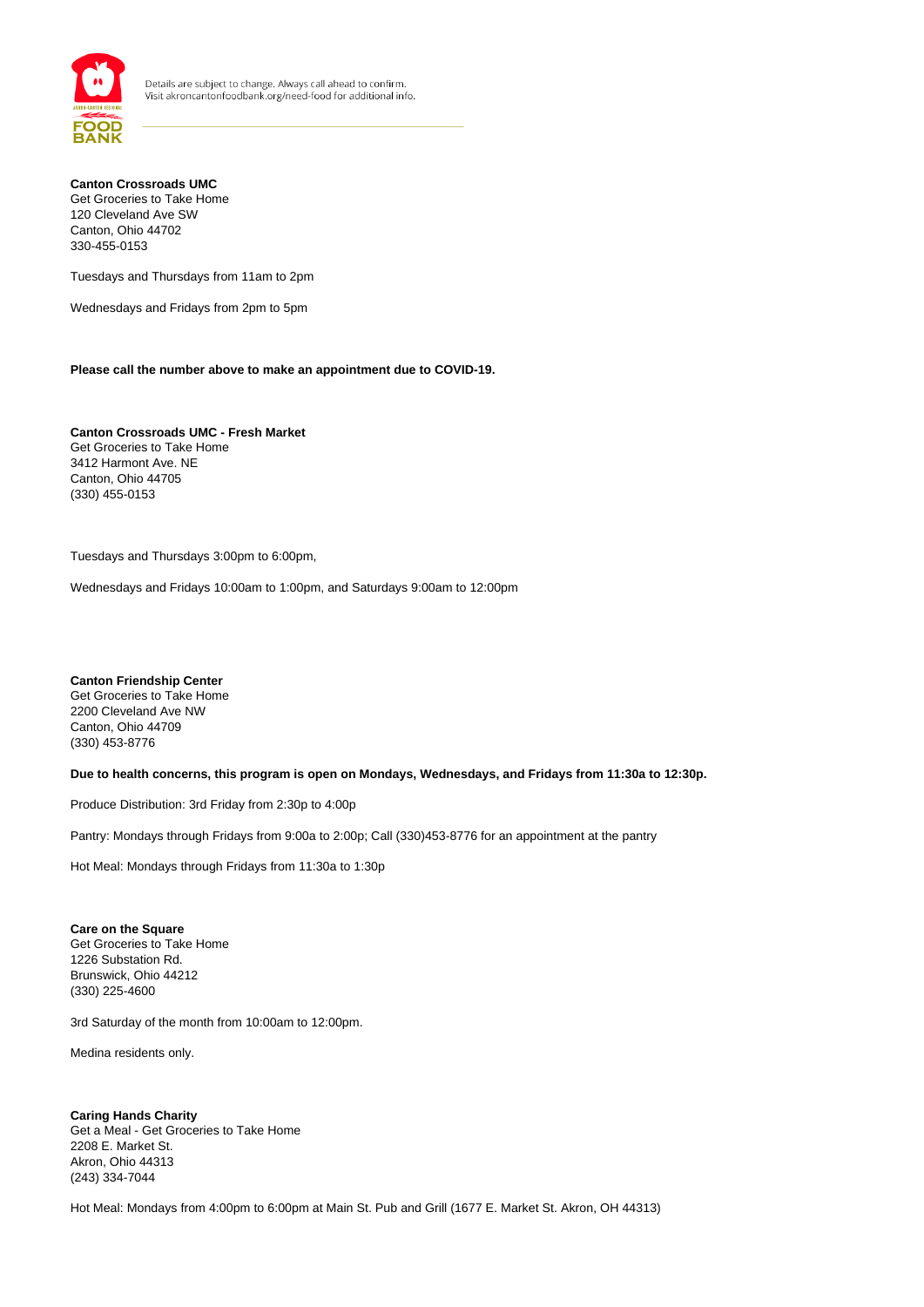

Pantry: TBD

#### **Caring Hearts Outreach, Inc.**  Get Groceries to Take Home 1100 10th St. NW Canton, Ohio 44703 (330) 225-4600

Closed for the Summer 2022

2nd and 4th Wednesdays of the month from 4:30pm to 6:00pm

**Catholic Charities of Portage County** Get Groceries to Take Home 206 W. Main Street Ravenna, Ohio 44266 (330) 297-7745

Due to health concerns, this program is currently operating by appointment only. Please call the number above to make an appointment.

Mondays and Wednesdays from 1:00pm to 3:00pm;

Fridays from 10:00am to 12:00pm and 1:00pm to 3:00pm

**Catholic Charities of Stark County** Get Groceries to Take Home 800 Market Ave N Canton, Ohio 44702 (330) 491-0896

Appointment required. Call after 10:30a for sameday and next day appointments.

Mondays thru Fridays from 10:00am to 3:45pm

Clients may visit once a month. Masks are required and guests must complete a health survey.

**Celebration Church** Get Groceries to Take Home 688 Dan St. Akron, Ohio 44310 (330) 762-7458

Due to health concerns, this program will be distributing groceries as a temporary drive-thru only.

Monday - Thursdays from 10:00am to 4:00pm.

Appointment preferred, call number above.

## **Centenary United Methodist Church**

Get Groceries to Take Home 1310 Superior Ave. Akron, Ohio 44307 (330) 376-9648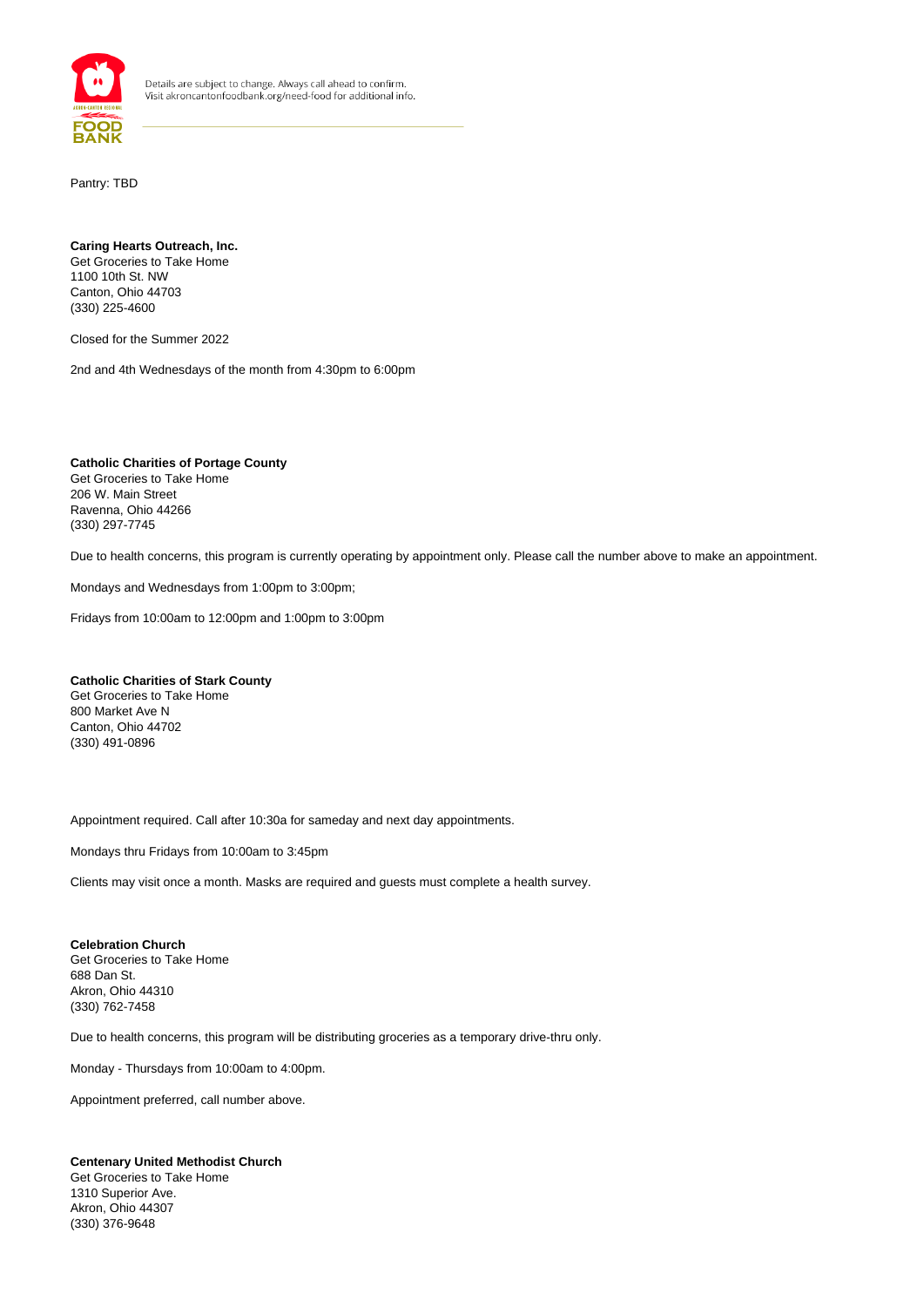

2nd and 4th Thursday of the month from 11:00am to 2:00pm

November through February 3rd Thursday of the month from 11:00am to 2:00pm

**Central Baptist** Get Groceries to Take Home 4736 W. Tuscarawas St. Canton, Ohio 44708 (330) 344-3438

4th Saturday of the month starting at 11:00am. Or by call-in reservation if food is still available.

**Chapel of the Cross UMC** Get a Meal - Get Groceries to Take Home 14411 Orrville St NW North Lawrence, Ohio 44666 330-832-6885

Due to health concerns, hot meal program is closed. The food pantry is still operating.

Pantry: 3rd Friday from 9:00am to 10:00am and the 3rd Saturday from 4:30pm to 5:30pm.

Hot Meal: 3rd Saturday from 4:30pm to 5:30pm

#### **Christ Memorial Church**

Get Groceries to Take Home 2620 Robertsville Ave. Robertsville, Ohio 44670 (330) 862-2004

3rd Thursday of the month from 4:30pm to 6:00pm

**Christ the King Church** Get Groceries to Take Home 300 E. Tallmadge Ave Akron, Ohio 44310 (330) 807-7180

Delivery to recipients 3rd Saturday of the month from 8:00am to 10:00am

Must call prior to the day of delivery to be registered.

Call to Zip Code 44310 only

**Christian Cupboard-Ravenna/Center of Hope** Get a Meal - Get Groceries to Take Home 1081 W Main St. Ravenna, Ohio 44266 (330) 297-5454

Pantry: Mondays through Thursdays from 9:30am to 3:00pm (closed 11:30am to 12:20pm).

2nd and 4th Tuesday from 5:00pm to 7:00pm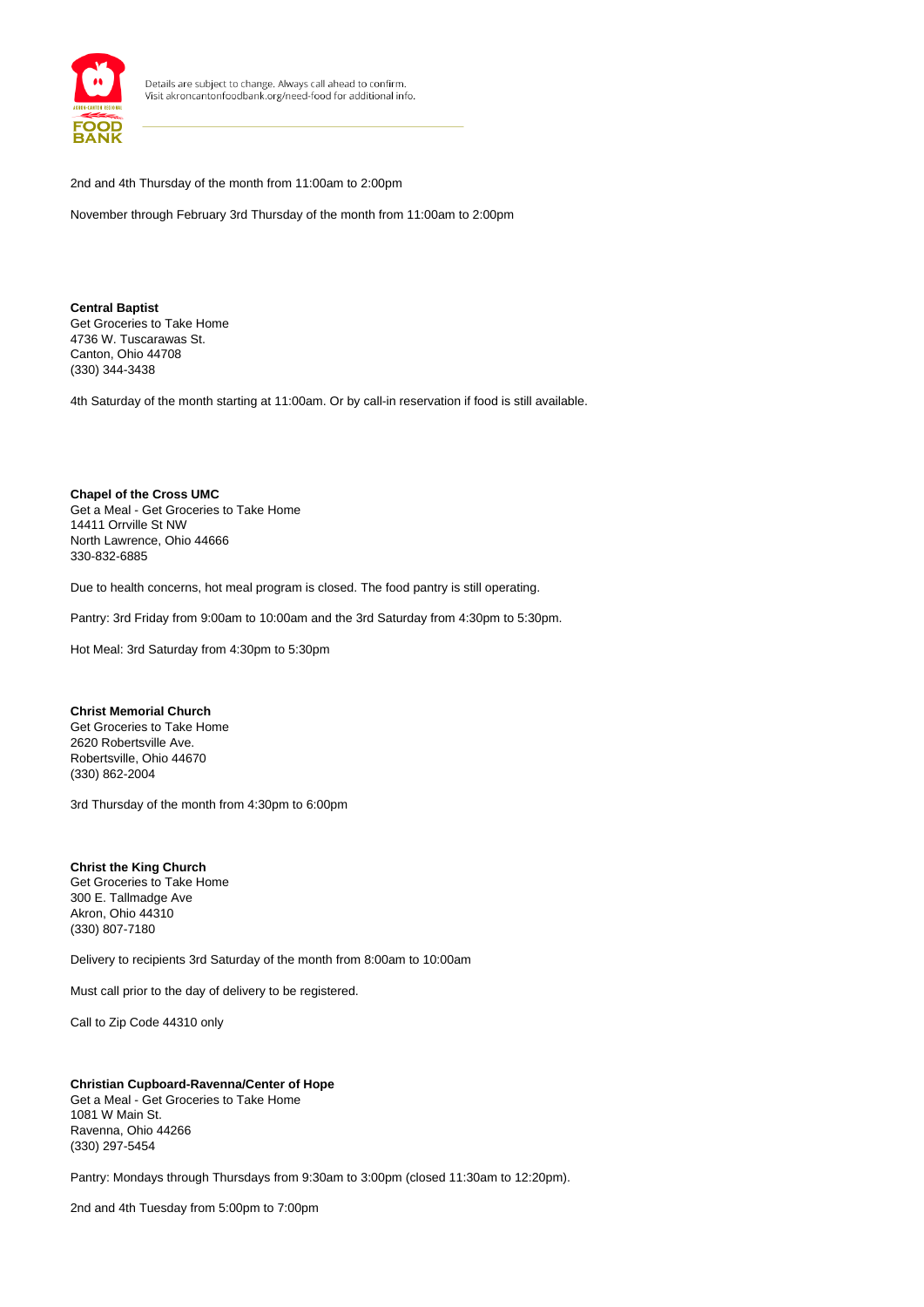

Appointment Required for pantry.

Hot Meal: Mondays through Fridays from 11:30am to 12:30pm

Sunday meals 2:00pm to 2:30pm lunch pick up, drive thru only.

**Church of Christ/Cuyahoga Falls** Get Groceries to Take Home 837 Chestnut Blvd. Cuyahoga Falls, Ohio 44221 (330) 929-4717

By appointment only.

Appointment Required, call 2-1-1 or (330) 376-6660 to make appointment

## **Church of Christ/Ravenna**

Get Groceries to Take Home 3897 Summit Rd. Ravenna, Ohio 44266 (330) 296-3637

2nd Wednesday of the month from 9:00am to 11:00am

**Church of Our Savior** Get a Meal - Get Groceries to Take Home 471 Crosby St. Akron, Ohio 44302 (330) 535-9174

Pantry: Last Monday of the month from 7:30am to 10:00am

Hot Meal: Last 2 Wednesday of the month from 5:30pm to 7:00pm. As of now, carry-out only.

**CommQuest Services Inc./ Samaritan Table** Get a Meal 717 McKinley Ave. N.W. Canton, Ohio 44703 (330) 455-0374

Thursdays from 11:00am to 1:00pm; except Thanksgivng

# **Community Action/Wayne-Medina**

Get Groceries to Take Home 88 N. Main St. Rittman, Ohio 44270 (330) 927-1871

Thursdays from 8:30am to 3:00pm

Intended for residents of Wayne and Medina counties

**Community Bible Church** Get a Meal - Get Groceries to Take Home 3671 Tallmadge Rd.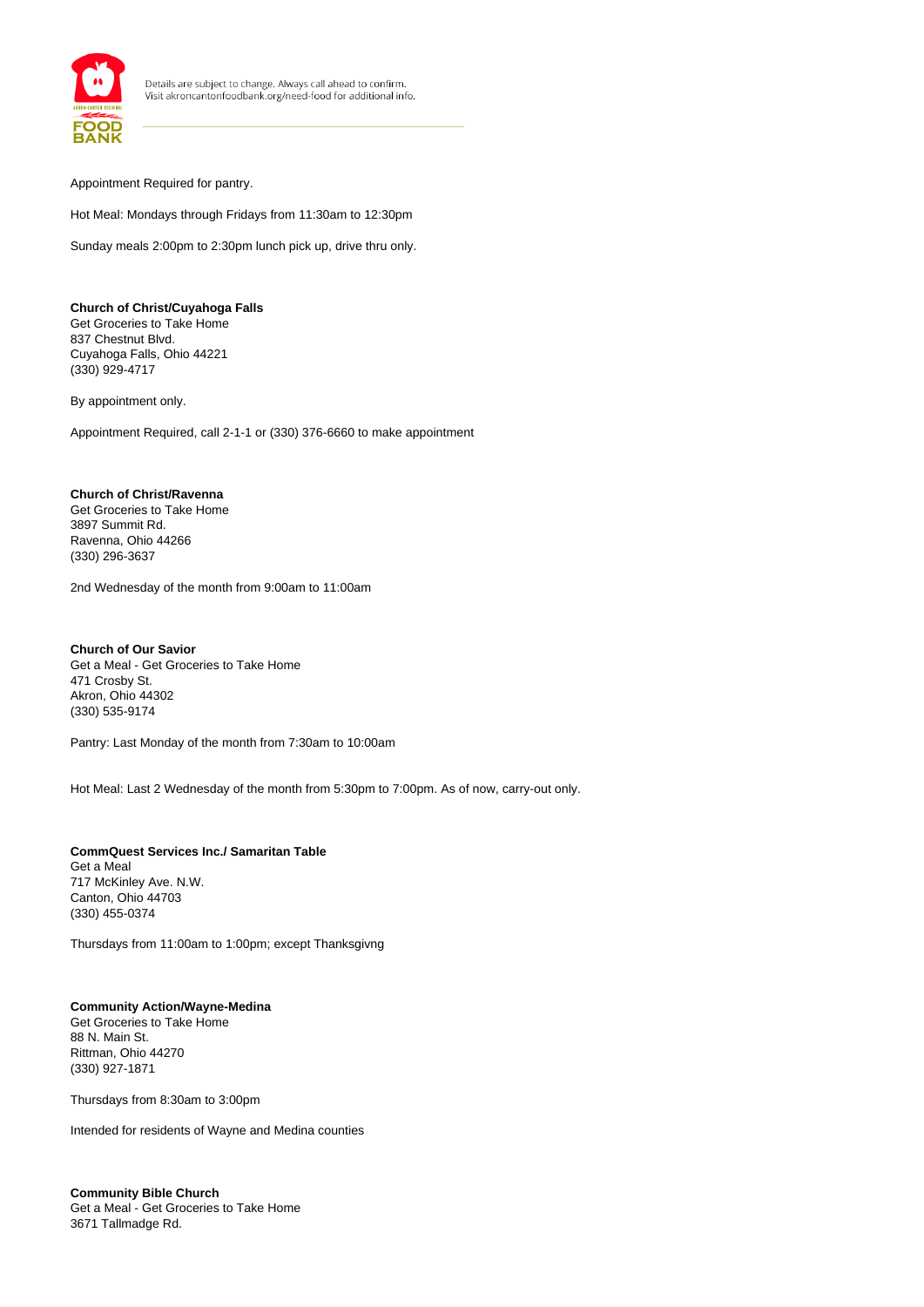

Rootstown, Ohio 44272 (330) 325-9449

Due to health concerns, the hot meal is currently closed. The pantry will remain open.

Pantry and Hot Meal: Last Sunday of every month from 1:00pm to 3:00pm

Temporarily drive through--please make sure to clean out trunk.

### **Community Drop In Center**

Get Groceries to Take Home 1492 Cherry Ave. S.E. Canton, Ohio 44707 (330) 456-7692

2nd, 3rd, and 4th Fridays from 9:00am to 1:00pm

#### **Community Food Pantry**

Get Groceries to Take Home 9222 Route 43 Streetsboro, Ohio 44241 (330) 626-4282

1st and 3rd Saturdays of the month from 10:00am to 11:00am

#### **Community Life Church**

Get Groceries to Take Home 106 S. Cleveland Ave. Mogadore, Ohio 44260 (330) 628-3344

Every Wednesday from 6:00pm to 8:00pm

During the school year, every Tuesday from 3:00pm to 5:00pm.

#### **Copley Outreach Center**

Get Groceries to Take Home 1502 S. Cleveland-Massillon Rd Copley, Ohio 44321 (330) 665-3335

Tuesdays and Fridays from 10:00am to 2:00pm

Intended for residents of Copley-Fairlawn School District

## **Cornerstone Christian Assembly**

Get Groceries to Take Home 1531 Ettle Dr. Barberton, Ohio 44203 (330) 825-1199

Thursdays from 9:30am to 10:30am

#### **Cornerstone Church/City Lights** Get a Meal - Get Groceries to Take Home

3073 Conlin Drive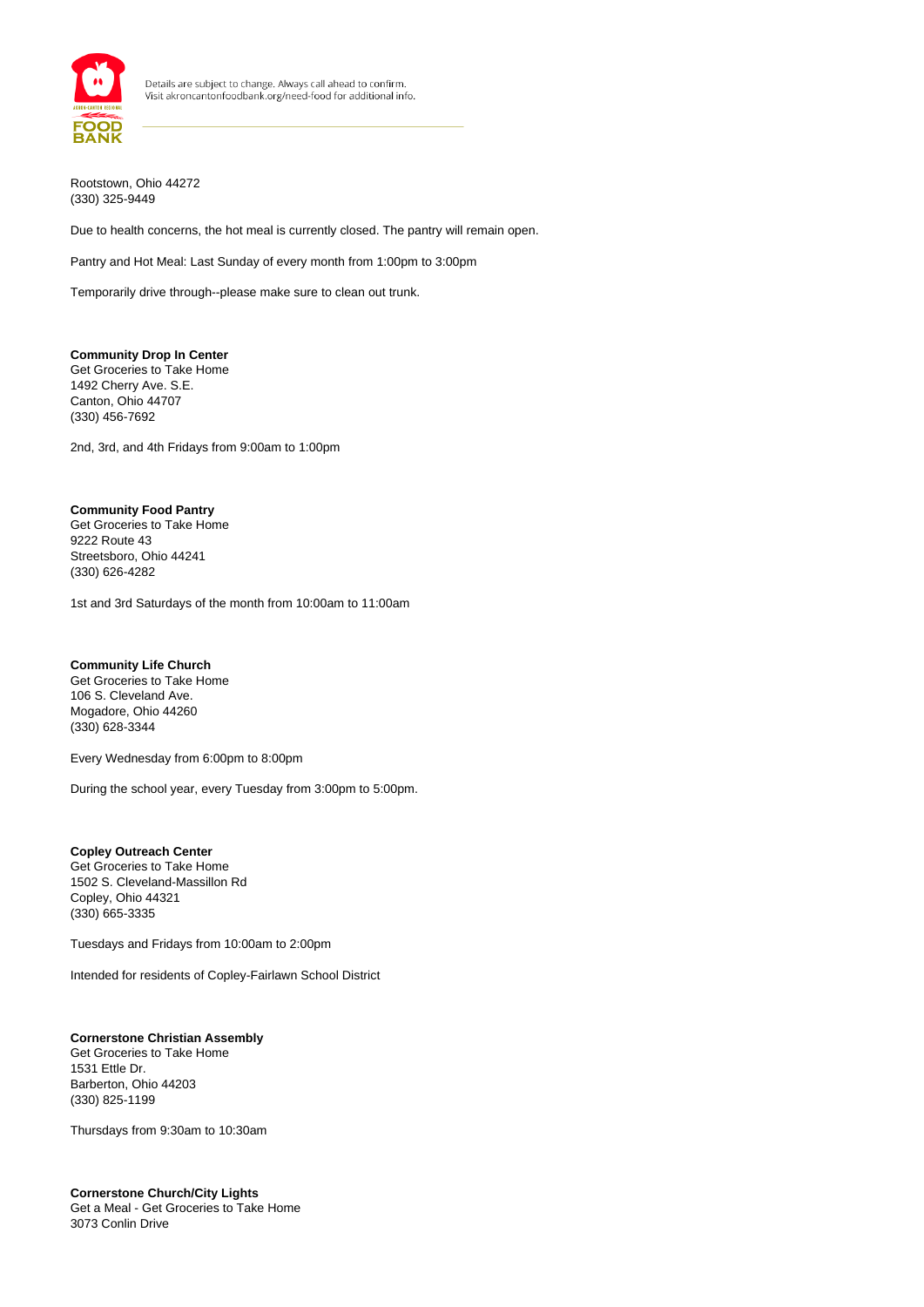

Akron, Ohio 44319 (330) 807-1039

Pantry: anytime by appointment, call (330) 807-1039.

Hot meal program currently closed.

#### **Crestwood 4Cs** Get Groceries to Take Home 4572 W. Prospect St. Mantua, Ohio 44255 (330) 274-3310

Mondays from 4:00pm to 6:00pm; and, Wednesdays and Fridays from 1:00pm to 3:00pm

#### **Crown Hill Food Pantry (Crown Hill Mennonite Church)**  Get Groceries to Take Home 9693 Benner Rd. Rittman, Ohio 44270 (330) 927-1716

Last Thursday of the month from 3:00pm to 5:00pm Last Friday of the month from 11:00am to 1:00pm

Only the Thursday and Friday before the holidays during November and December with the same hours

Temporarily drive through--please make sure to clean out trunk.

### **Cuyahoga Falls Good Neighbors**

Get Groceries to Take Home 1742 2nd St. Cuyahoga Falls, Ohio 44221 (330) 928-8057

Tuesdays and Thursdays from 10:00am to 2:00pm. Please arrive by 1:45pm. No referral necessary.

If Cuyahoga Falls City Schools are closed due to inclement weather, so is the pantry.

Pantry also carries adult/children clothing and baby items.

#### **Dalton Baptist Church**

Get Groceries to Take Home 400 Lincolnview Drive Dalton, Ohio 44618 (330) 828-8302

Mondays from 10:00am to 10:30am

Closed on Holidays, open on MLK Day

#### **Deliverance Christian Ministry**

Get a Meal - Get Groceries to Take Home 1358 Cleveland Ave NW Canton, Ohio 44703 (234) 410-3733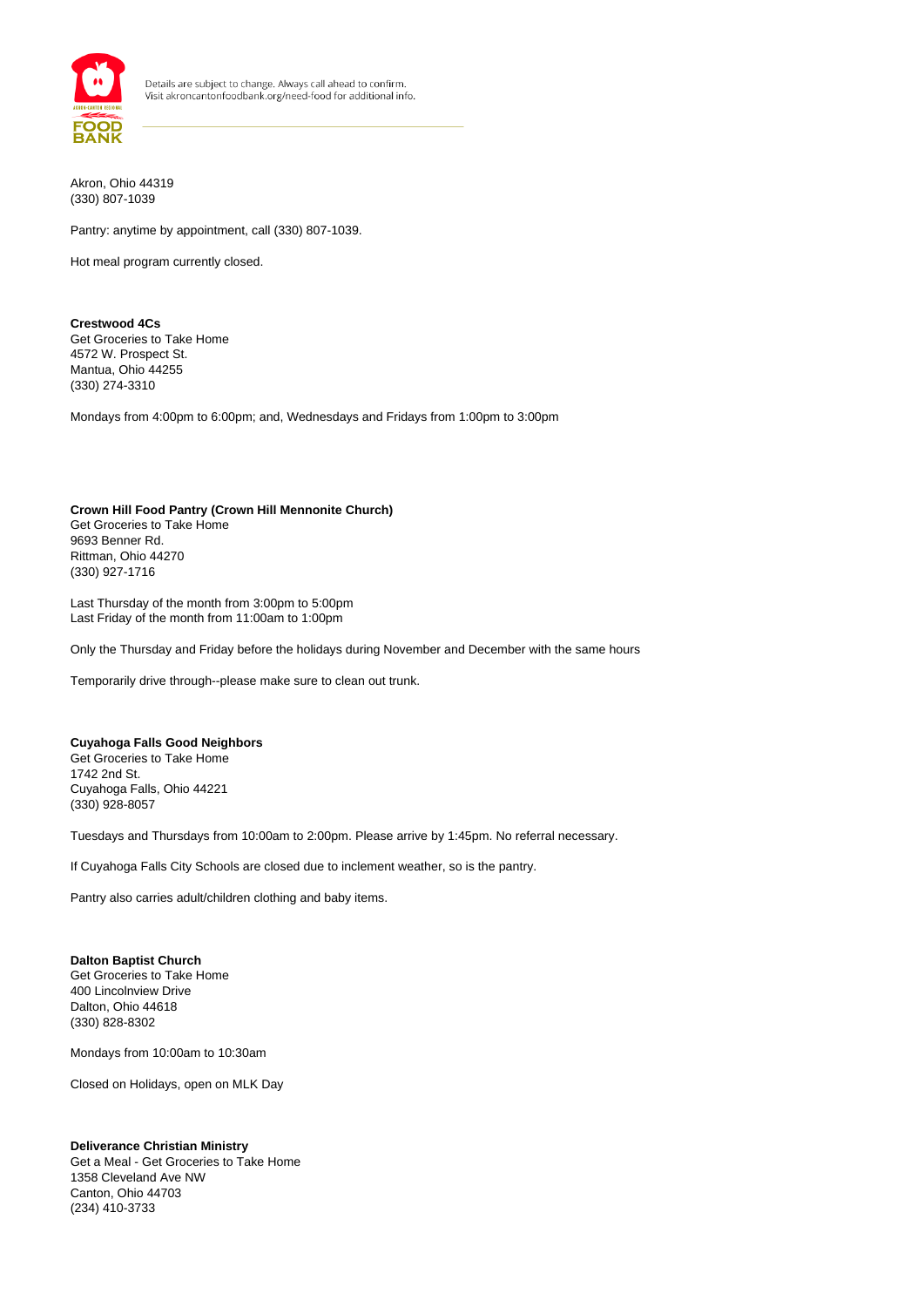

Due to health concerns, this program is currently operating at a different location:

2631 Harvard Ave. NW

Canton, OH 44709

2nd and 4th Friday of the month from 10:00am to 12:00pm

#### **Doylestown Community Food Cupboard** Get Groceries to Take Home

153 Church Street Doylestown, Ohio 44230 (330) 658-7744

4th Saturday of the month from 8:30am to 10:30am.

In November and December, the distribution is the Saturday before the holiday.

Intended for residents in Chippewa Township

## **Eagle Ministries Chapel, Inc.**

Get Groceries to Take Home 830 Rood Drive Akron, Ohio 44319 (330) 753-5700

1st and 3rd Thursdays from 5:00pm to 6:30pm

Temporarily drive through--please make sure to clean out trunk.

## **Eastern Road Church of God Food Ministry**

Get Groceries to Take Home 2600 Eastern Rd. Rittman, Ohio 44270 (330) 927-0448

Tuesdays and Saturdays from 9:00am to 12:00pm, closed for holidays

## **Ellet Community Church of God**

Get Groceries to Take Home 2700 Priscilla Ave. Akron, Ohio 44312 (330) 524-0095 OR (330) 733-9231

Every Tuesday from 10:00am to 12:00pm

## **Emmanuel Christian Assembly**

Get Groceries to Take Home 925 W. Hopocan Ave. Barberton, Ohio 44203 (330) 825-9603

Drive-thru by appointment only. Call number above.

Saturdays from 9:00am to 10:00am.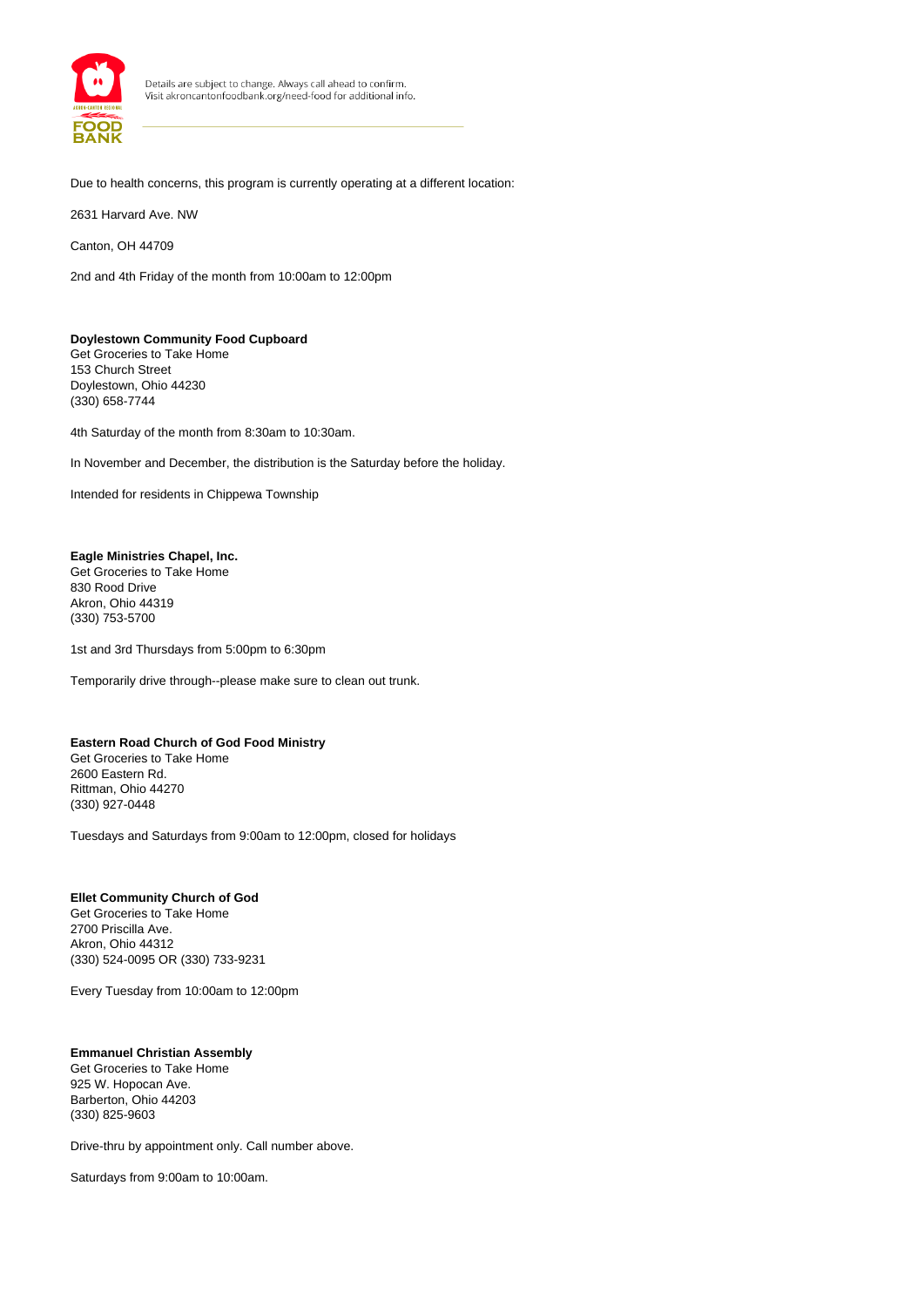

## **Faith in Christ Ministries**

Get Groceries to Take Home 1213 Coventry St. Akron, Ohio 44306 (234) 303-6873

Program is currently closed.

3rd Saturday of the month from 10:00am to 1:00pm

**Faith Kitchen** Get a Meal - Get Groceries to Take Home 2219 Mahoning Rd. NE Canton, Ohio 44705 (330) 499-6040

Hot Meal and Pantry: Last Saturday of the month 10:00am to 12:00pm

Temporary drive-thru

**Faith Temple Church** Get Groceries to Take Home 701 Sylvan Ave. Akron, Ohio 44306 (330) 724-6823

4th Saturday from 10:00am to 12:00pm

3rd Saturday in November and December from 10:00am to 12:00pm

#### **Faith United Methodist Church**

Get a Meal - Get Groceries to Take Home 2560 Post Rd. Twinsburg, Ohio 44087 (330) 425-2565

2nd Sunday of the month from 4:30pm to 5:30pm

#### **Family Empowerment Ministries**

Get a Meal - Get Groceries to Take Home 425 E. Market St. Alliance, Ohio 44601 (330) 913-7007

Pantry: 1st and 2nd Friday of the month drive-thru pickup at 6:00pm; call for appointment week leading up.

Hot meal: 1st Sunday of the month 1:00 to 2:30pm

**Family of Faith United Methodist Church** Get a Meal 800 E. Market St. Akron, Ohio 44305 (330) 376-2141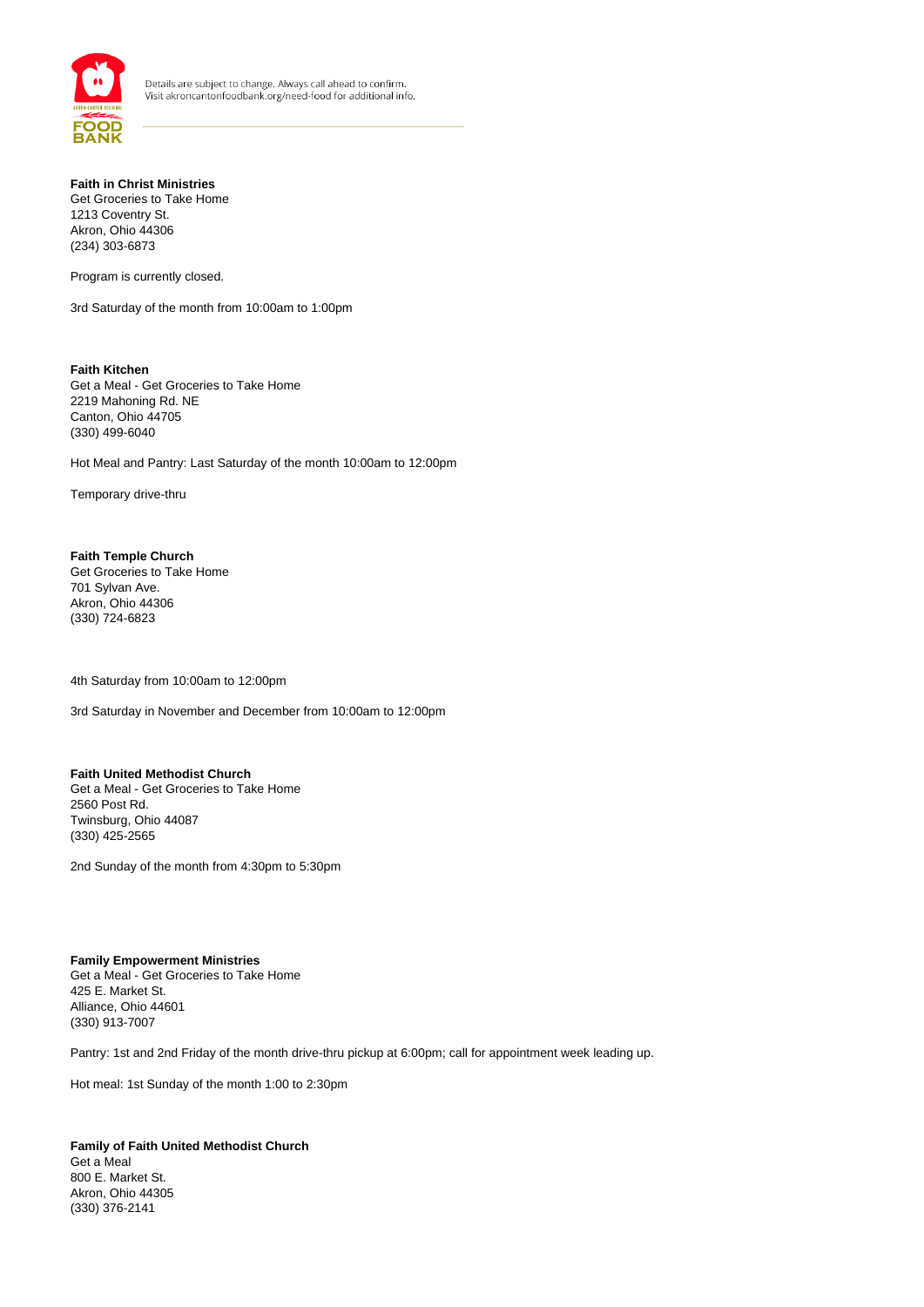

Last Wednesday of the month from 12:00pm to 1:00pm

**Family Resource Center** Get Groceries to Take Home 311 W. Aurora Rd. Northfield, Ohio 44067 (330) 467-7939

1st Tuesday of the month from 7:00pm to 7:45pm 3rd Saturday of the month from 9:30am to 10:15am

**Feed My Sheep Akron** Get a Meal 265 E. Cuyahoga Falls Ave Akron, Ohio 44310 (330) 773-6606

To-go meals: Fridays starting at 11:00am

## **Feeding Hope Food Pantry/First Congregational Church**

Get Groceries to Take Home 292 E. Market St. Akron, Ohio 44308 (330) 253-5109

Tuesdays from 9:30am to 10:30am

Temporarily drive through--please make sure to clean out trunk. Walk-ups welcome.

## **Feeding Medina County Pantry**

Get Groceries to Take Home 650 W. Smith Rd. Medina, Ohio 44256 (330) 421-4816

Hours by appointment, but generally held from 9a to 12p, Monday thru Friday

Intended for Medina County residents

#### **First Baptist Church of Akron**

Get Groceries to Take Home 1670 Shatto Ave. Akron, Ohio 44313 (330) 867-2121

3rd Saturday of the month from 12:00pm to 2:00pm

Drive-thru only.

#### **First Baptist Church of Medina**

Get Groceries to Take Home 3646 Medina Rd. Medina, Ohio 44256 (330) 725-5853

Tuesdays and Thursdays from 9:00am to 1:00pm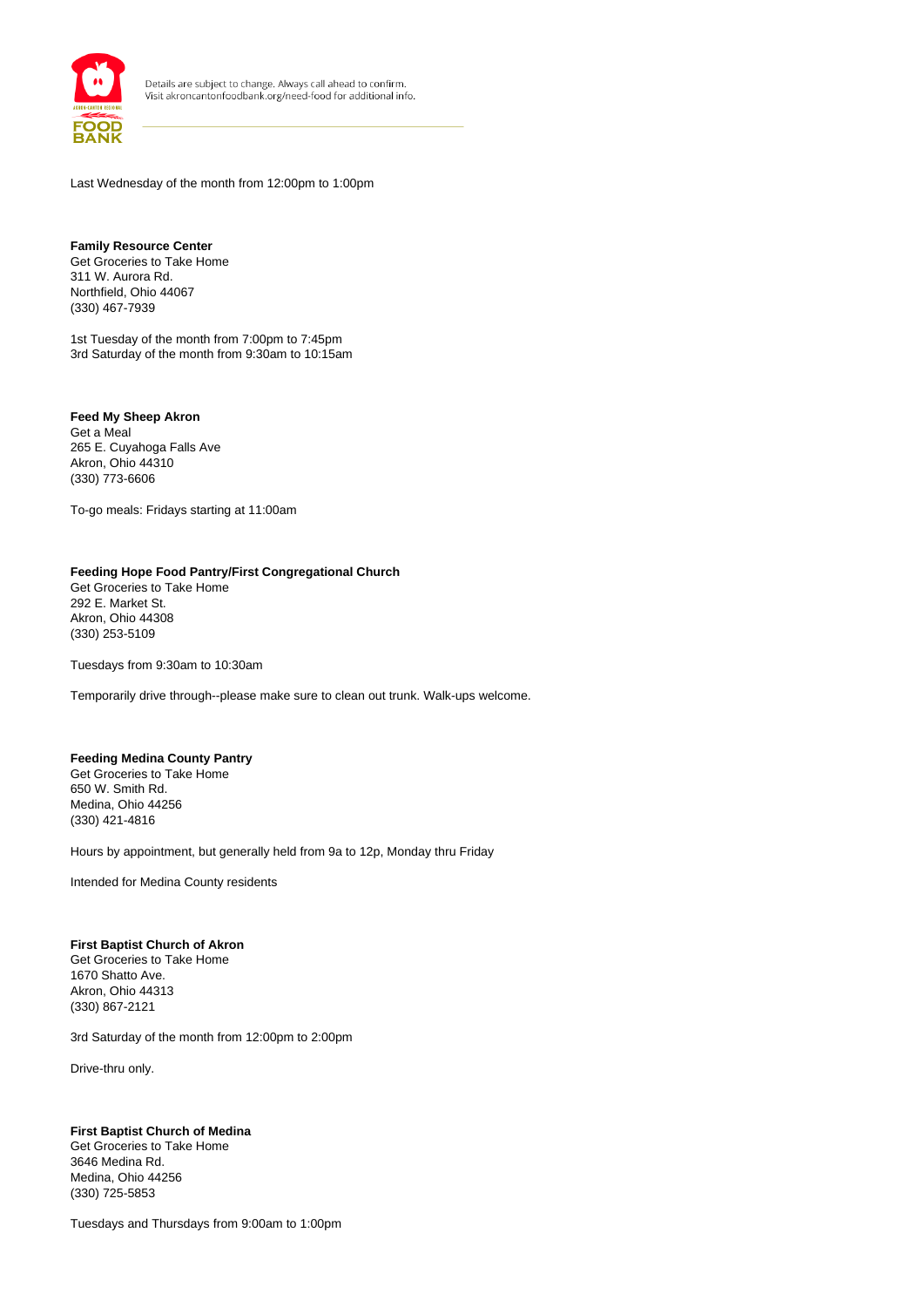

Appointment required, call (330) 725-5853

## **First Christian Church of Canton**

Get Groceries to Take Home 6900 Market Ave N. North Canton, Ohio 44721 (330) 456-2600

3rd Friday of the month from 9:00am to 11:00am

Call agency for emergency food needs

#### **First Christian Church of Stow**

Get a Meal - Get Groceries to Take Home 3493 Darrow Rd. Stow, Ohio 44224 (330) 688-4450

3rd Sunday from 4:00pm to 6:00pm

Holidays considered, call to verify.

## **First Congregational Church of Twinsburg**

Get a Meal 9050 Church St. Twinsburg, Ohio 44087 (330) 425-2181

4th Sunday of the month from 4:00pm to 5:30pm

#### **First Faith Development/First Apostolic Faith** Get a Meal - Get Groceries to Take Home 790 Easter Ave Akron, Ohio 44307 (330) 252-0671

Pantry: Monday through Thursdays 10:00am tp 2:00pm

Meal: Wednesdays starting at 12:00pm and the 2nd Tuesday of the month starting at 5:00pm

**First Grace UCC (Akron AIDS Collaborative)** Get Groceries to Take Home 258 W. Market St. Akron, Ohio 44303 (330) 802-9338

Every Friday from 1:00pm to 3:00pm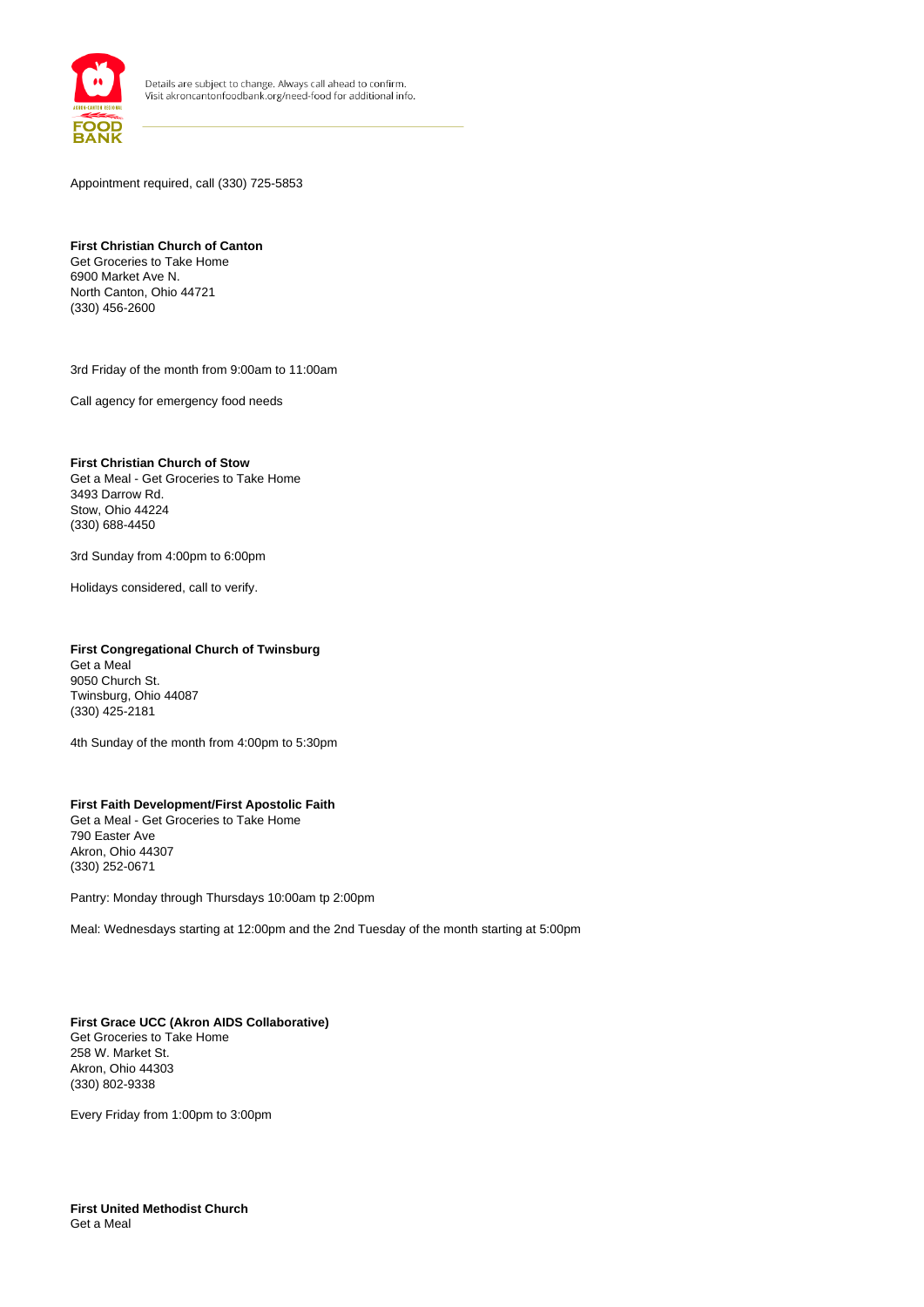

263 E. Mill St. Akron, Ohio 44308 (330) 376-8143

Tuesdays from 10:45am to 12:30pm

#### **First United Methodist Church (Cuyahoga Falls)** Get Groceries to Take Home 245 Portage Trail

Cuyahoga Falls, Ohio 44221 (330) 923-5241

4th Saturday of the month from 11:00am to 1:00pm. Intended for school families in 44221.

## **Focus Community Development Corp (Shiloh Missionary Baptist Church)**

Get Groceries to Take Home 1241 Grant St. Akron, Ohio 44301 (330) 329-2154

2nd and 4th Saturday of the month starting at 12:00pm

## **Forever R Children**

Get Groceries to Take Home 1900 10th st. Akron, Ohio 44314 (330) 714-0259

3rd Saturday of the month from 12:00pm to 2:00pm

For emergency food distribution call number above.

## **Friends of the Homeless of Tuscarawas County**

Get Groceries to Take Home 211 E High Ave New Philadelphia, Ohio 44663 (330) 602- 6100

Mondays through Fridays from 9:00am to 7:00pm

#### **Friendship Meals Inc.** Get a Meal 301 N. Main St. Orrville, Ohio 44667

Message thru Facebook or email: friendshipmealsinc@gmail.com

Every 2nd, 3rd, 4th, and 5th Thursday of the montyh from 5:15pm tp 6:30pm

**Gennesaret, Inc.** Get a Meal 419 W. Exchange St. Akron, Ohio 44302 (330) 379-1057

Tuesdays from 10:00am to 11:00am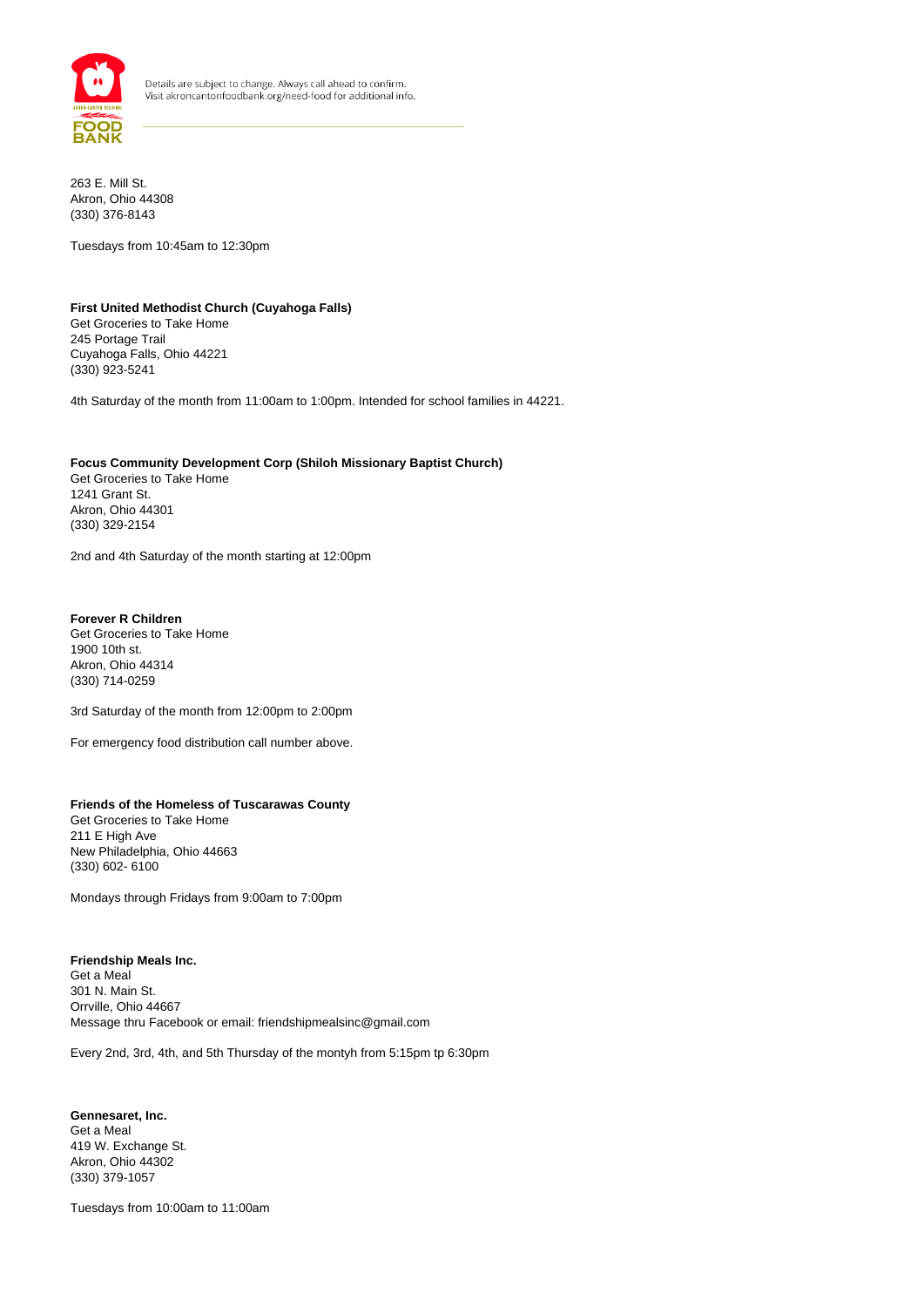

Saturdays from 11:30am to 12:30pm

This program is temporarily offering meals to go only.

## **Glenmont Food Pantry**

Get Groceries to Take Home 108 N. Main St Glenmont, Ohio 44628 (330) 377-5025

4th Tuesday of the month from 5:00pm to 7:00pm

Drive-thru available.

**Good Neighbors** Get Groceries to Take Home 1456 Bingham Path Akron, Ohio 44305 (330) 733-1453

**Due to health concerns, this program is currently open Monday through Thursday from 12p to 3p.**

Mondays through Fridays from 12:00pm to 3:00pm. Please arrive by 2:45pm.

Referral required, call InfoLine at 2-1-1 or (330) 376-4850

#### **Good Samaritan Hunger Center: Ed Davis Community Center**

Get Groceries to Take Home 930 Perkins Park Dr. Akron, Ohio 44320 330-864-8520

Due to health concerns, this program is currently operating their pantry but not their hot meal on the following days:

Last 3 Tuesdays of the Month from 4:00pm to 5:45pm

Please remain in your vehicles and clean out your trunks.

#### **Good Samaritan Hunger Center: Forest Lodge**

Get Groceries to Take Home 260 Greenwood Ave. Akron, Ohio 44313 (330) 864-8520

This program is a seasonal produce drop and will take place at the corner of Jefferson and Hawkins on wednesdays starting in june.

**Good Samaritan Hunger Center: Joy Park Community Center** Get Groceries to Take Home 825 James Ingram Way Akron, Ohio 44306 (330) 864-8520

Due to health concerns, this program is currently operating their pantry, but not their hot meal on the following days:

Last 3 Mondays of the Month from 1:30pm to 3:00pm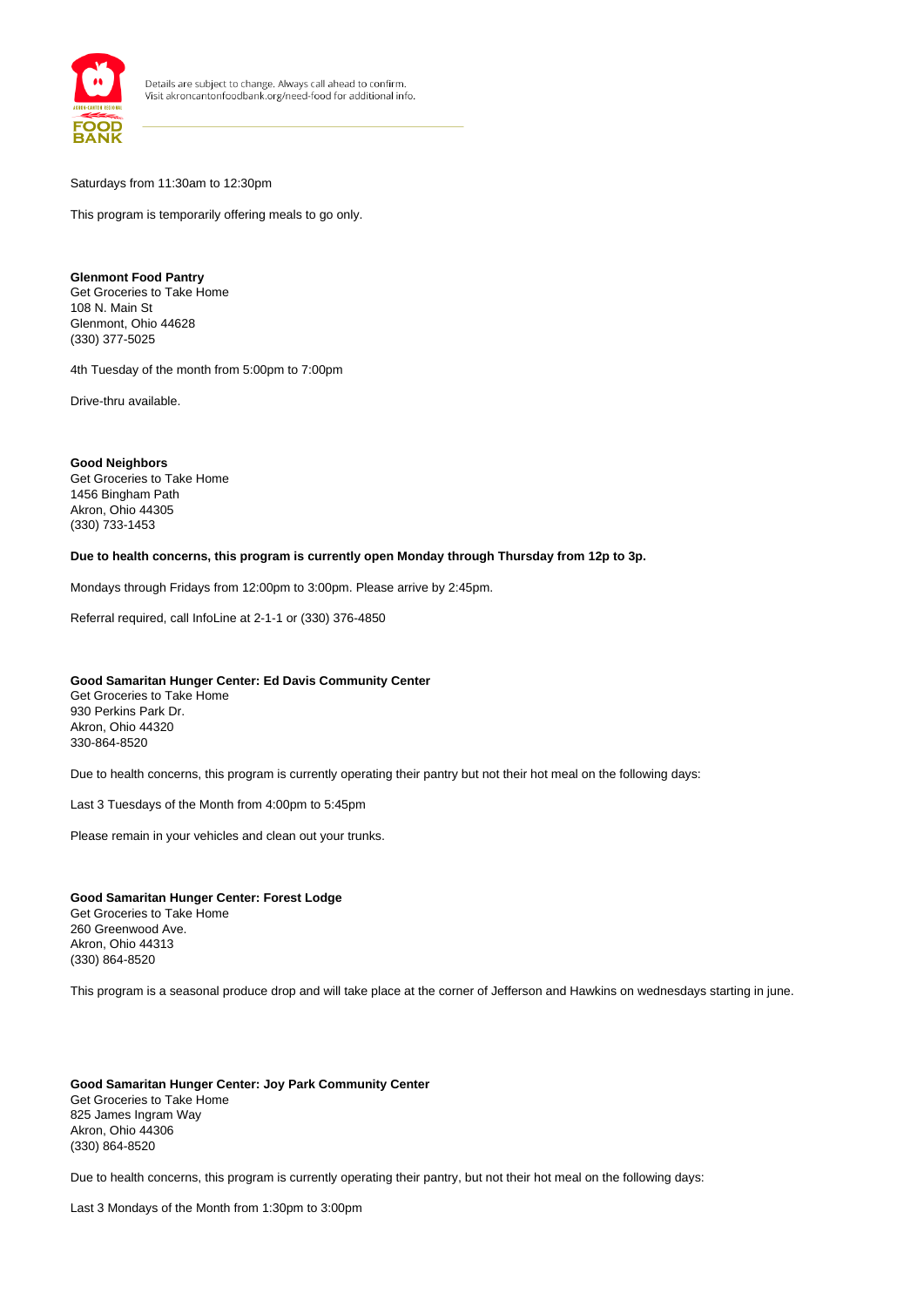

Please remain in your vehicles and clean out your trunks.

#### **Good Samaritan Hunger Center: Patterson Park Community Center** Get a Meal - Get Groceries to Take Home

800 Patterson Ave Akron, Ohio 44310 (330) 864-8520

Due to health concerns, this program is currently operating their pantry but not their hot meal on the following days:

Last 3 Fridays of the Month from 1:30pm to 3:00pm

Please remain in your vehicles and clean out your trunks.

## **Good Samaritan Hunger Center: Summit Lake Community Center**

Get a Meal - Get Groceries to Take Home 380 W Crosier St Akron, Ohio 44311 (330) 864-8520

Due to health concerns, this program is currently operating their pantry but not their hot meal on the following days:

Last 3 Thursdays of the month from 1:30pm to 3:00pm

Please remain in your vehicles and clean out your trunks.

#### **Good Shepherd Baptist Church**

Get Groceries to Take Home 1010 S. Hawkins Ave. Akron, Ohio 44320 (330) 573-7851

1st Tuesday of the month from 12pm to 2pm guaranteed. Call for other days/times.

## **Good Shepherd Christian Church**

Get a Meal 9571 Shepard Rd Macedonia, Ohio 44056 (330) 467-5644

1st and 3rd Sunday of the month from 4:00pm to 5:30pm

Temporarily drive through--please make sure to clean out trunk.

## **Goodyear Heights Presbyterian Church**

Get a Meal - Get Groceries to Take Home 1430 Goodyear Blvd. Akron, Ohio 44305 (330) 784-7633

Pantry: 3rd Thursday of the month from 12:00pm to 3:00pm

Meal program is currently closed.

**Grace Fellowship** Get Groceries to Take Home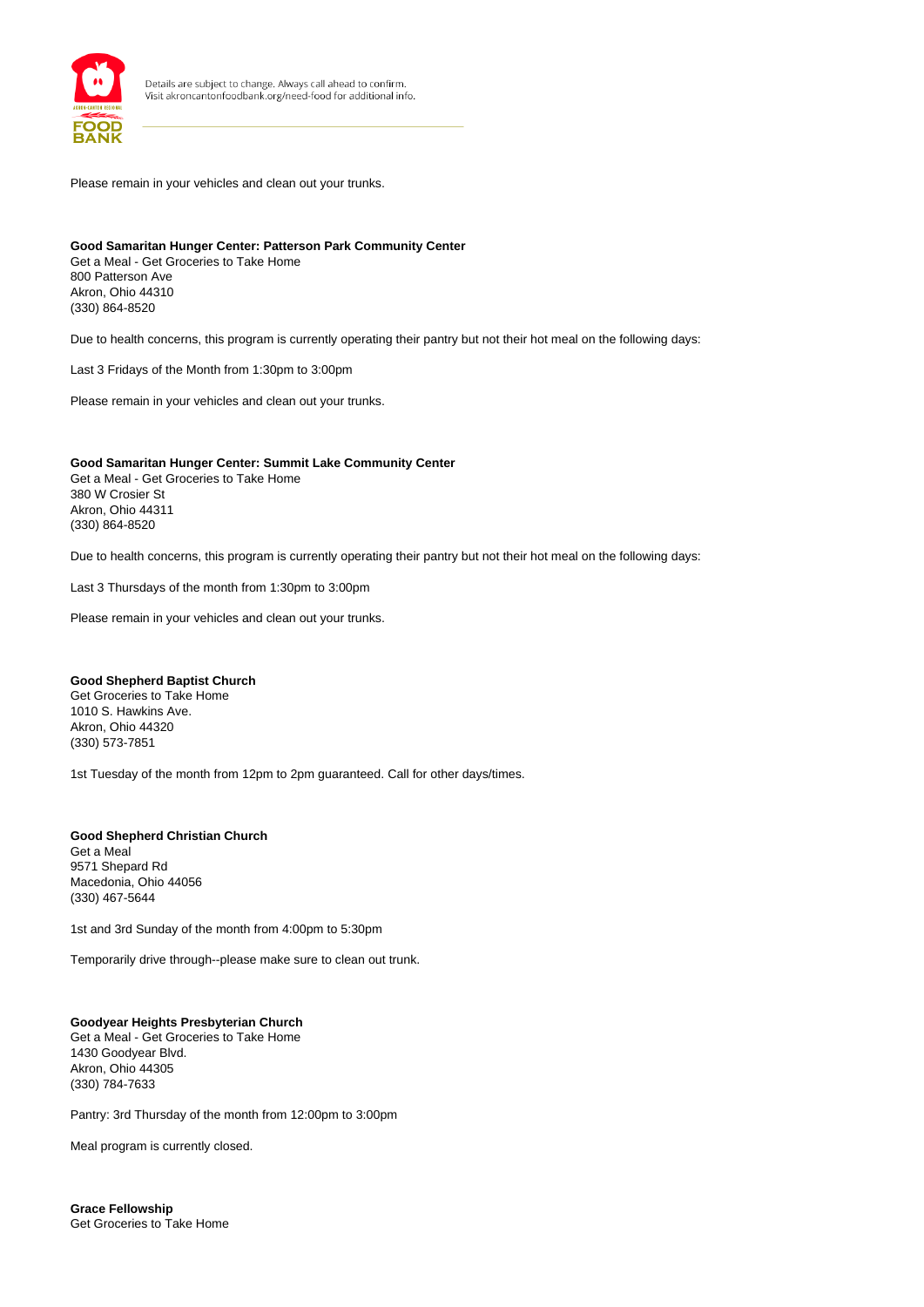

6282 Nave St. SW Canton, Ohio 44706 (330) 575-5917

1st and 3rd Tuesday of the month from 5:00pm to 7:00pm.

Emergencies as needed.

#### **Grace United Church of Christ - Canton** Get Groceries to Take Home 2300 Cleveland Ave., N.W. Canton, Ohio 44709 (330) 454-9748

2nd Saturday of the month from 10:00am to 12:00pm

## **Grace United Church of Christ - Massillon**

Get a Meal 933 Main St. W Massillon, Ohio 44647 (330) 833-3875

2nd and 4th Saturday of the month form 10:00am to 12:00pm - Breakfast

#### **Greater Bethel Baptist Church**

Get Groceries to Take Home 404 S. Arlington St. Akron, Ohio 44306 330-724-0718

Currently closed.

1st and 3rd Wednesdays of the month from 4:00p to 6:00p

#### **Greater Dover New Philadelphia Food Pantry** Get Groceries to Take Home 420 W. 3rd St Dover, Ohio 44622 (234) 801-8198

Thursdays from 5:00pm to 6:00pm for handicapped individuals, and 6:00pm to 8:00pm welcome to all

Fridays from 9:00am to 10:00am for handicapped individuals, and 10:00am to 12:00pm welcome to all

#### **Greek Orthodox Church of Annunciation** Get Groceries to Take Home 129 S. Union St. Akron, Ohio 44304 (330) 434-0000

2nd Wednesday of the month from 8:00am to 9:30am EXCEPT in February and September.

**Green Good Neighbors** Get Groceries to Take Home 2161 Greensburg Rd. Green, Ohio 44232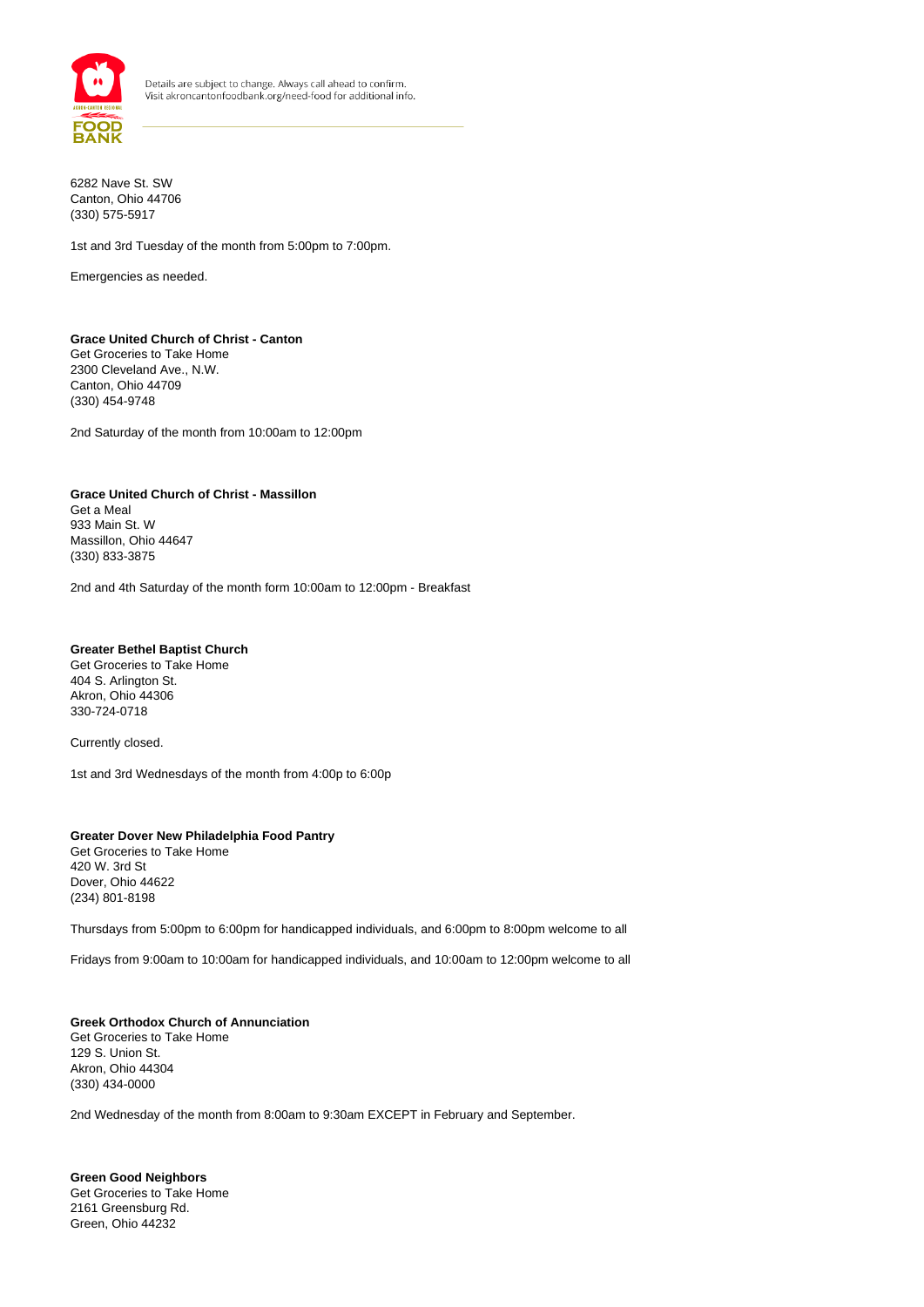

### (330) 896-3425 OR (330) 852-2508

Wednesdays from 9:00am to12:30p, please arrive by 11:3pm

Call info-line for referral.

**Harbor of Hope** Get Groceries to Take Home 4677 SR 93 NW Sugarcreek, Ohio 44681 (330) 852-2508

Due to health concerns, this program's hours have temporarily changed:

4th Thursday of the month from 10:00am to 11:00am

Intended for residents in Garaway School District, proof of residence required.

#### **Harvest Food Pantry**

Get Groceries to Take Home 2543 State Road Cuyahoga Falls, Ohio 44223 (330) 928-5134

1st and 3rd Wednesday of the month from 6:30pm to 7:15pm

#### **He Brought Us Out Ministry**

Get Groceries to Take Home 526 N. Howard St Akron, Ohio 44310 (330) 375-5065

Due to health concerns, in addition to their regular pantry hours, this program is open by appointment. Please call (330) 375-5065.

3rd Thursday of the month from 1:30pm to 4:30pm

**Healing Vines Ministry** Get Groceries to Take Home 1752 Williams St Cuyahoga Falls, Ohio 44221 (330) 923-2594

2nd Friday of the month from 5:00pm to 7:00pm

#### **Heart 4 The City (Northhampton United Methodist Church)**  Get Groceries to Take Home 954 Eastland Ave. Akron, Ohio 44305 (330) 784-1350

Direct Distribution: 1st Thursday of the month from 9:00am to 11:00am

Pantry: Thursdays (except 1st) from 5:00pm to 6:30pm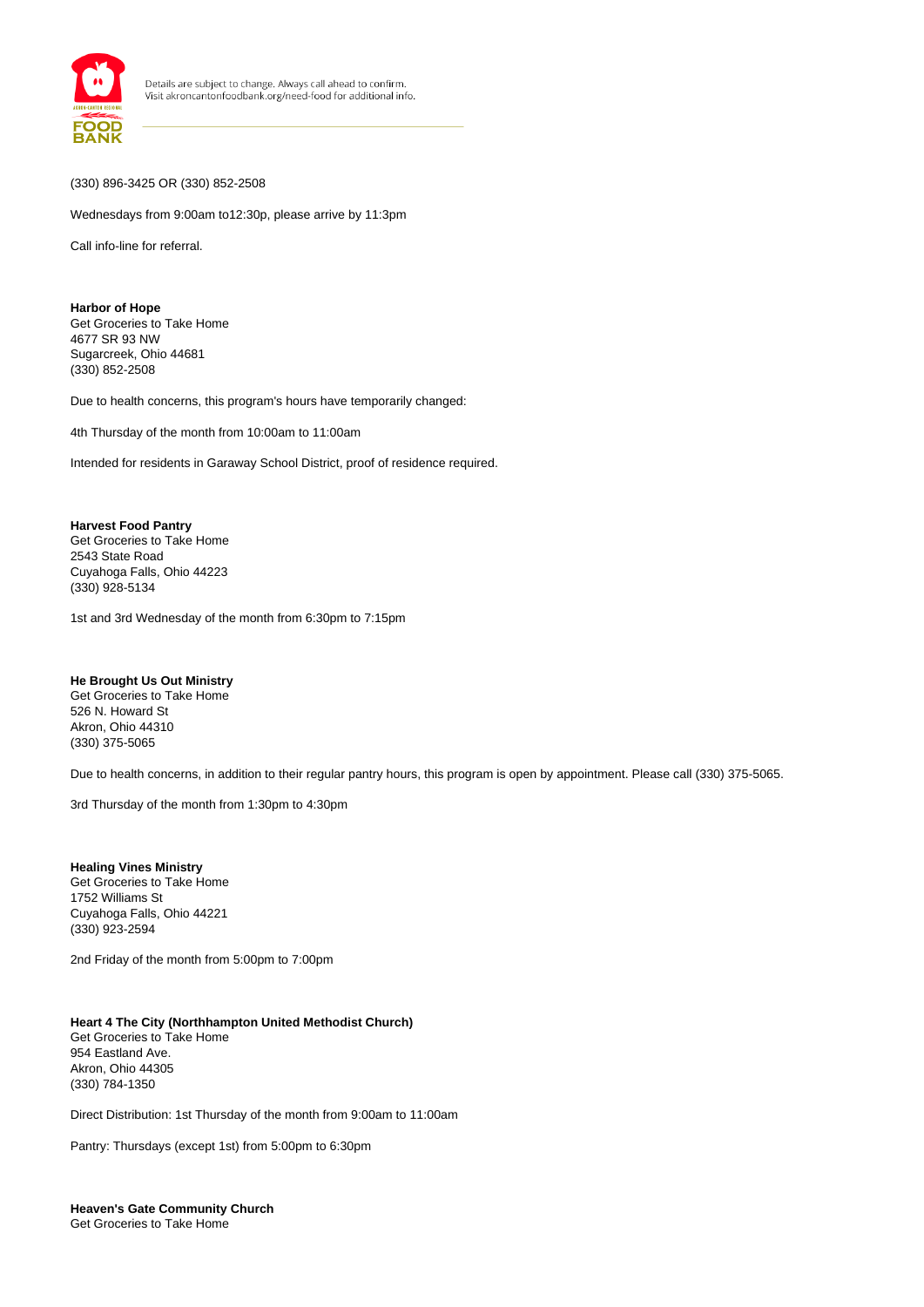

2095 Roming Rd Akron, Ohio 44320 (330) 634-3553

3rd Friday of the month from 10:00pm to 12:00pm

#### **Help Open Peoples Eyes (H.O.P.E.)**

Get Groceries to Take Home 128 21st Street N.W. Barberton, Ohio 44203 (330) 634-3447

Pantry is currently closed.

2nd and 4th Saturdays of the month form 11:00am to 1:00pm

### **Helping Hands Ministry (Northside Christian Church)**

Get Groceries to Take Home 7615 Ridge Rd Wadsworth, Ohio 44281 (330) 336-4622

3rd Thursday of the month from 5:00pm to 7:00pm

#### **Helping Hands Network**

Get Groceries to Take Home 126 S. Main St. Waynesburg, Ohio 44688 (330) 866-2005

Tuesdays and Wednesdays frmo 9:00am to 11:30am and 1:00pm to 2:30pm

Intended for Residents of the Sandy Valley Local School District

#### **Holy Martyrs Catholic Church** Get Groceries to Take Home 3100 Old Weymouth Medina, Ohio 44256

(330) 722-6633

2nd and 4th Mondays starting at 4:00pm and Tuesdays starting at 11:00am

Call (330) 722-6633 for required appointment

Intended for Medina County residents

#### **Holy Trinity Lutheran Church**

Get a Meal - Get Groceries to Take Home 50 N Prospect St Akron, Ohio 44304 (330) 376-5154

Due to health concerns, please call this program to schedule an appointment for delivery.

Pantry: Every other week delivery by appointments only.

Hot Mal is only open the 1st Saturday of every month from 11:00am to 12:30pm.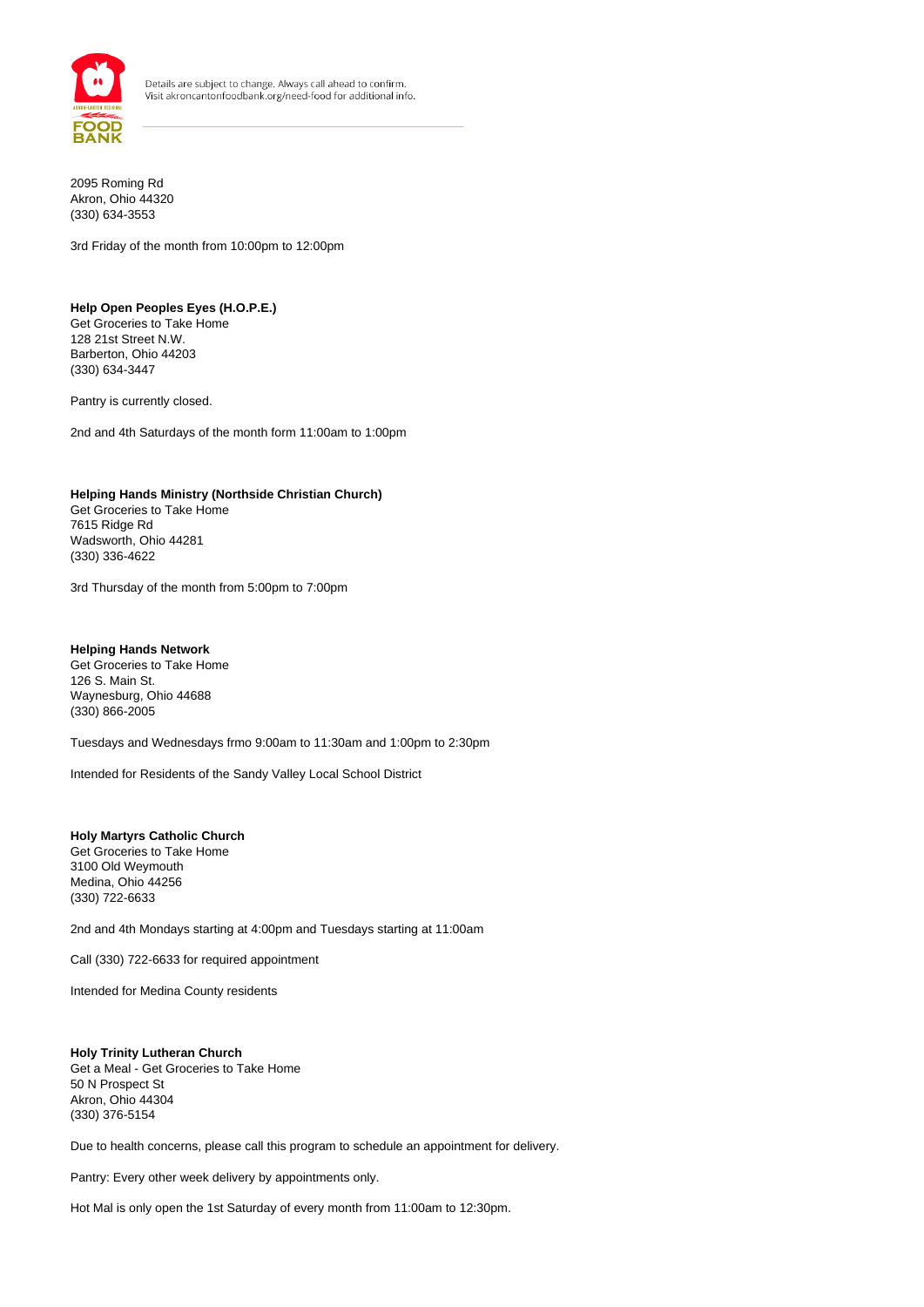

## **Homeless Outreach Team (HOT)** Get a Meal - Get Groceries to Take Home 800 Smith Ave. SW Canton, Ohio 44706 (330) 412-9754

Pantry: 1st and 3rd Wednesday and last Friday of the month from 10:00am to 2:00pm

Meal: Mondays through Fridays from 9:00am to 3:00pm.

**Hope Outreach Ministry of Stark County** Get a Meal 1530 Superior NE Canton, Ohio 44705 (330) 456-9790

Tuesdays, Fridays, Saturdays, and Sundays:

Open for coffee and light breakfast snacks from 8:30am to 11:00am

Hot lunch served from 11:00am to 3:30pm or until out of food.

Sundays: meal served after 11:00am service.

## **Hudson Community Service Association** Get Groceries to Take Home

Rejoice Lutheran Church Hudson, Ohio 44236 (234) 380-7402

4th Saturday of the month from 12:00pm to 2:00pm.

In May, November, and December, it will be the 3rd Saturday of the month.

Intended for residents of the Hudson City School District

#### **Immaculate Heart of Mary**

Get Groceries to Take Home 1905 Portage Trail Cuyahoga Falls, Ohio 44223 (330) 929-8361

Groceries by appointment only.

## **IMPACT Evangelistic Center**

Get Groceries to Take Home 1411 Cherry Ave. NE Canton, Ohio 44714 (330) 546-0055

3rd Saturday of the month from 1:00pm to 3:00pm

## **Jerusalem Missionary Baptist Church**

Get Groceries to Take Home 1225 Vernon Odom Blvd Akron, Ohio 44307 (330) 864-6635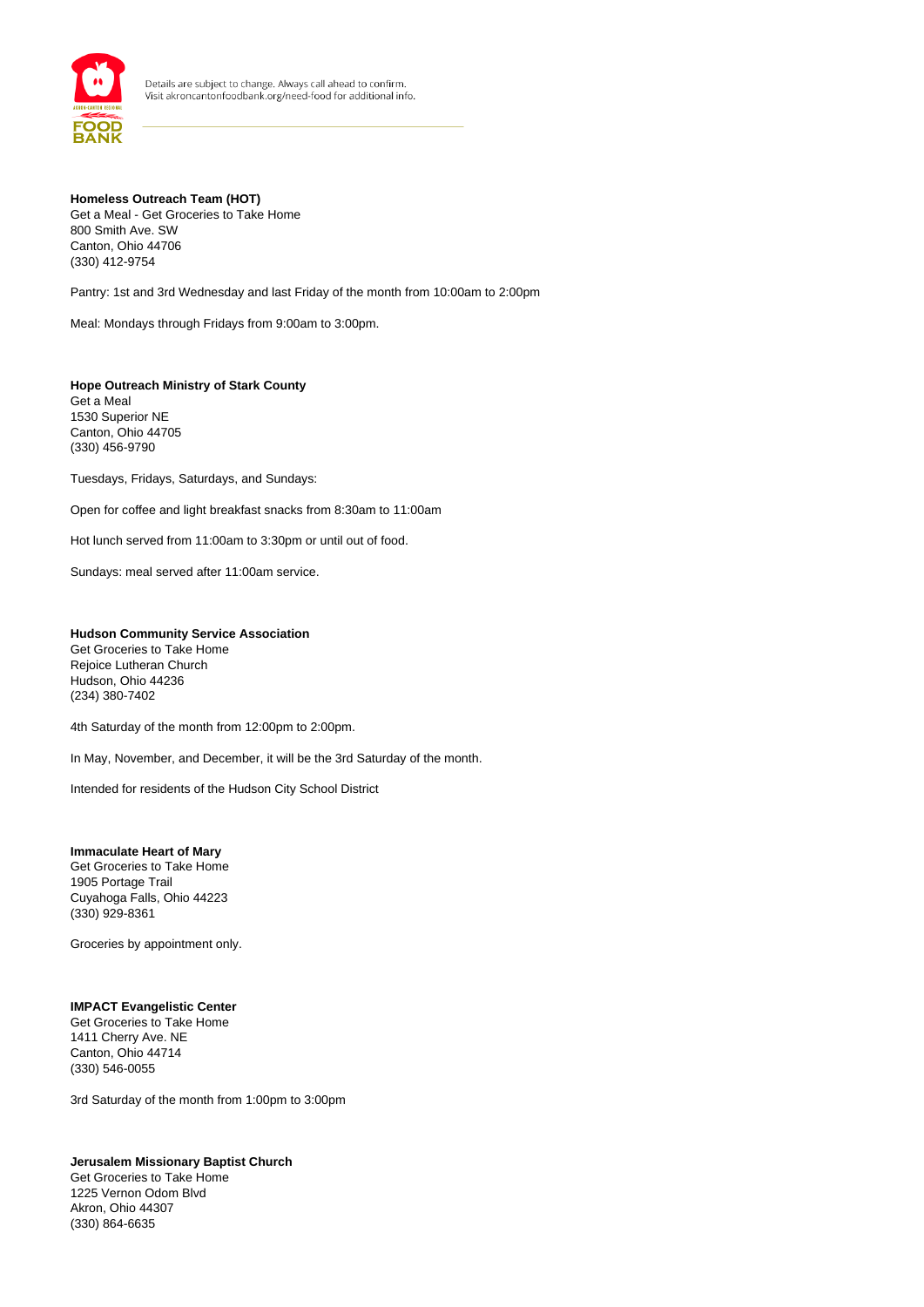

Second Saturday of the month from 9:00a to 12:00p

**Jerusalem Missionary Baptist Church** Get Groceries to Take Home 1225 Vernon Odom Blvd Akron, Ohio 44307 330-864-6635

2nd Saturday of the month from 9:00am to 12:00pm

**Jesus Christ People Care Center** Get Groceries to Take Home 1612 Tuscarawas St. Canton, Ohio 44708 (330) 453-2519

3rd Thursday of the month from 9:00am to 12:00pm

**JoAnn's Pantry** Get Groceries to Take Home 1690 Hillside Terr. Akron, Ohio 44305 (234) 571-5444

Last Tuesday and Last Thursday of the month from 9:00am to 3:00pm

Usually a week earlier in July, November, and December for holidays.

#### **John Knox Presbyterian Church**

Get Groceries to Take Home 5155 Eastlake St. NW Norton Canton, Ohio 44720 (330) 494-9479

3rd Saturday of the month from 9:00am to 12:00pm

Serving those in North Canton and Jackson Local Schools Districts

**Journey Covenant Church** Get Groceries to Take Home 2679 North Haven Blvd. Cuyahoga Falls, Ohio 44223 (330) 923-8021

This program is currently a drive through and open on Mondays from 5:00pm to 6:30pm or until food is gone.

Intended for residents of Cuyahoga Falls, Stow, Tallmadge, Hudson, Peninsula, Silver Lake, Munroe Falls, and North Hampton. (Valid ID required)

**Journey's End Ministries** Get a Meal - Get Groceries to Take Home 205 S. River Street Newcomerstown, Ohio 43832 (740) 498-5772

Pantry: Mondays and Wednesdays from 9:00am to 11:00am and 3:00pm to 5:00pm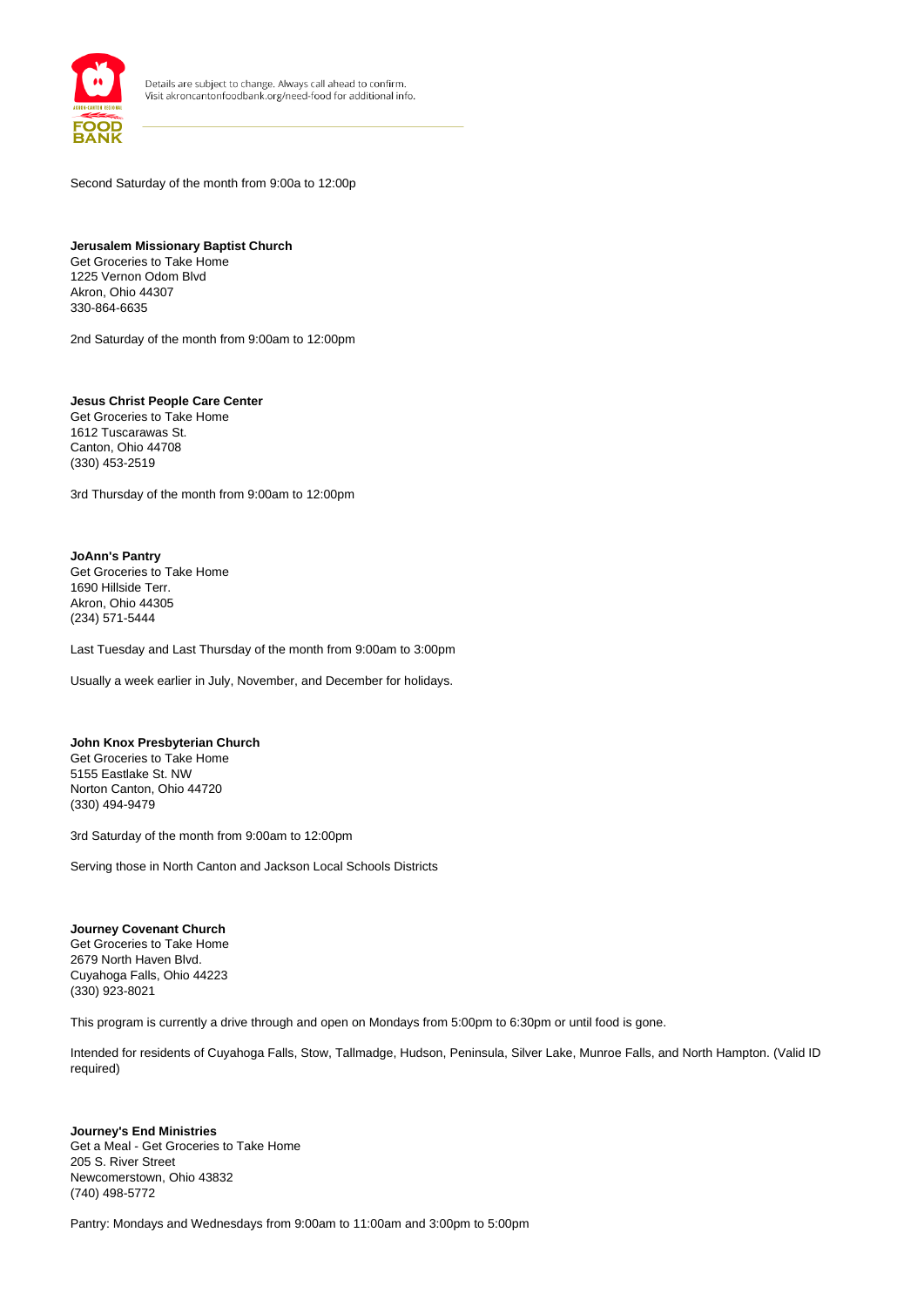

Hot Meal: September - May, Mondays from 4:00pm to 5:30pm located at Christ United Methodist Church (648 Oak St. Newcomerstown 43832)

#### **Kent Social Services** Get a Meal - Get Groceries to Take Home 1066 S. Water St Kent, Ohio 44240 (330) 673-6963

Pantry: Mondays through Fridays from 9:30am to 2:30pm

Call (330) 673-6963 to make a required appointment Hot Meal: Lunch, Mondays through Fridays from 11:30am to 12:30pm

## **Kent State University**

Get a Meal - Get Groceries to Take Home Tri Towers Kent, Ohio 44240 (330) 672-8723

Tuesdays and Fridays 1:00pm to 4:00pm

## **Kingdom Mission Outreach Inc.**

Get Groceries to Take Home 394 Storer Ave. Akron, Ohio 44320 (330) 564-3975

3rd Thursday of the month from 11:00am to 1:00pm

Call for food emergencies

#### **Kings Kitchen**

Get a Meal - Get Groceries to Take Home 1551 Canton Rd. Akron, Ohio 44312 (330) 733-8701

Pantry: 2nd Thursday of the month from 3:00pm to 4:00pm

Due to heath concerns, the hot meal is currently closed.

Must register first week of the month by calling (330) 733-8701

#### **Lafayette United Methodist Church**

Get Groceries to Take Home 6201 Lafayette Rd. Medina, Ohio 44256 (330) 725-6176

Drive thru - please make sure to clean out trunk.

4th Saturday of the month from 10:00am to 12:00p

Mondays and Wednesdays by appointment; please call for appointment.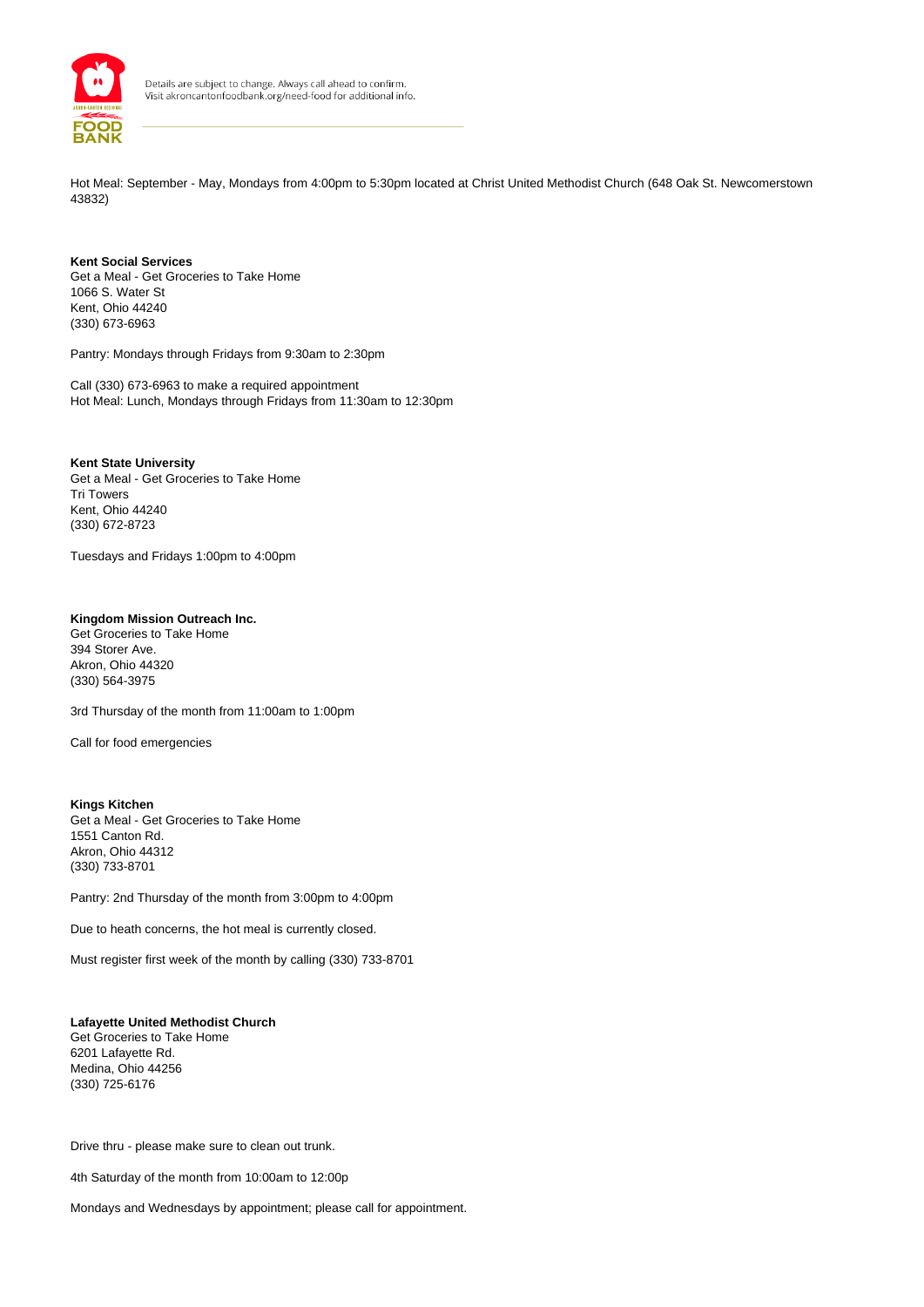

Choice pantry 4th Friday of the month from 1:00pm to 3:00pm.

Days differ for Novembmer and December .

## **Lake Brady United Methodist Church**

Get a Meal - Get Groceries to Take Home 1995 Brady Lake Rd. Kent, Ohio 44240 (330) 673-0145

Pantry: Open Mondays through Fridays from 10:00am to 1:00pm, otherwise call for appointment.

Hot meal: 3rd Wednesday of the month from 5:30pm to 7:00pm

**Lake Township FISH** Get Groceries to Take Home 934 W. Maple St. Hartville, Ohio 44632 (330) 877-1845

Tuesdays from 10:00am to 11:00am

Thursdays from 6:00pm to 7:00pm

First time visitors must bring photo ID and a utility bill

Enter through south gate entrance at 1117 Sunnyside St. Hartville, OH 44632

## **Lakemore United Methodist Church**

Get Groceries to Take Home 1536 Flickinger Rd. Akron, Ohio 44312 (330) 733-6531

Last Wednesday of the month starting at 5:00pm

Intended for the Village of Lakemore and Springfield Township.

#### **Lakeview Outreach Ministries** Get a Meal - Get Groceries to Take Home 211 Third Street NW Barberton, Ohio 44203 (330) 753-6661

Pantry: every Thursdays from 4:00pm tp 6:00pm, except the 1st Thursday of the month is for toiletries.

#### **Lakeville United Methodist Church** Get Groceries to Take Home 14029 SR 226 Lakeville, Ohio 44638 (330) 231-0144

2nd and 4th Saturday of the month from 9:00am to 11:00am

**Life Spring Community Church** Get Groceries to Take Home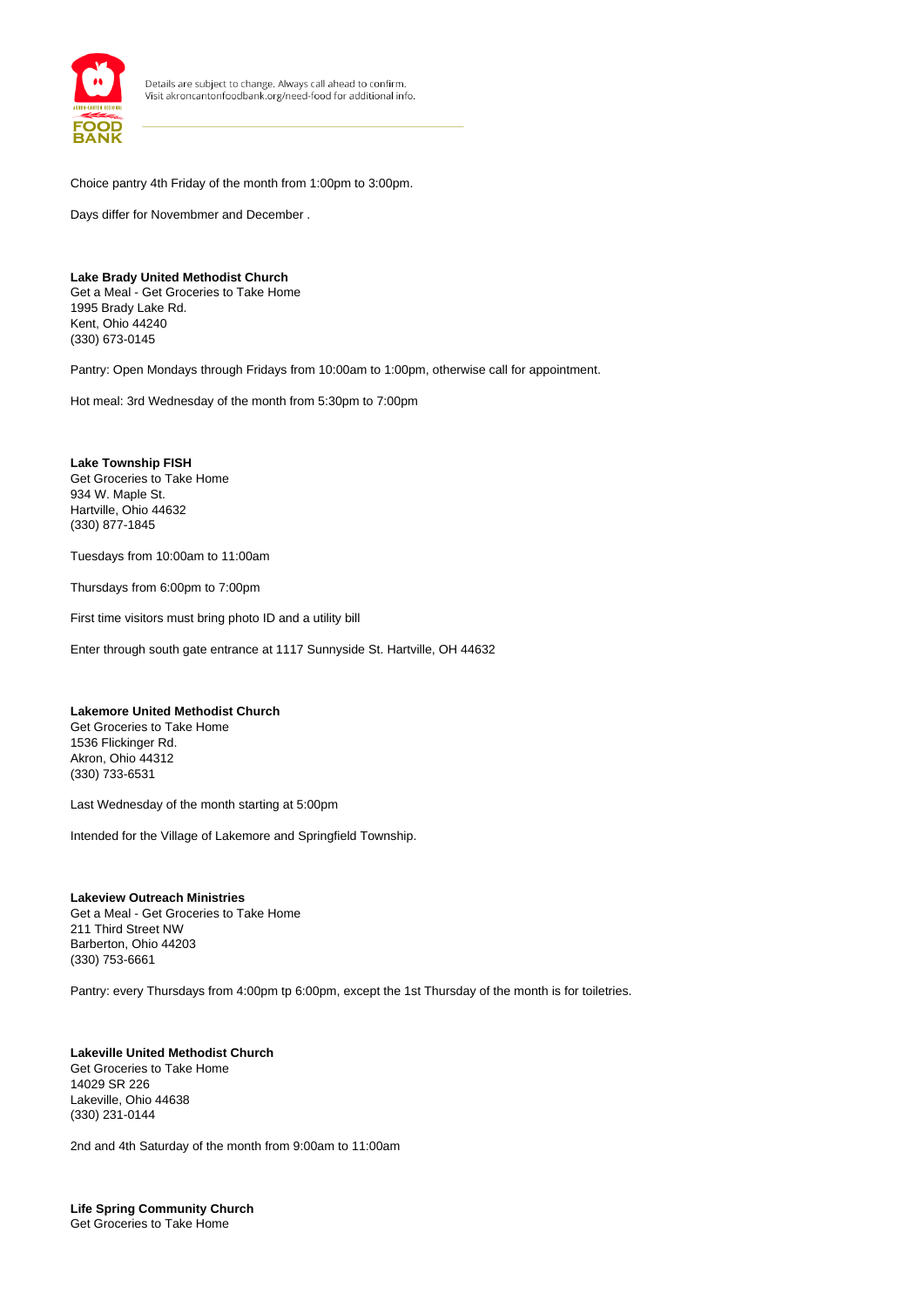

1638 Lester Rd. Valley City, Ohio 44280 (330) 483-4774

3rd Saturday of the month from 10:00am to 12:00pm

#### **LifeHope Community Church** Get Groceries to Take Home 7096 Hills & Dales Rd NW Canton, Ohio 44708 (330) 837-5188

1st and 3rd Tuesdays of the month from 5:00pm to 7:00pm

**Lifeway Church** Get Groceries to Take Home 742 Cookson Ave. SE New Philadelphia, Ohio 44663 (330) 339-9734

Thursdays from 2:00pm to 4:00pm

#### **LINKS Community & Family Services**

Get Groceries to Take Home 756 Upson St. Akron, Ohio 44305 330-795-5230

Call ahead for emergency distribution and required appointment. Distributions typically take place on a regular basis on the 1st Thursday of the month throughout the day.

#### **Little Flower Emergency Food Pantry** Get Groceries to Take Home 2040 Diamond Street Canton, Ohio 44721

3rd Wednesday of the month from 9:00am to 10:30am

## **Living Hope Church/Medina**

(330) 494-2759

Get Groceries to Take Home 6288 S. Wooster Pike Medina, Ohio 44256 (330) 725-7730

3rd Saturday of the month from 9:00am to 11:00am

Temporarily drive through--please make sure to clean out trunk.

## **Loaves and Fishes Food Pantry**

Get Groceries to Take Home 211 Moody Avenue Carrollton, Ohio 44615 (330) 627-2917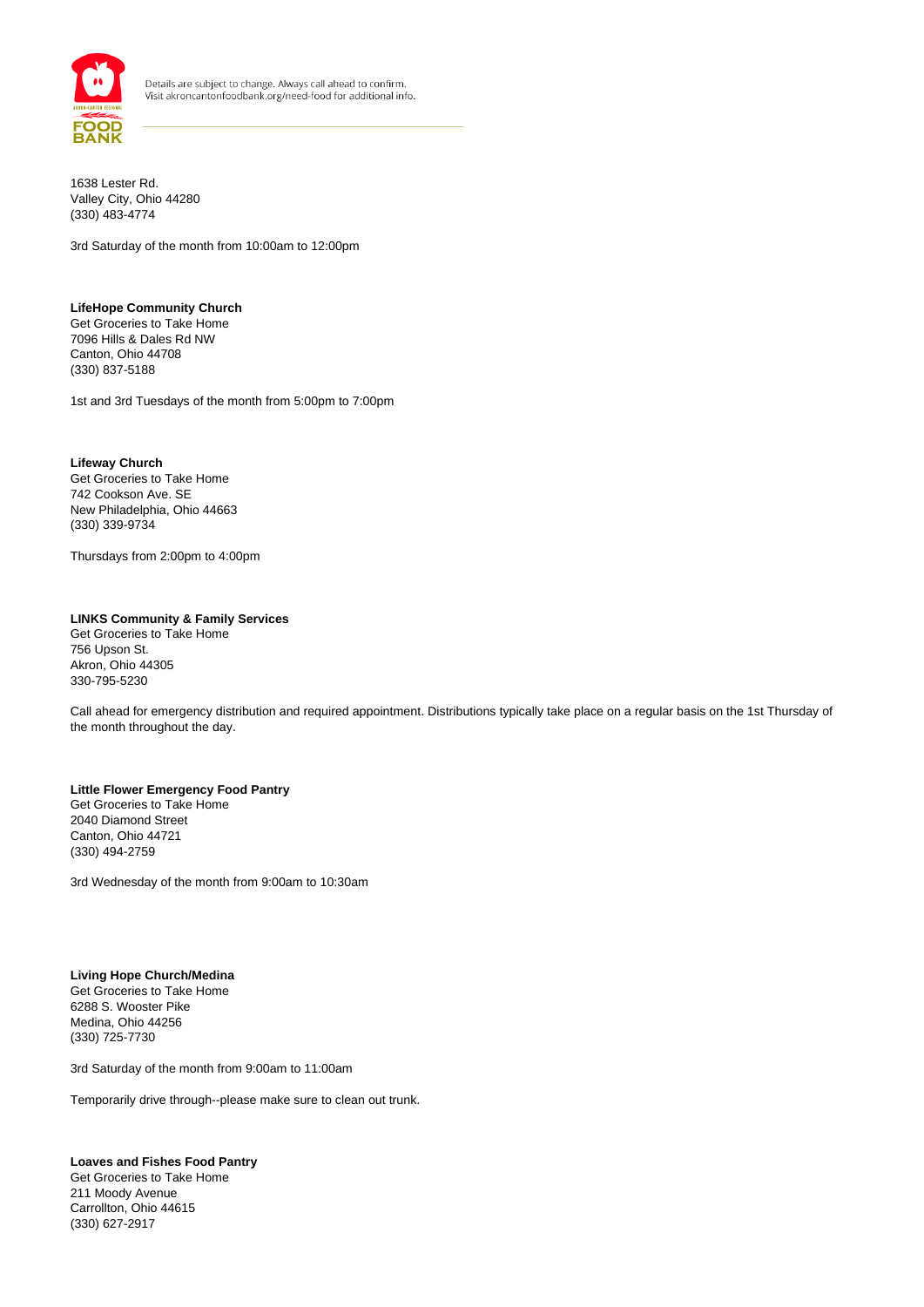

2nd and 3rd Mondays of the month from 12:00pm to 2:00pm

4th Monday of the month from 2:00pm to 3:30pm and 6:30pm to 7:30pm

Repeat visit for families of four or more the last Thursday of the month from 4:30pm to 6:00pm.

Calendar and emergency resources posted at site.

Emergency contact: (330) 415-4766

#### **Lockwood United Methodist Church**

Get Groceries to Take Home 3680 Manchester Rd. Akron, Ohio 44319 (330) 644-2227

2nd and 4th Wednesdays of the month from 9:30am to 12:00pm

#### **Lodi Family Center** Get a Meal - Get Groceries to Take Home 301 Mill St. Lodi, Ohio 44255 (330) 302-4182

Pantry: Mondays from 11:00am to 2:00pm and Wednesdays fromm 11:00am to 1:00pm and 5:00pm to 6:00pm

Any other time by appointment

Hot Meal: Mondays and Tuesdays from 11:00am to 1:00pm. Mondays and Wednesdays from 4:00pm to 5:00pm.

### **Louisville Community Cupboard** Get Groceries to Take Home 930 S. Nickelplate St. Louisville, Ohio 44641 (330)704-7418

1st and 3rd Thursdays 3:00pm to 5:00pm

Website: www.louisvillecommunitycupboard.org

## **Love Center Food Pantry**

Get Groceries to Take Home 1291 Massillon Rd. Ste. A Millersburg, Ohio 44654 (330) 674-2504

Mondays from 1:00pm to 5:00pm

Wednesdays and Fridays from 1:00pm to 4:30pm

This program is temporarily drive through--please make sure to clean out trunk.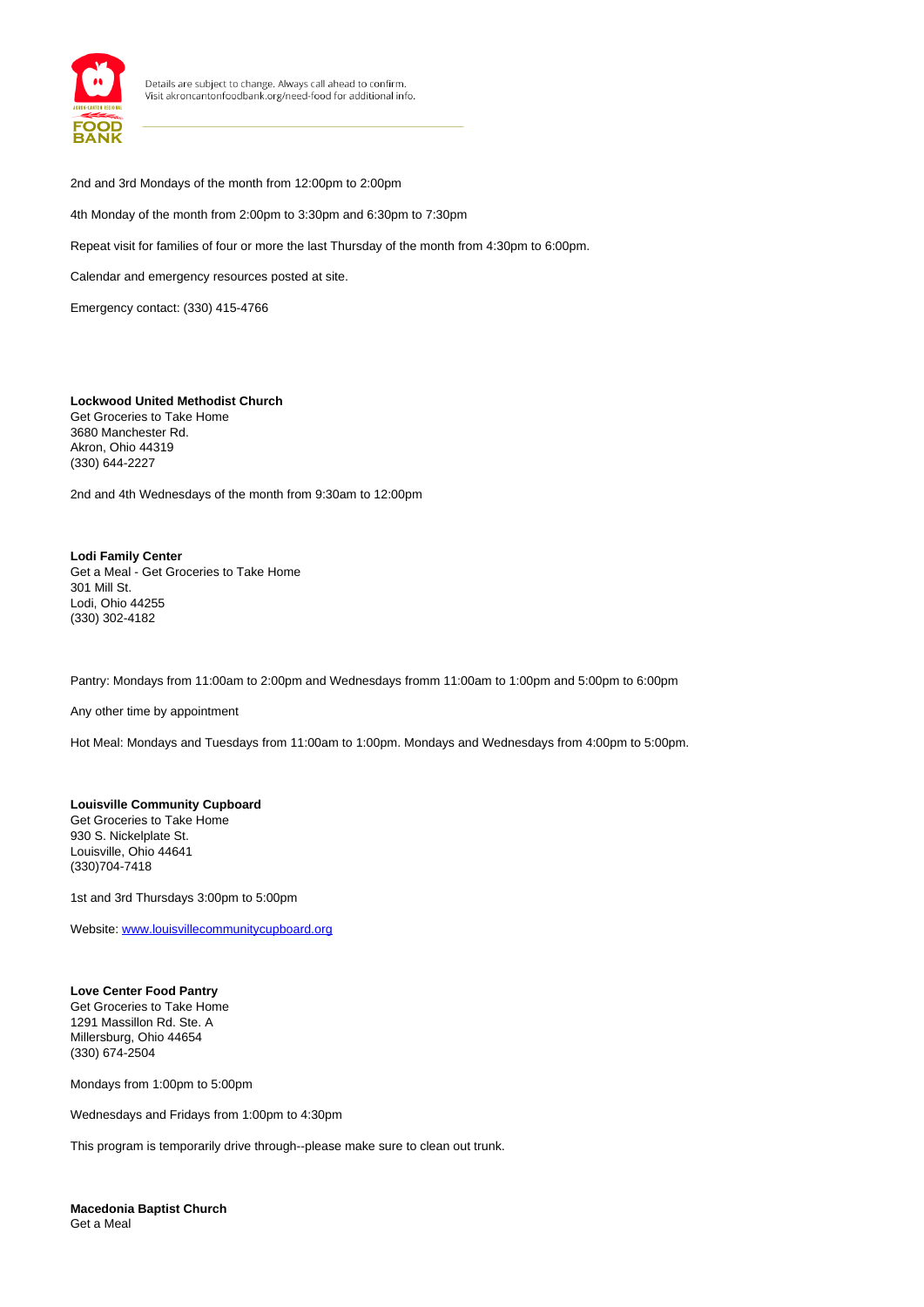

940 McKinley Ave. Akron, Ohio 44306 (330) 724-0966

## **Due to health concerns, this program is currently closed.**

Tuesdays from 11:30a to 12:30p

#### **Malvern Christian Care Center, Inc.** Get Groceries to Take Home 715 E. Porter St.

Malvern, Ohio 44644 (330) 704-4086

4th Wednesday of the month from 11:00am to 2:00pm and the following Thursday from 5:30pm to 6:30pm

This program is temporarily drive through--please make sure to clean out trunk.

## **Massillon Knights of Columbus Hot Lunch** Get a Meal

988 Cherry Rd. N.W. Massillon, Ohio 44646 (330) 837-9101

Wednesdays from 10:45am to 12:15pm

#### **Matthew 25 Outreach Center**

Get Groceries to Take Home 5700 Ashland Rd. Wooster, Ohio 44691 (419) 961-0110

Home deliveries 3rd Saturday of the month. Call to be scheduled.

## **Medina County Direct Distribution**

Get Groceries to Take Home 735 Lafayette Rd Medina, Ohio 44256 (330) 421-4816

3rd Thursday from 7:30am to 9:30am

To see a schedule of other distribution dates, visit feedingmedinacounty.org.

## **Medina Police Activities League**

Get Groceries to Take Home 6665 Wadsworth Road Medina, Ohio 44256 (330) 725-0028 ext. 6076

Mondays through Fridays from 9:00am to 5:00pm call to make an appointment for emergency food needs. This partner also makes grocery deliveries to a list of patrons once a week, to get on this list please call.

#### **Middlebury Chapel Food Pantry** Get a Meal - Get Groceries to Take Home 82 S. Arlington St.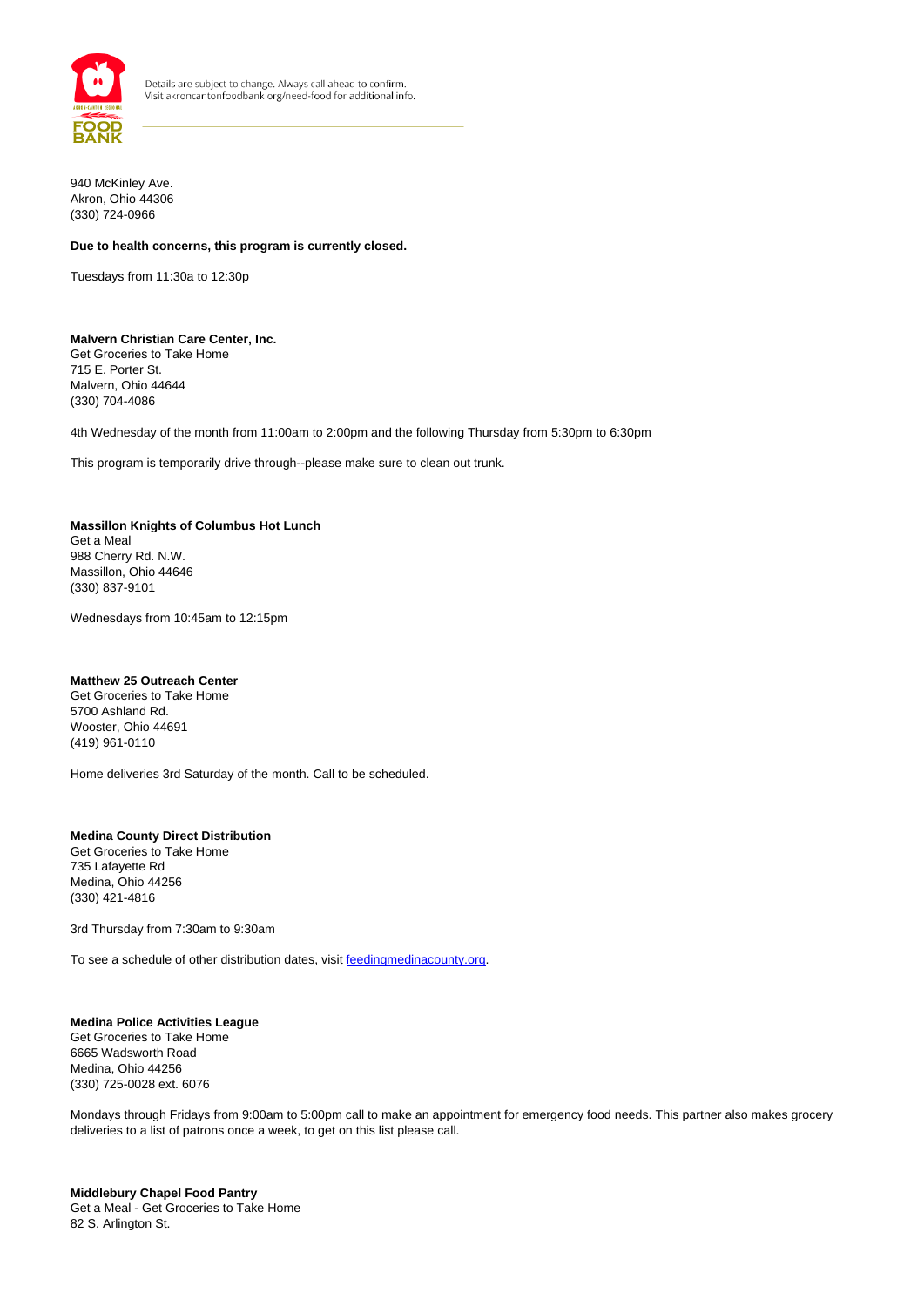

Akron, Ohio 44306 (330) 253-1921

Pantry: 2nd and 3rd Tuesdays from 10:30am to 11:30am

Hot Meal: Wednesdays from 6:00pm to 7:00pm

**Millersburg Church of God** Get Groceries to Take Home 10643 State Rt 39 West Millersburg, Ohio 44654 (330) 231-7058

Fridays from 11:00am to 4:00pm

Temporarily drive through--please make sure to clean out trunk.

#### **Minerva Community Outreach at St. Paul's**

Get Groceries to Take Home 515 E. Line St. Minerva, Ohio 44657 (330) 868-4918

4th Friday of the month from 9:00am to 11:00am, registration begins at 8:00am

In November and December it is the 3rd Friday of the month

## **Minerva UMC**

Get Groceries to Take Home 204 N. Main Street Minerva, Ohio 44657 (330) 868-4940

By appointment only; call number above.

#### **Minerva United Methodist Church Direct Distribution**

Get Groceries to Take Home 204 N. Main Street Minerva, Ohio 44657 (330) 868-4940

2nd Thursday of the month from 9:00am to 12:00pm

#### **Mountain of The Lord** Get Groceries to Take Home 1477 Copley Rd. Akron, Ohio 44320 (330) 873-9793

Temporarily closed through July 2022.

3rd Saturday from 10:00am to 12:00pm

**Mt. Calvary Mission Baptist** Get Groceries to Take Home 27 4th St. NE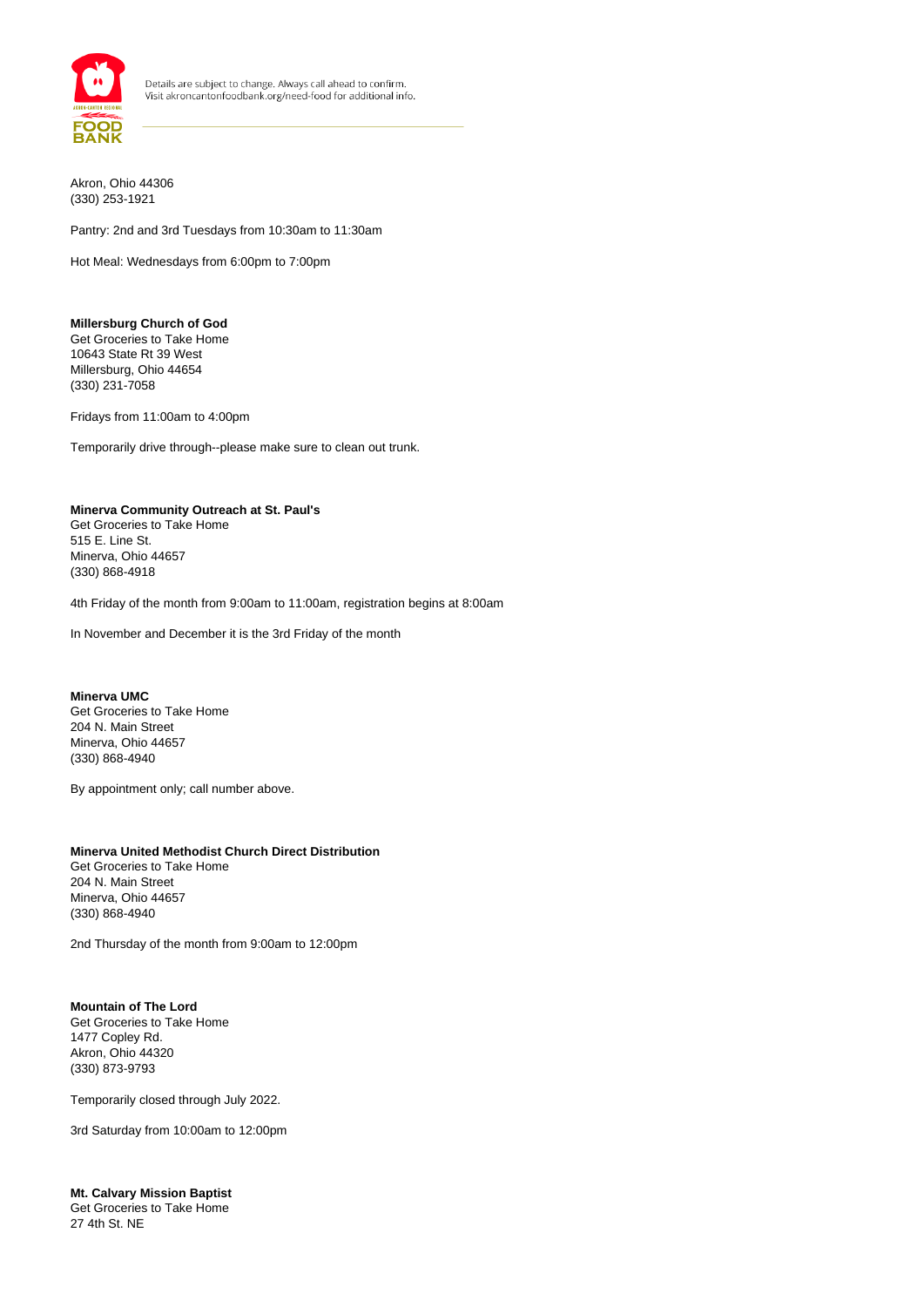

Massillon, Ohio 44646 330-212-1035

4th Saturday of the month from 9am to 10am

### **Mt. Olive Baptist Church/Akron**

Get Groceries to Take Home 1180 Slosson St. Akron, Ohio 44320 (330) 869-0816

1st and 3rd Wednesdays 9:30am to 11:30am

Intended for residents of Summit County

#### **Mt. Zion Baptist Church**

Get Groceries to Take Home 327 Cuyahoga Street Akron, Ohio 44310 (330) 253-8642

#### **Due to health concerns, this program is currently closed.**

3rd and 4th Tuesdays and Thursdays 10:30am to 12:00pm

Intended for residents in Zip codes 44304 & 44310

#### **Mt. Zion Community Church**

Get Groceries to Take Home 2637 Baum St., SE Canton, Ohio 44707 (330) 484-1156

3rd Saturday 9:00am to 10:30am

#### **Nelson Garrettsville Community Cupboard** Get Groceries to Take Home 8233 Park Ave Garettsville, Ohio 44231 (330) 527-2011

1st Monday from 3:00pm to 5:00pm

2nd Wednesday from 9:00am to 11:00am

Temporarily drive through--please make sure to clean out trunk.

For delivery: First Tuesday after the first Monday and the following Wednesday are the delivery days. Call to be put on schedule.

#### **New Beginnings Crossroads Fellowship Church** Get Groceries to Take Home 99 E. Buckeye St. West Salem, Ohio 44287 (330) 465-8234

3rd Saturday of the month from 10:00am to 12:00pm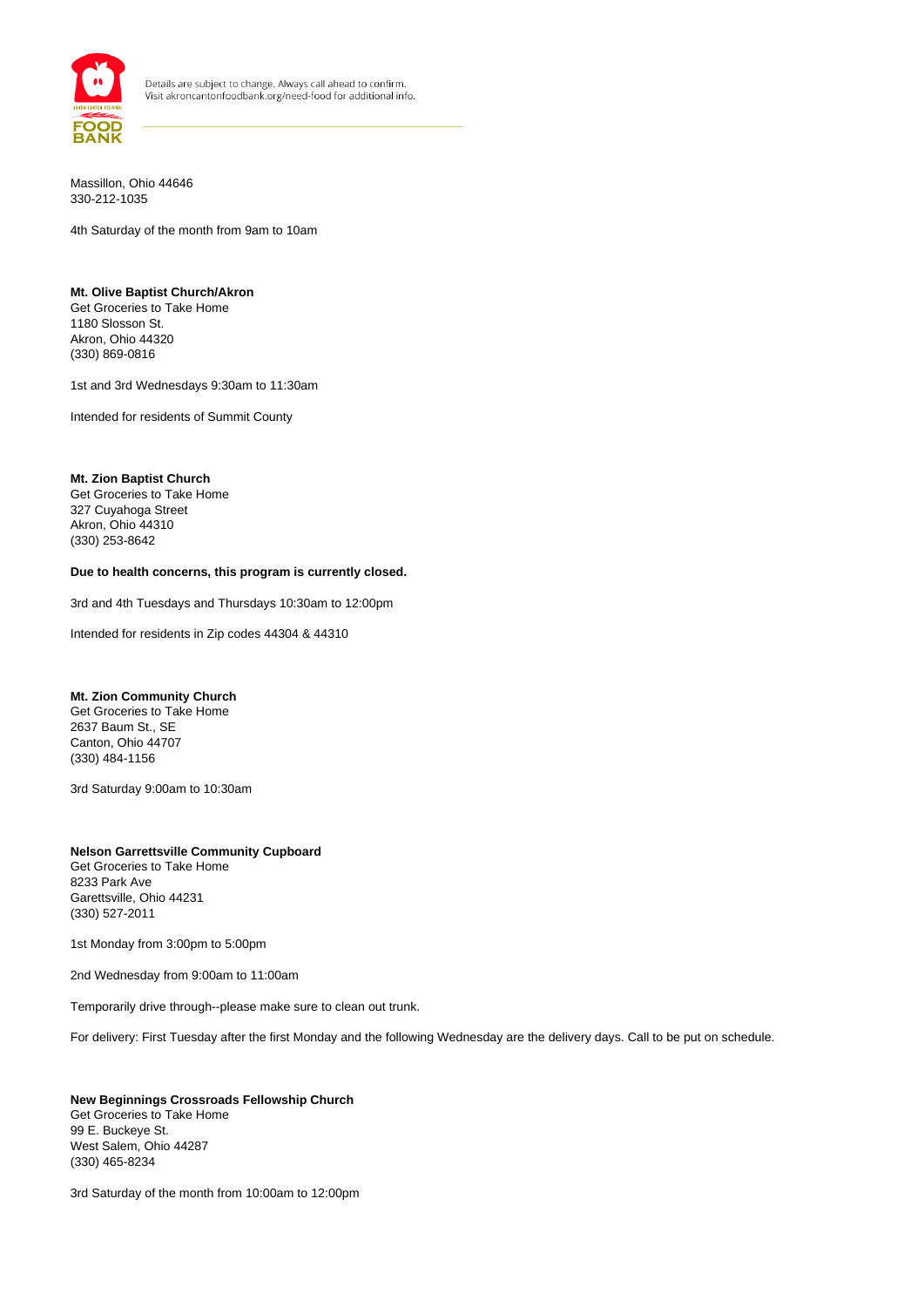

## **New Exodus Christian Fellowship Church**

Get a Meal - Get Groceries to Take Home 1063 S. Arlington St. Akron, Ohio 44306 (234) 678-9823

Pantry: Tuesdays from 4:00pm to 5:30pm

Due to health concerns, the hot meal is currently closed.

Hot Meal: Tuesdays from 6:00pm to 7:00pm

**New Hope Baptist Church (Akron)** Get a Meal 1706 S. Hawkins Ave. Akron, Ohio 44320 (330) 865-9472

4th Saturday of the month from 11:30am to 1:00pm

## **New Hope Baptist Church (Windham)**

Get Groceries to Take Home 9809 E. Center St. Windham, Ohio 44288 330-326-3777

1st Thursday of the month from 5:30pm to 7:00pm

## **New Life Missionary Baptist Church** Get Groceries to Take Home

2321 17th Street, SW Akron, Ohio 44314 (330) 745-1245

Due to health concerns, this program is currently closed.

3rd Thursday of the month from 10:00am to 12:00pm

#### **North Canton Cares LLC** Get Groceries to Take Home 1300 Pittsburg Ave NW North Canton, Ohio 44720 (330) 871-9282

2nd and 4th Monday of the month from 6pm to 7:30pm

Intended for residents in North Canton City School District including the following zip codes: 44270, 44685, 44718, 44709, 44721, and 44630.

As well as all Veterans and Military families.

Website: mccpantry.com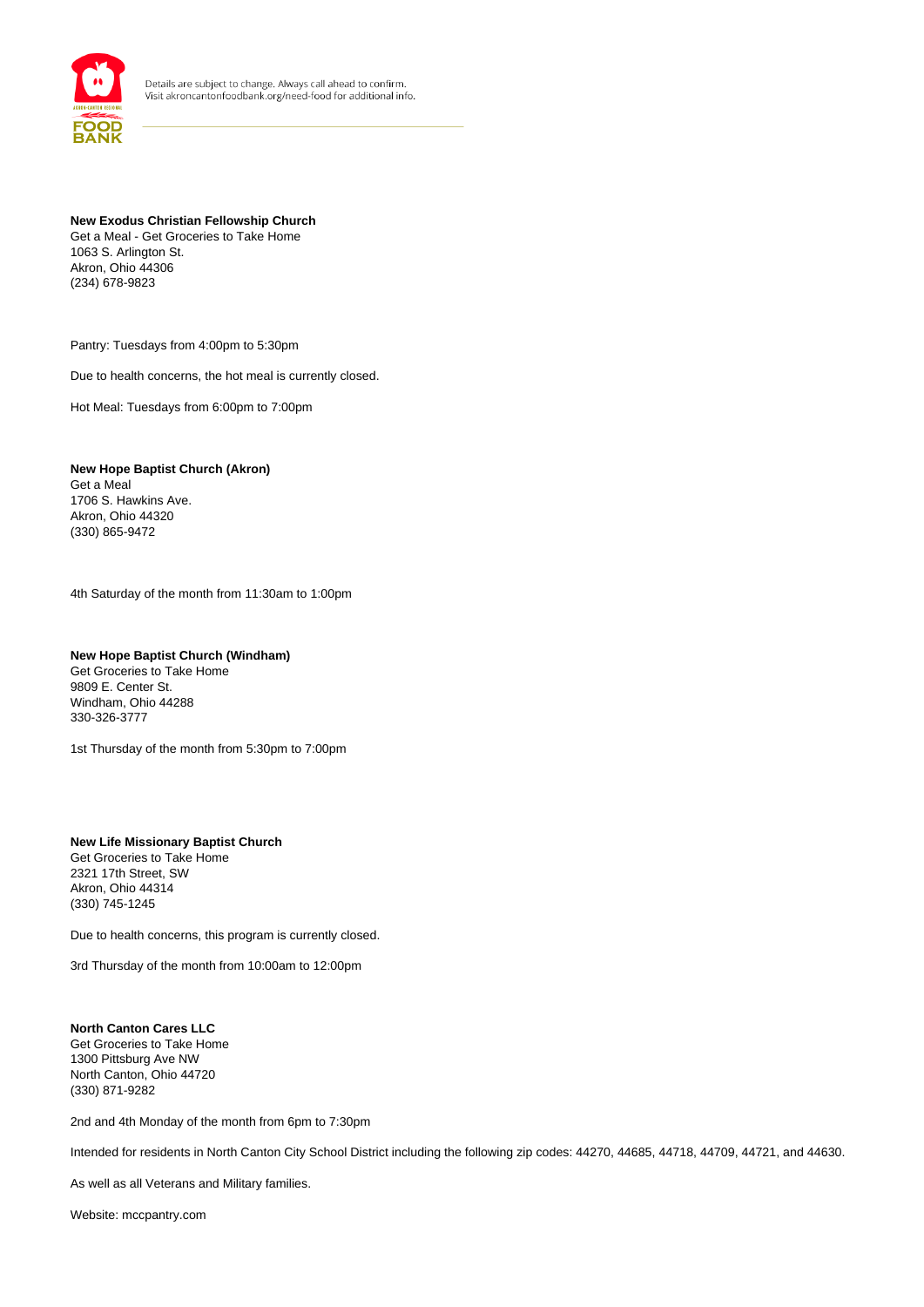

**North Canton Church of Christ** Get Groceries to Take Home 1301 E. Maple St. North Canton, Ohio 44720 (330) 499-4303

One Saturday of the month from 8:30am to 12:00pm with pre-registration. If you did not register, all are welcome to recieve food at 11:30am until all food has been distributed.

Please call the number above for information on pre-registration, which takes place on the Thursday and Friday prior to the food distribution.

Call or check their website for day of distribution that month.

For emergency food needs, call Mondays through Fridays from 9:00am to 3:00pm to make appointment.

#### **North Industry Christian Church: Canton**

Get Groceries to Take Home 425 45th St. SW Canton, Ohio 44706 (330) 484-2061

2nd Saturday of the month from 9:00am to 10:00am.

Drive-Thru only.

#### **Northeast Jefferson Food Pantry**

Get Groceries to Take Home 245 2nd St. Bergholtz, Ohio 43908 (330) 627-4080

3rd Thursday of the month from 9:00am to 12:00pm.

Open for emergency distribution.

Pantry closed in August.

## **Oaks Family Care Center - Brunswick**

Get Groceries to Take Home 4196 Center Rd. Brunswick, Ohio 44242 (330) 220-7777

Tuesdays and Thursdays from 11:00am to 4:00pm

Call to make a required appointment unless it is for emergency food needs.

## **Open Door Assembly of God**

Get Groceries to Take Home 745 Upson Street Akron, Ohio 44305 (330) 794-7948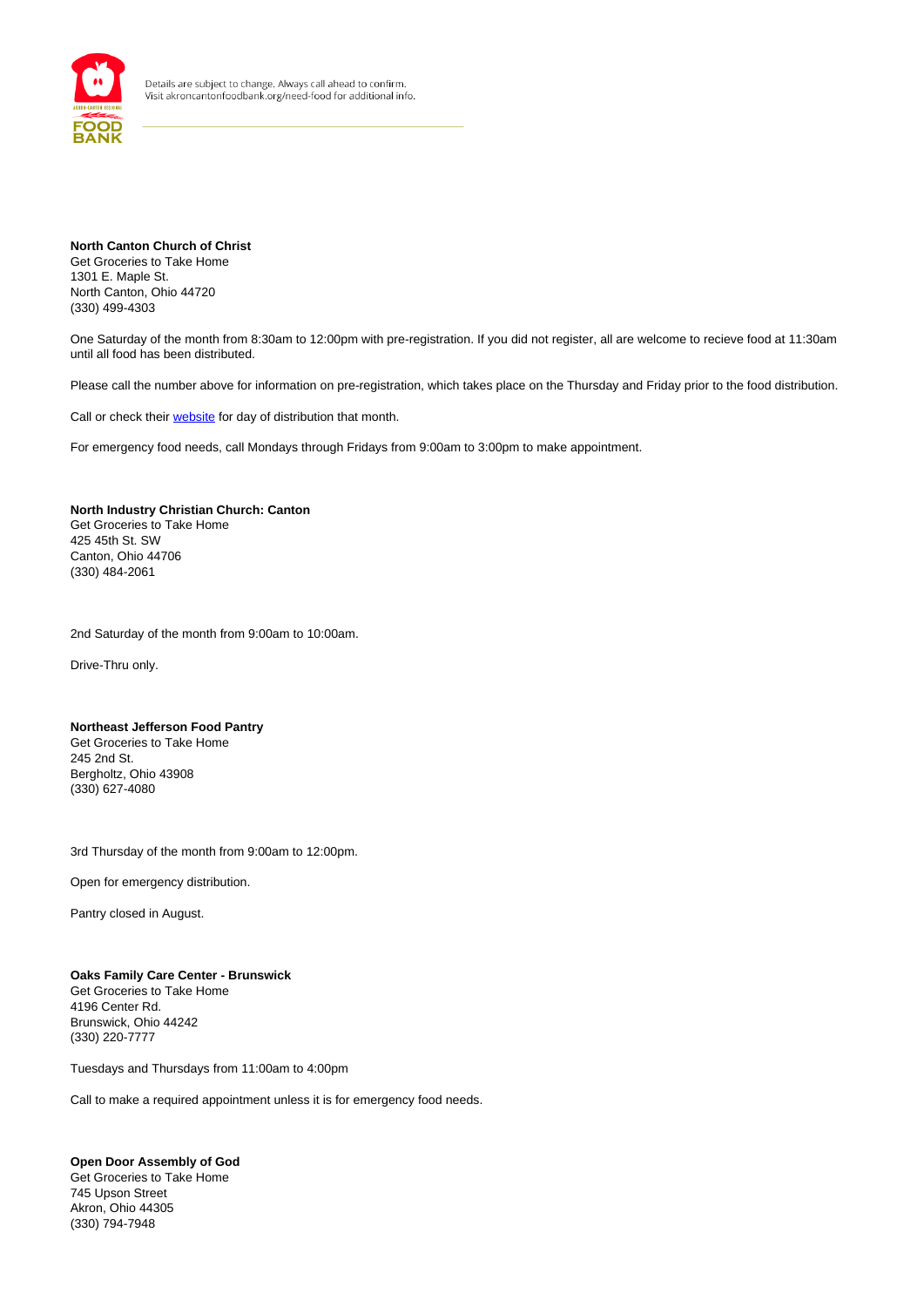

Last Saturday of the month from 10:00am to 12:00pm

November to December: 2nd to last Saturday of the month from 10:00am to 12:00pm

**Open M** Get a Meal - Get Groceries to Take Home 941 Princeton St. Akron, Ohio 44311 (330) 434-0110

Pantry: Monday through Thursday from 11:30am to 2:00pm

Referral Required, please call the Infoline at 2-1-1 or (330) 376-6660

Hot Meal / "Grab and Go": Last two weeks of the month (Monday through Friday) from 11:30am to 1:00pm

Intended for residents living in 44301, 44307, 44308, 44311, 44320, 44321 & 44224

#### **Open M Direct Distribution**

Get Groceries to Take Home 941 Princeton St. Akron, Ohio 44311 (330) 434-0110

3rd Friday of the month from 9:00am to 11:00am

Temporarily drive through--please make sure to clean out trunk.

#### **Orrville Loaves & Fishes**

Get Groceries to Take Home 925 N. Elm St. Orrville, Ohio 44667 (330) 682-3686

Last Monday of the month from 5:30pm to 7:30pm

**Our Community Hunger Center** Get Groceries to Take Home 9733 Ravenna Road, Ste. G Twinsburg, Ohio 44087 (330) 963-3663

Due to health concerns, this program is currently operating by APPOINTMENT ONLY. Please call the number listed above.

Mondays through Fridays from 10:00am to 3:00pm

Call to make required appointment. Walk-in permited for first time recipient

**Our Lady Help of Christian's Catholic Church** Get Groceries to Take Home 9608 Norwalk Rd Litchfield, Ohio 44253 330-722-1180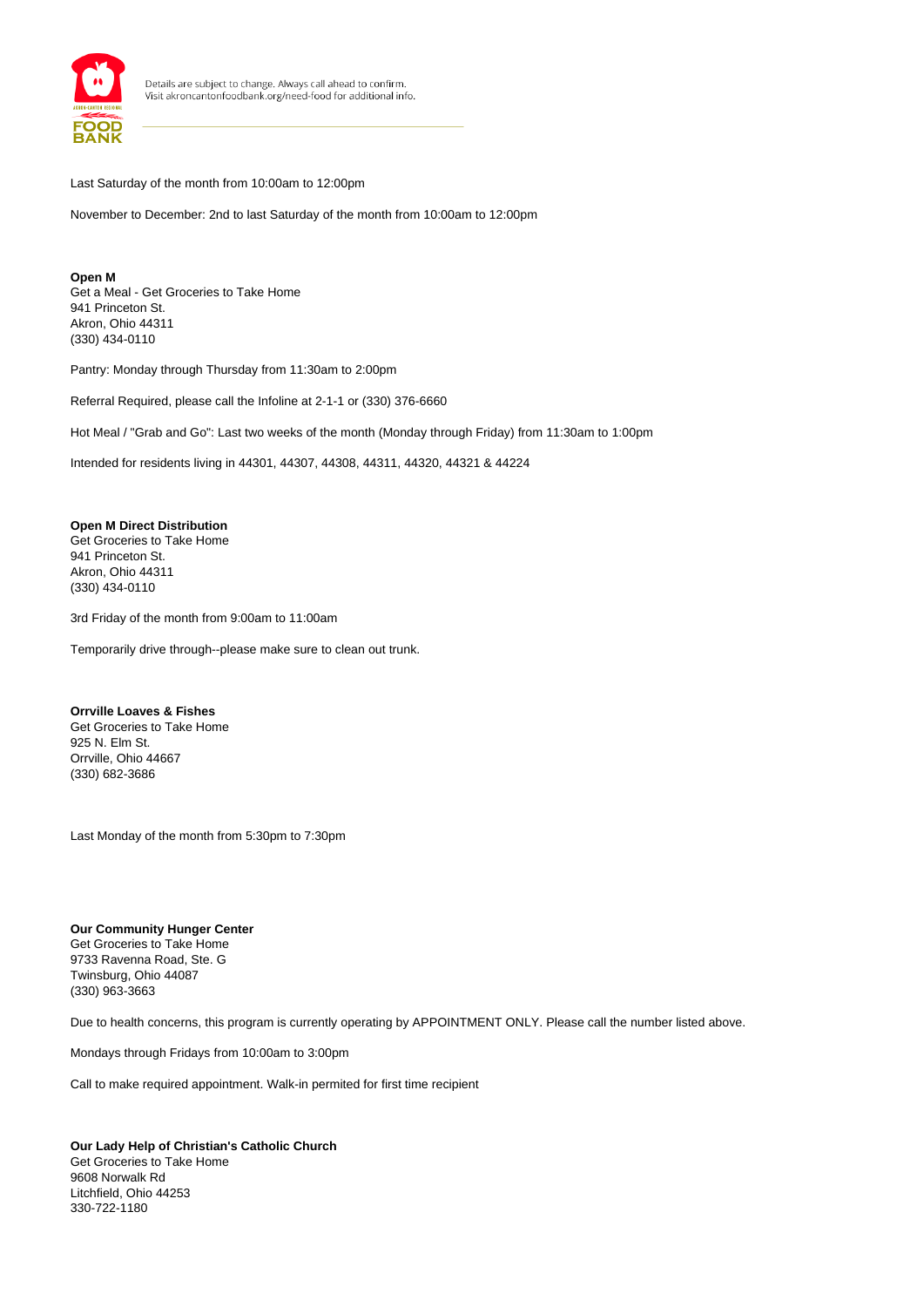

#### Mondays from 6:30pm to 8:30pm

Wednesdays from 10:00am to 12:00pm

Call to make appointment

Intended for residents of Litchfield, Lodi, Nova, Seville, and surrounding areas

#### **Pavilion of Praise Baptist Church** Get a Meal - Get Groceries to Take Home 976 W. Waterloo Rd Akron, Ohio 44314 (330) 753-1458

Food pantry: Last Friday of the month from 5:30pm to 7:00pm or until food is gone.

Hot Meal: 3rd Sunday of the month from 1:30pm to 3:30pm

#### **Peace Lutheran Church**

Get Groceries to Take Home 3828 Cleveland Ave. SW Canton, Ohio 44707 (330) 484-4400

4th Saturday of the month from 11:30am to 12:00pm

Drive-thru only

## **People to People Ministries**

Get Groceries to Take Home 454 E. Bowman St. Wooster, Ohio 44691 (330) 262-1662

Mondays through Fridays from 9:00am to 11:30am and 1:00pm to 4:30pm

Intended for Wayne County residents

#### **Perry Helping Perry** Get a Meal - Get Groceries to Take Home 3757 Lincoln Way East Massillon, Ohio 44646 330-737-1281

Pantry: 3rd Saturday of the month from 9:00am to 12:00pm

Hot meal is currently closed.

#### **Peter Maurin Center Food Pantry**

Get Groceries to Take Home 1088 S. Main St. Akron, Ohio 44301 (330) 258-9006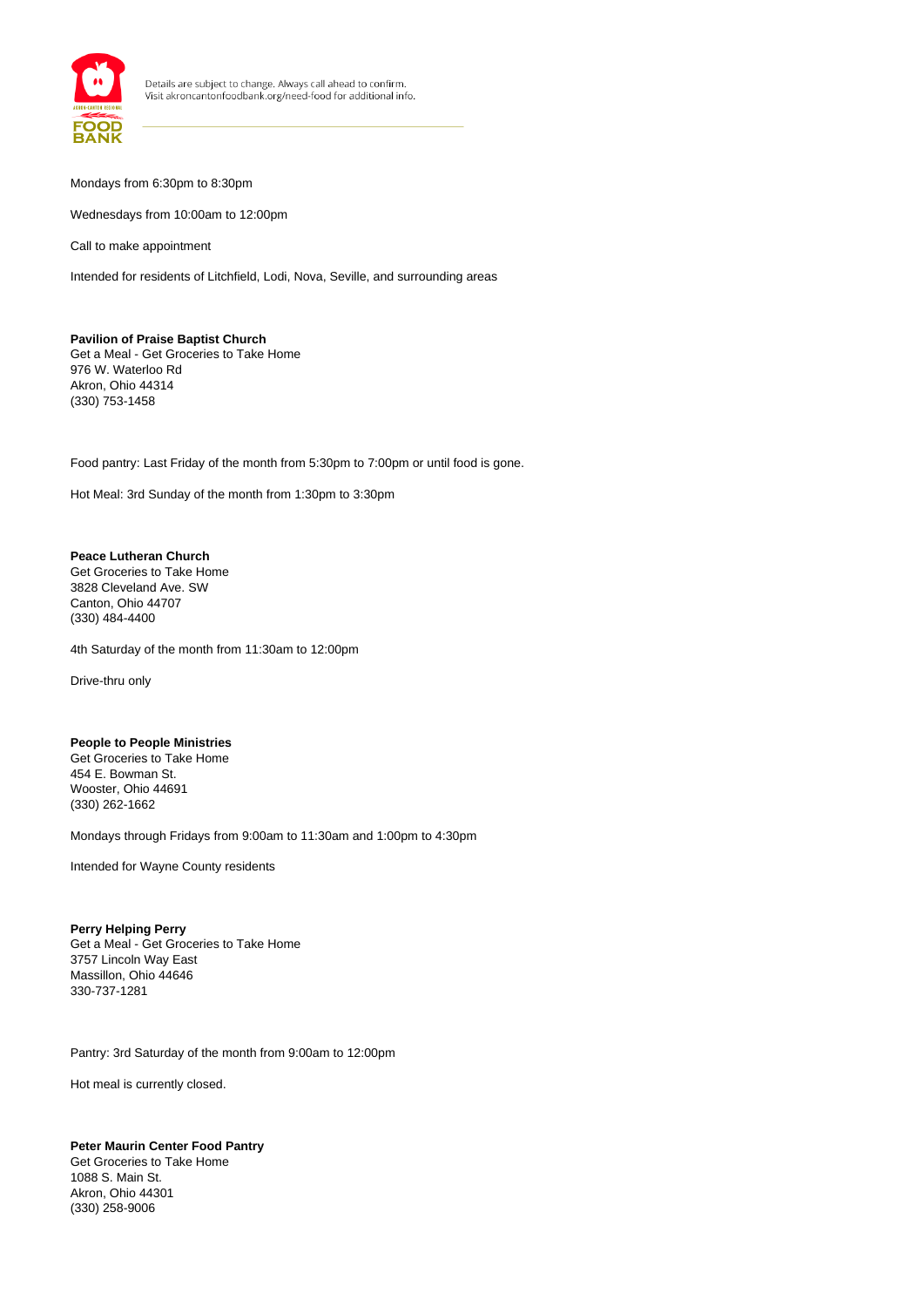

2nd and 4th Saturday of the Month from 10:00am to 12:00pm

Primarily for residents in zip codes 44301 & 44307

**Peter Maurin Center of Akron** Get a Meal 1096 S. Main Street Akron, Ohio 44301 (330) 258-9006

Tuesdays, Fridays, and Sundays from 11:00am to 2:00pm

**Phillips Chapel CME Church** Get Groceries to Take Home 413 Iroquois Ave. Akron, Ohio 44305 (330) 784-8964

Mondays and Wednesdays after the 15th of the month from 11:00am to 1:00pm

Intended for residents in the 44305 & 44306 zip codes

**Pleasant Outreach Inc** Get a Meal 821 O'Jays Parkway NE Canton, Ohio 44705 (330) 754-6429

4th Saturday of the month from 11:00am to 2:00pm

**Prince of Peace Baptist Church** Get Groceries to Take Home 844 Garth Ave. Akron, Ohio 44320 (330) 762-4997

3rd Wednesday of the month 10:00am to 12:00pm

Intended for residents in zip codes 44320 & 44311

**Queen of Heaven Church Labre Program** Get a Meal 55 Broad St. Akron, Ohio 44305 (330) 896-2345

Every Thursday of the month from 4:00pm to 5:00pm or until food is gone.

## **Randolph Suffield Atwater Food Shelf**

Get Groceries to Take Home 2697 Waterloo Rd. Randolph, Ohio 44260 (330) 628-1801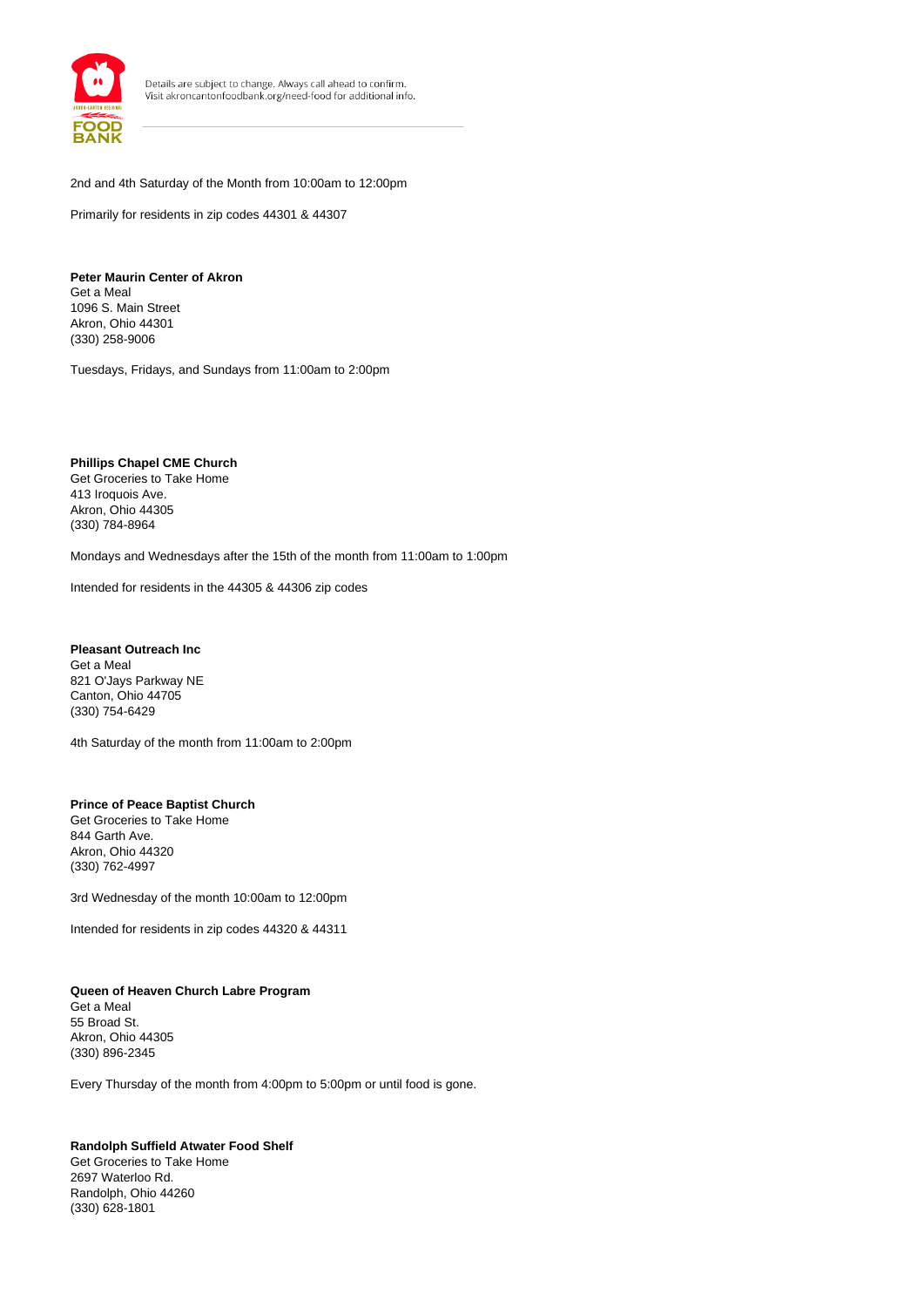

## Mondays and Fridays from 4:30pm to 6:00pm

Tuesdays, Wednesdays, and Thursdays from 3:00pm to 4:30pm

Appointment Required

Call required referrals from InfoLine at 2-1-1 or (330) 376-6660

Intended for Residents of Atwater, Randolph and Suffield Townships

#### **Refuge of Hope** Get a Meal

715 2nd St NE Canton, Ohio 44704 (330) 453-1785

#### Hot Meal

Dinner: Mondays through Fridays from 4:30pm to 5:45pm

Lunch: Tuesdays, Fridays, and Saturdays 10:30am to 12:00pm

## **Renaissance Family Center of Windham, OH, Inc.**

Get a Meal 9005 Wilverne Dr. Windham, Ohio 44288 (330) 326-3003

Due to health concerns, this program is currently closed.

Last Thursday of the month from 5:00pm to 6:30pm

## **Riley's Three Loaves Pantry**

Get Groceries to Take Home 10510 Avon Rd NE Salineville, Ohio 43945 (330) 205-6690

2nd Saturday from 8:30am to 10:00am

## **River of Life Pantry**

Get Groceries to Take Home 3281 State Street N.W. Greentown, Ohio 44630 (330)801-0672

Meal: Every Wednesday starting at 6:00pm

Pantry: 3rd Saturday of the month from 10:00am to 1:00pm

## **Rivertree Christian Church**

Get Groceries to Take Home 7373 Portage Street, NW Massillon, Ohio 44646 (330) 494-1860: Select option for Food Pantry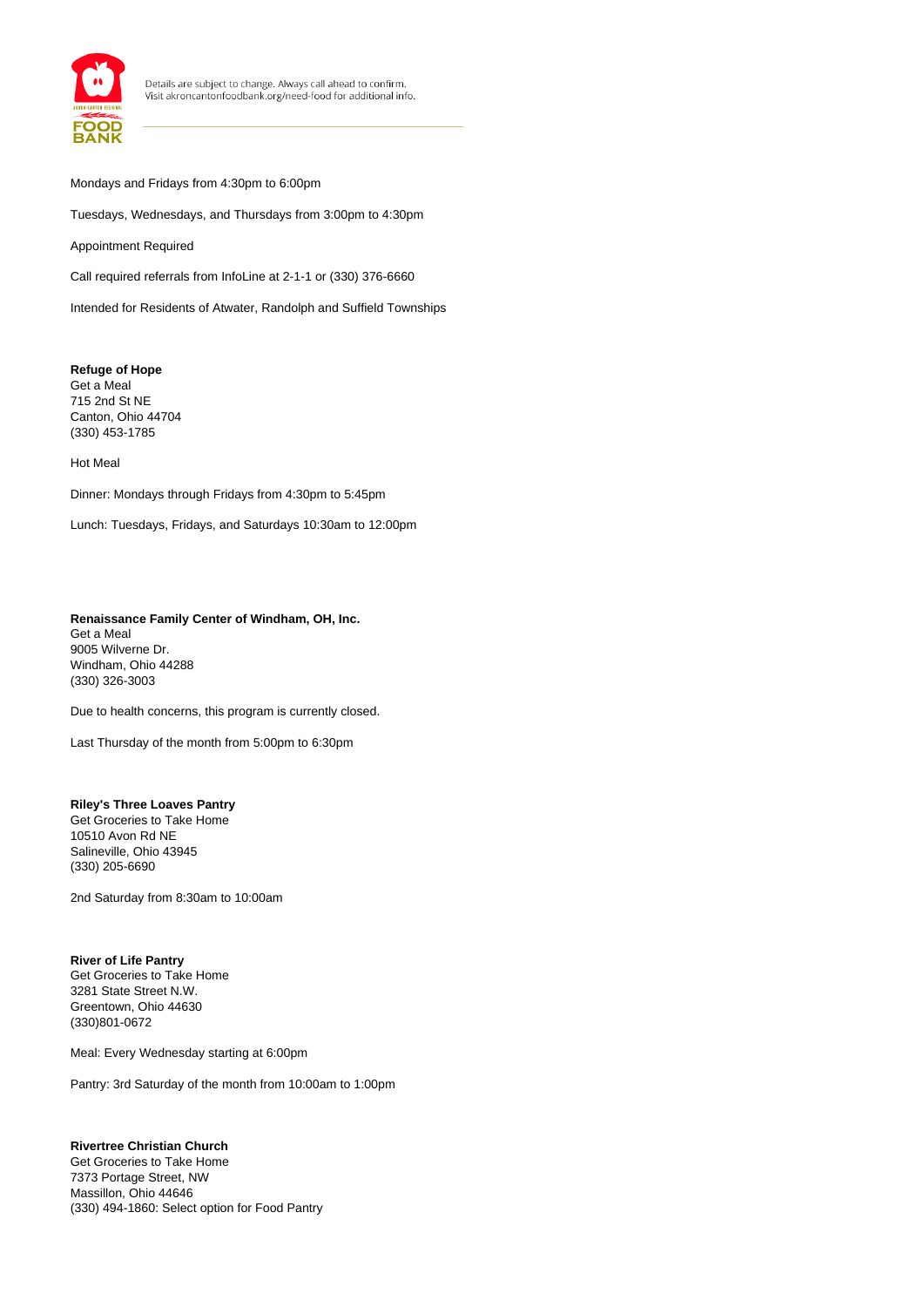

Food pantry distribution every Friday from 1:00pm to 3:00 pm.

Must call on Tuesday or Wednesday between 10:00am and 5:00pm to make an appointment.

#### **Riverwood Community Chapel**

Get Groceries to Take Home 1407 Fairchild Ave. Kent, Ohio 44240 (330) 678-7000

Fridays from 11:00am to 2:00pm

This program is temporarily drive through--please make sure to clean out trunk.

## **Rural Relief Mobile Pantry - Atwater**

Get Groceries to Take Home 6660 Waterloo Rd. Atwater, Ohio 44201 Member Services

1st Thursdays of the month from 3:00pm to 5:00pm or until food is gone.

#### **Rural Relief Mobile Pantry - Deerfield**

Get Groceries to Take Home 1450 OH-14 Deerfield, Ohio 44411 330-221-3299

2nd Thursdays of the month from 3:00pm to 5:00pm or until food is gone

#### **S.A.L.T. Box Kitchen (St. John Lutheran Church)**

Get a Meal - Get Groceries to Take Home 408 W. Market St. Canal Fulton, Ohio 44614 (330) 854-2159

2nd and 4th Sundays of the month from 4:00pm to 6:00pm

Temporarily drive through and dine-in options available.

**Salt & Light**  Get a Meal Peace Lutheran Church Canton, Ohio 44707 3304844400

3rd Saturday of the month starting at 11:00am.

Drive-thru only.

## **SAM Center**

Get Groceries to Take Home 413 Lincoln Way East Massillon, Ohio 44646 (330) 956- 6162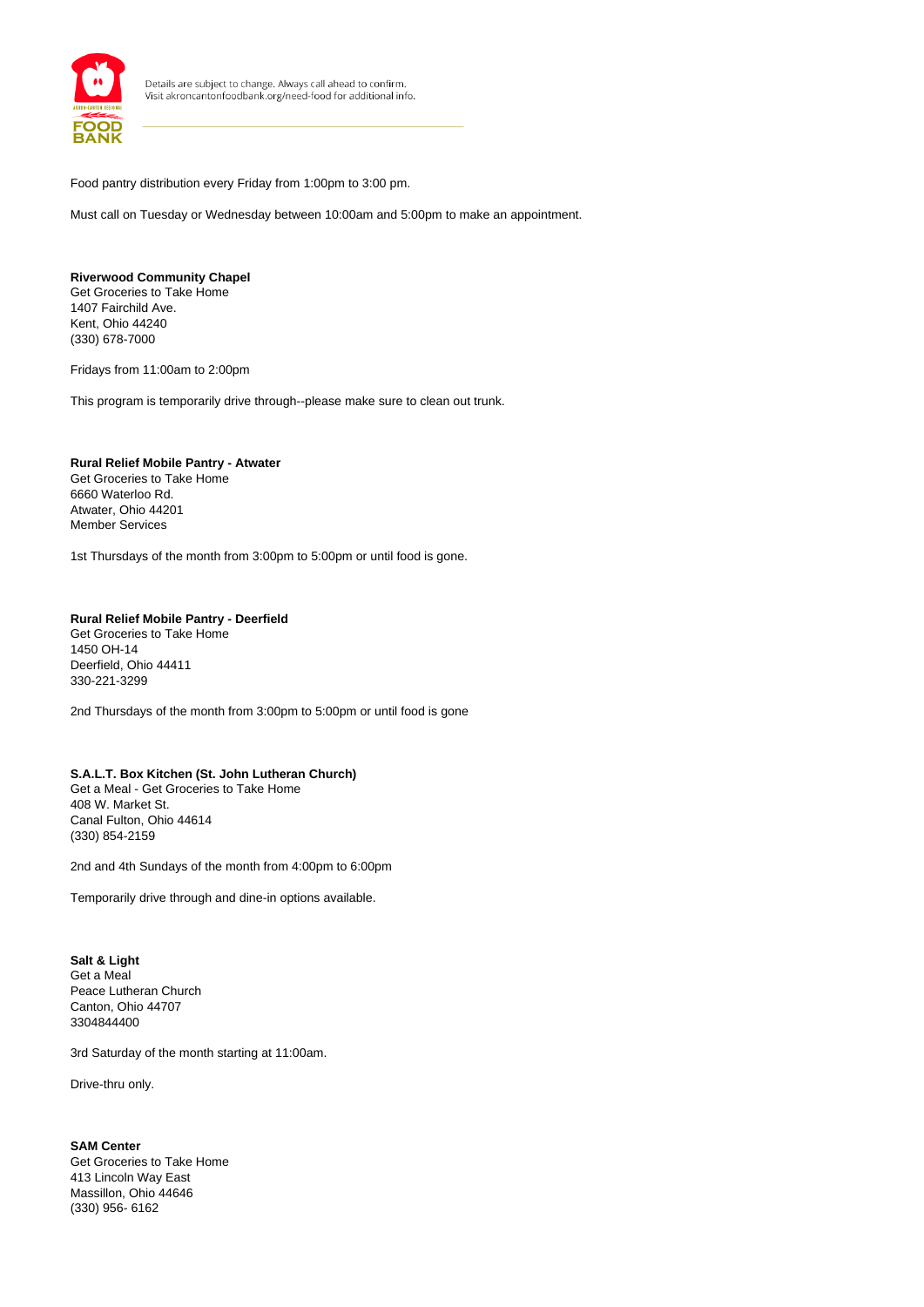

2nd Wednesday of the month from 5:00pm to 7:00pm

**Sarah's House** Get a Meal - Get Groceries to Take Home 414 Pine Street Akron, Ohio 44307 (330) 535-7272

Pantry and Hot Meal: 3rd Saturday from 8:00am to 10:00am

Pantry: 1st Sunday 3:00pm to 5:00pm

**Second Baptist Church** Get Groceries to Take Home 690 S. Main St. Akron, Ohio 44311 (330) 762-6879

Food Pantry: 3rd Monday of the month from 11:00am to 1:00pm

## **Second Baptist Church Medina**

Get Groceries to Take Home 451 Bronson St. Medina, Ohio 44256 (330) 952-2055

Last Sunday of the month from 12:00pm to 1:00pm

November and December it will be held on the Sunday before the holiday

Residents of Medina only

#### **Serving Hands Ministries** Get a Meal - Get Groceries to Take Home 14289 Edison St. N.E. Alliance, Ohio 44601

Pantry: currently closed

(330) 428-1204

Hot Meal: Every Wednesday from 11:30am to 1:30pm

#### **Seville Community Food Pantry (Seville United Methodist CH)**

Get Groceries to Take Home 74 West Main Street Seville, Ohio 44273 (330) 769-2836

3rd Saturday from 10:00am to 12:00pm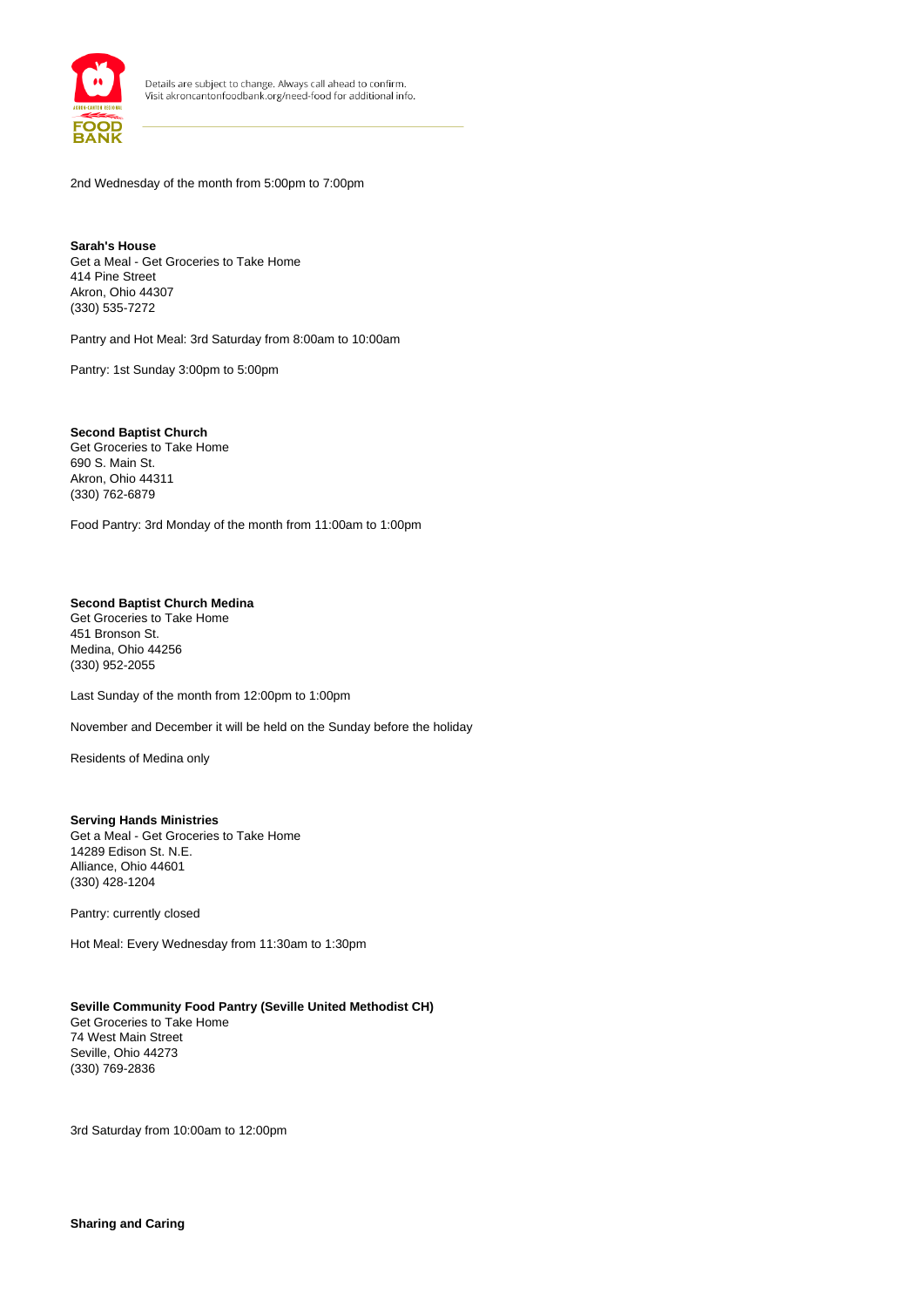

Get Groceries to Take Home 920 3rd St. SE Massillon, Ohio 44646 (330) 832-3507

1st and 3rd Wednesdays of the month from 10:45am to 12:00pm

**Sherrick Road Church of God** Get Groceries to Take Home 1121 Sherrick Rd. SE Canton, Ohio 44707 (330) 456-1165

Tuesdays and Thursdays from 11:00am to 1:00pm, registration begins at 10:00am

Appointment required. Bring photo ID and utlity bill.

## **South Arlington United Methodist Church** Get Groceries to Take Home 790 S. Arlington St

Akron, Ohio 44306 (330) 724-1334

3rd Friday of the month from 10:00am to 12:00pm

#### **SPAN Ministries** Get Groceries to Take Home

361 Northeast Ave. Tallmadge, Ohio 44278 (330) 630-3190

Due to health concerns, this program is currently appointment only. Please call (330) 630-3190.

#### **St. Barbara's Food Pantry** Get Groceries to Take Home 2813 Lincoln Way N.W. Massillon, Ohio 44647 (330) 833-6898

April to September: 3rd Thursday of the month from 6:00pm to 7:30pm

October to March: 3rd Saturday of the month from 9:00am to 10:00am

**St. Bernard** Get a Meal 47 East State Street Akron, Ohio 44308 (330) 253-5161

3rd, 4th, and 5th Wednesdays and Sundays from 4:30pm to 6:30pm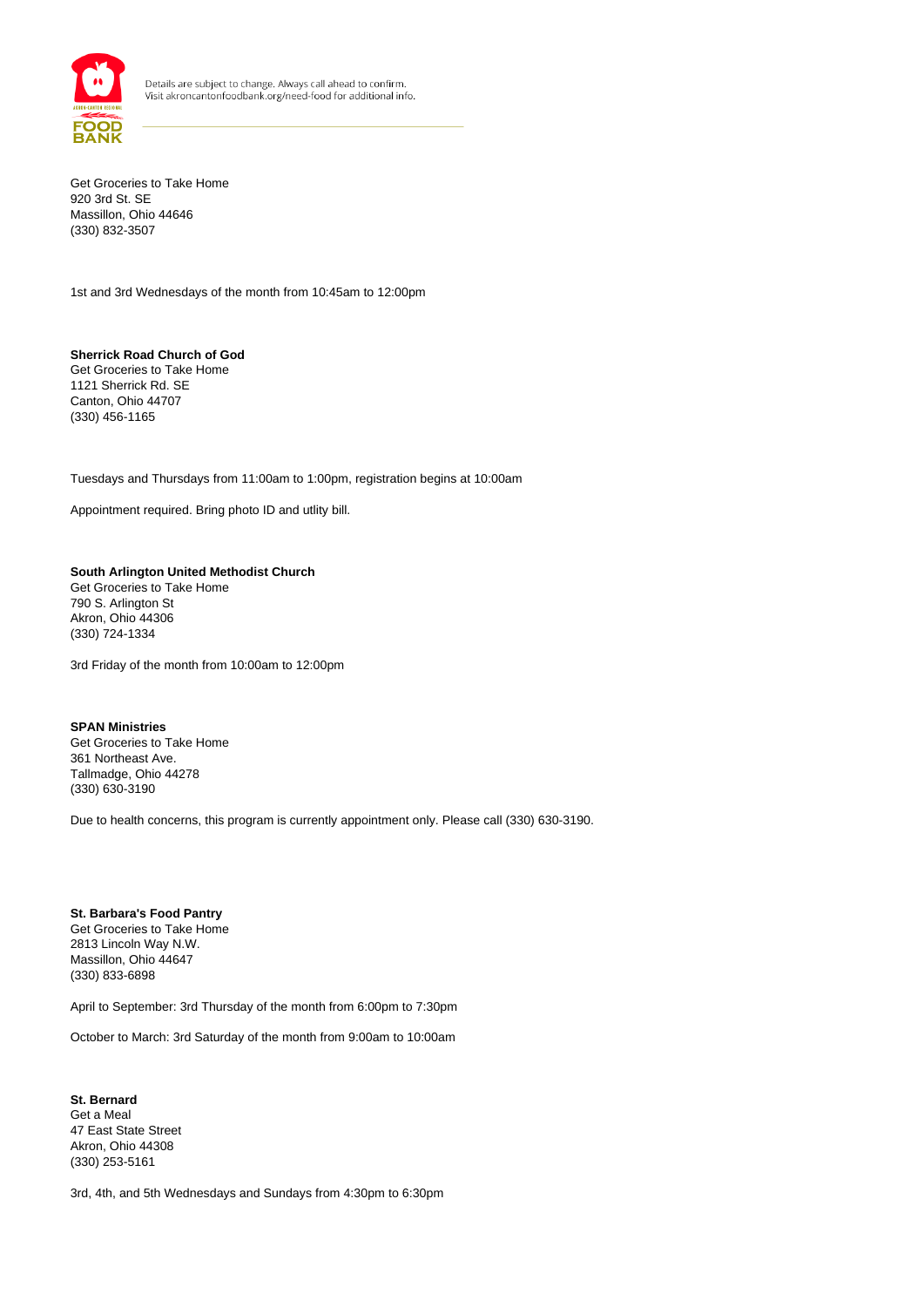

#### **St. Bernard Food Pantry** Get Groceries to Take Home

44 University Ave. Akron, Ohio 44308 (330) 253-5161

Thursdays from 9:00am to 10:30am

## **St. Bernard Parish - Bag Lunch Program** Get a Meal

44 University Ave Akron, Ohio 44308 (330) 253-5161

Mondays through Fridays from 8:00am to 9:00am, bag lunch pick-up

## **St. Francis Xavier Catholic Church**

Get Groceries to Take Home 606 E. Washington Street Medina, Ohio 44256 (330) 725-4968

Mondays and Thursdays from 6:00pm to 8:00pm

Call to make required appointment

Intended for residents in the City of Medina

## **St. Joan of Arc Catholic Church**

Get Groceries to Take Home 4940 W. Tuscarawas St. Canton, Ohio 44708 (330) 477-6796

Mondays from 5:00pm to 6:30pm

## **St. John's United Church of Christ**

Get a Meal - Get Groceries to Take Home 101 Tremont Ave SE Massillon, Ohio 44646 (330) 575-4914

Pantry: 3rd Tuesday of the month from 5:00pm to 6:30pm

Hot meal is currently closed.

Temporary drive-thru -- please make sure to clean out your trunk.

**St. Paul Holiness COG** Get Groceries to Take Home 745 Wolf Ledges Parkway Akron, Ohio 44311 (330) 434-2325

Last three Sundays from 1:00pm to 1:30pm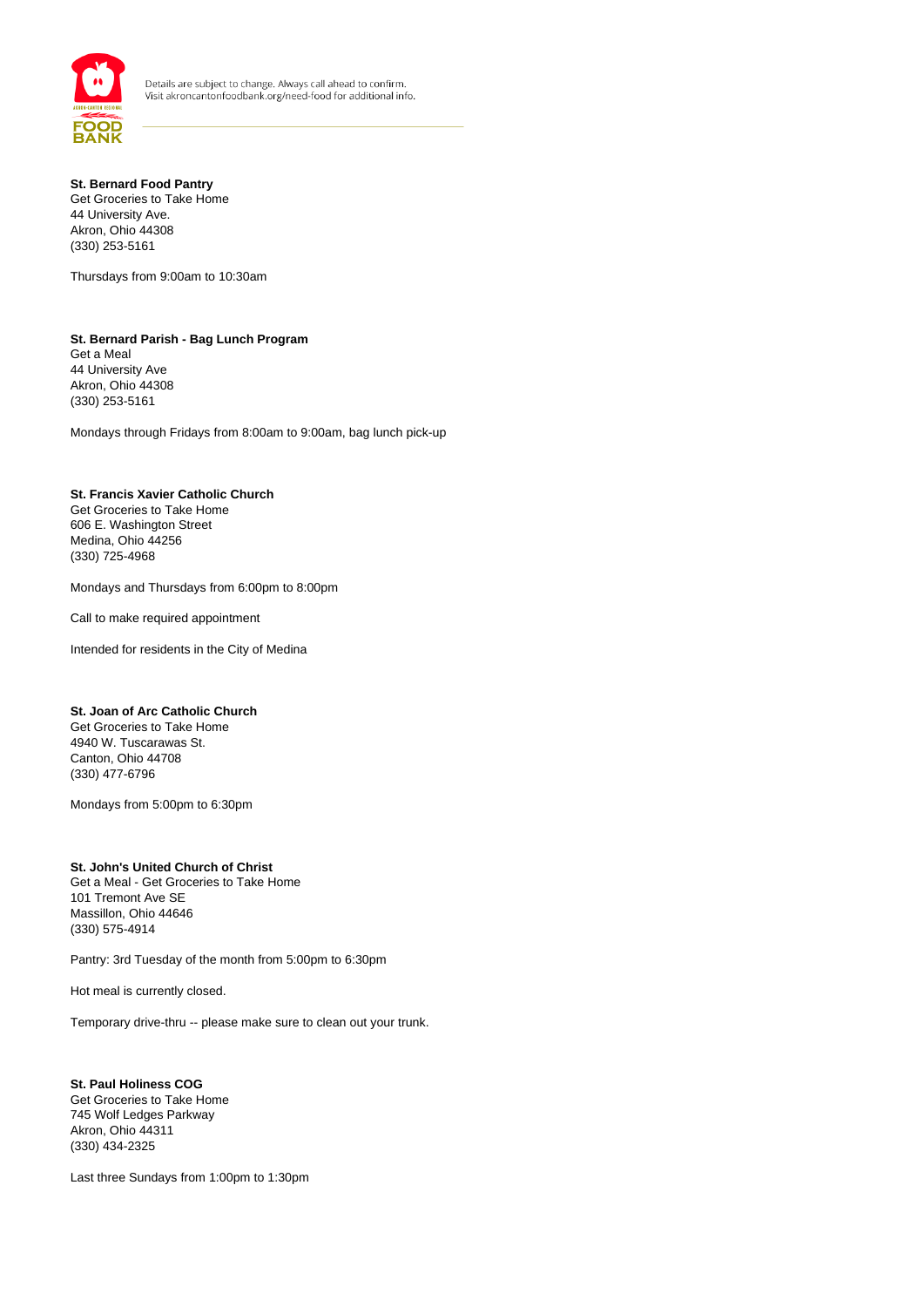

### **St. Paul Lutheran Church** Get Groceries to Take Home 6462 Ridge Rd. Sharon Center, Ohio 44281 (330) 239-1340

Friday starting at 6:15pm

## **St. Paul Missionary Baptist Church**

Get Groceries to Take Home 1350 Virginia Ave. Akron, Ohio 44306 (330) 773-0999

3rd Saturday of the month from 10:00am to 1:00pm

## **St. Paul's Free Farmers Market**

Get Groceries to Take Home 317 E. Liberty St. Medina, Ohio 44256 (330) 725-4131

3rd Saturday of the month from 9:30am to 10:30am, registration starts at 8:30am

## **St. Peter's UCC - Apple Creek**

Get a Meal - Get Groceries to Take Home 68 W. Main St. Apple Creek, Ohio 44606 (330) 698-2661

Pantry: Fridays from 10:00am to 1:00pm

Call ahead for hot meal days and times.

#### **St. Stephen Lutheran Church** Get Groceries to Take Home

3725 Kent Road Stow, Ohio 44224 330-688-7213

Due to health concerns, this program is currently open by appointment only. Call the number above.

Tuesdays, Wednesdays, & Thursdays from 9:00am to 3:00pm

## **Stark County Hunger Task Force**

Get Groceries to Take Home 408 9th St SW Canton, Ohio 44707 (330) 445-6667

Mondays and Wednesdays from 9:15am to 3:35pm

Tuesdays from 9:15am to 2:35pm

Thursdays and Fridays from 9:15am to 1:35pm

Temporarily drive through--please make sure to clean out trunk.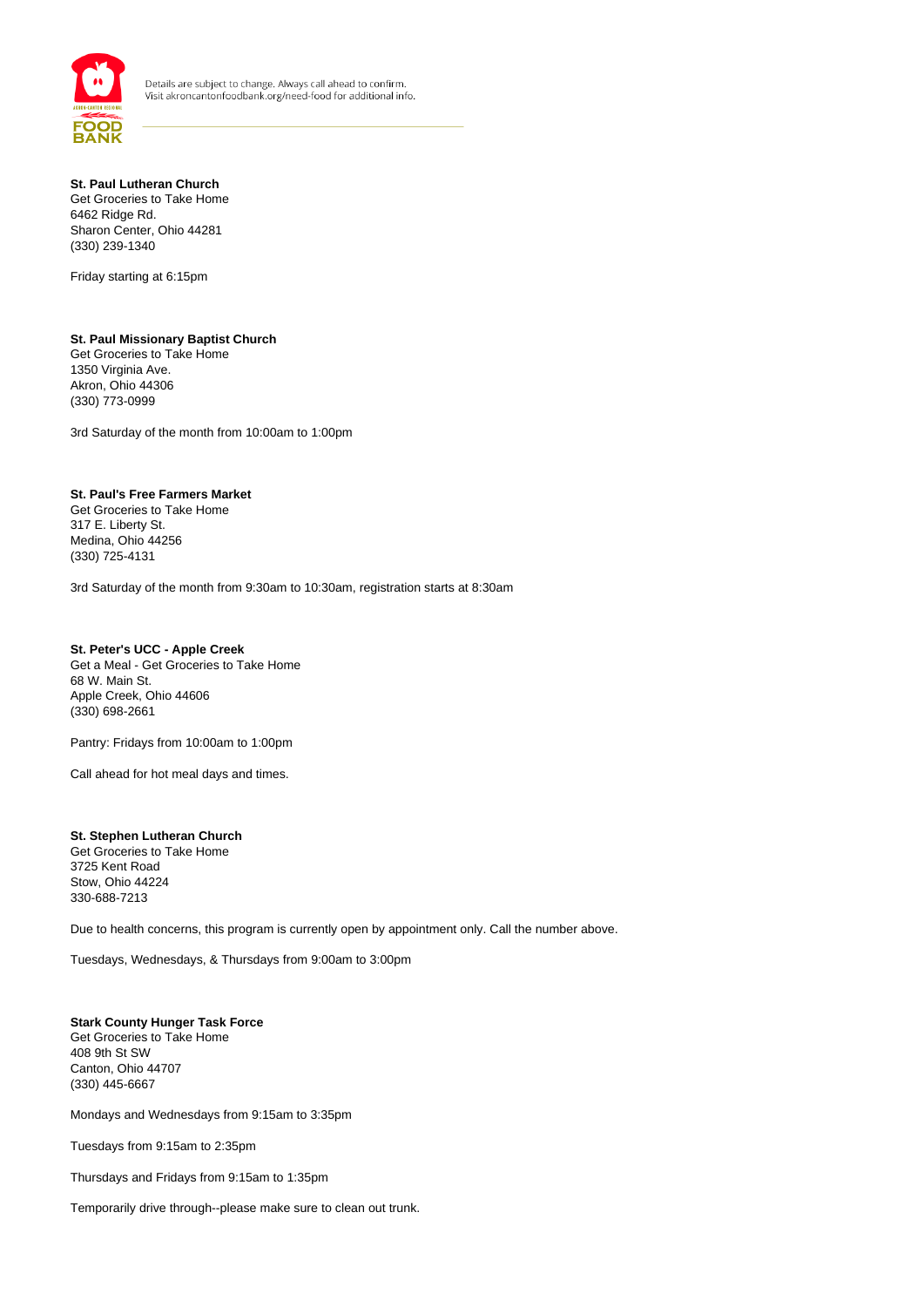

## **START House** Get Groceries to Take Home 1009 Copley Akron, Ohio 44320 (330)701-8002

This pantry is currently closed.

2nd Saturday of the month from 11:00a to 1:00p

Mondays and Wednesdays form 10:00a to 11:00a

Open of emergency food needs

## **Sterling United Methodist Church** Get Groceries to Take Home 13584 Kauffman Ave.

Sterling, Ohio 44276 (330) 939-2751

Last Sunday of the month from 5:00pm to 6:00pm

Bountiful Summer Boxes provided every week for families with children in the Norwayne School District.

#### **Streetsboro Community Pantry** Get Groceries to Take Home 8940 State Rt. 43 Streetsboro, Ohio 44241 (330) 626-2239

Mondays from 11:30am to 1:30pm

Tuesdays from 11:00am to 1:30pm

Wednesdays from 1:00pm to 3:45pm

#### **SVDP at Fr. Hilkert Ozanam Center** Get Groceries to Take Home 93 Kent St. Akron, Ohio 44305 (330) 535-4141

Saturdays from 9:30am to 12:00pm

## **SVDP at Immaculate Conception Church** Get Groceries to Take Home 2101 17th Street SW Akron, Ohio 44314 (330) 753-8429

Due to health concerns, please call (330) 753-8429 to make an appointment.

Thursdays from 12:00pm to 2:00pm

Referral required, call InfoLine at 2-1-1 or (330) 376-6660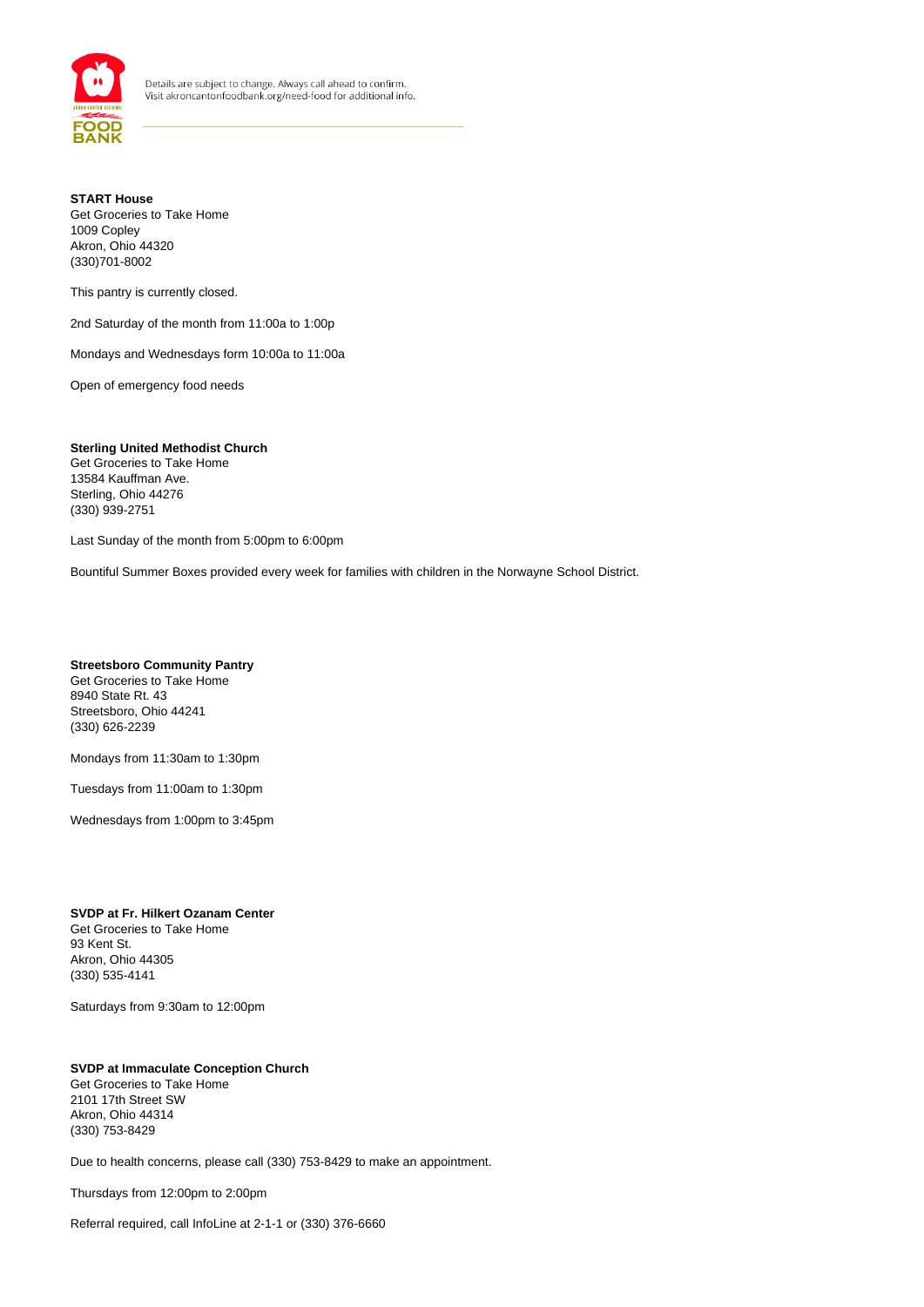

Intended for residents in the 44314 Zip Code

**SVDP at Sacred Heart** Get Groceries to Take Home 260 Broad St Wadsworth, Ohio 44281 (330) 336-3049

Mondays and Thursdays from 6:00pm to 8:00pm

Closed on holidays

**SVDP at St. Joseph's Catholic Church** Get a Meal - Get Groceries to Take Home 322 3rd. St. S.E. Massillon, Ohio 44646 (330) 832-5858

Pantry and Hot Meal: Mondays from 12:00pm to 1:00pm

Take-out only

## **SVDP at St. Mary's Church**

Get Groceries to Take Home 206 Cherry Rd. NE Massillon, Ohio 44646 (330) 837-0084

Mondays through Fridays from 9:00am to 11:30am

Call to make an appointment

## **T.O.S.M. - Christ Community Church**

Get Groceries to Take Home 4363 Manchester Road Navarre, Ohio 44662 (234) 650-0677

Wednesday from 5:00pm to 6:00pm

## **T.O.S.M. - Living Water Church**

Get Groceries to Take Home 1135 Lincoln Way Massillon, Ohio 44646 234-650-0677

1st Wednesday from 10:00am to 11:00am

## **T.O.S.M. - Rivertree Church**

Get Groceries to Take Home 1700 Main St. SW Massillon, Ohio 44646 (234) 650-0677

4th Wednesday of the month 10:00am to 11:00am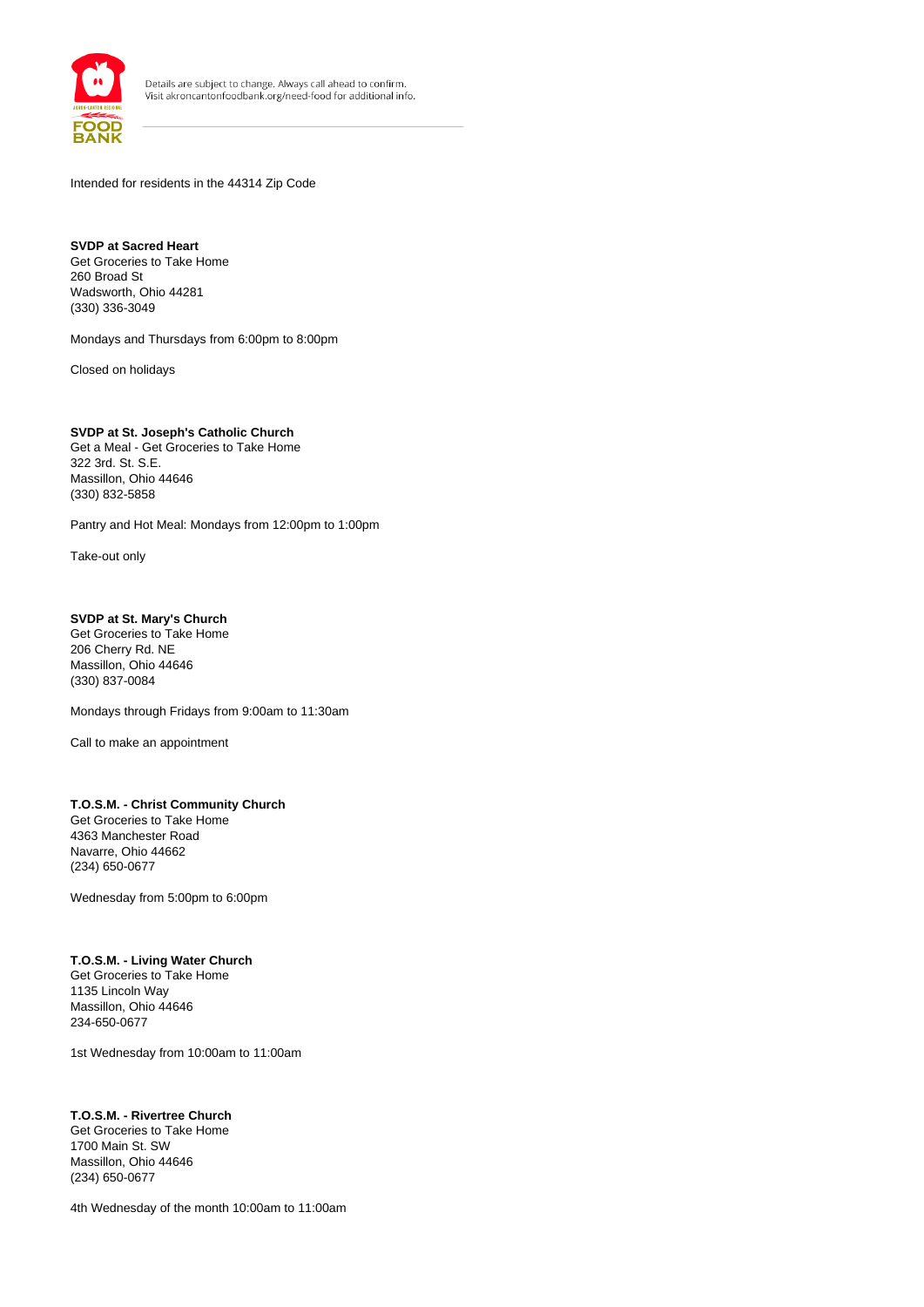

## **Tallmadge Lutheran Church**

Get Groceries to Take Home 759 East Ave. Tallmadge, Ohio 44278 (330) 633-4775

This program is open by appointment only. Please call the phone number above to schedule your appointment.

**The Apostolics of Canton** Get Groceries to Take Home 901 Dueber Ave SW Canton, Ohio 44706 (330) 453-7758

3rd Saturday of the month from 9:00am to 10:00am.

Call beforehand

#### **The Carpenter's Cupboard**

Get Groceries to Take Home 206 Second St. NW Strasburg, Ohio 44680 (330) 878-5179

3rd Thursday of the month 9:00am to 11:00am and 5:30pm to 7:00pm

#### **The Emergency Assistance Center**

Get Groceries to Take Home 9199 Olde Route 8, Ste. C Northfield, Ohio 44067 (330) 467-7945

Monday through Friday from 8:00am to 4:00pm

Call to make required appointment

Intended for residents in zip codes 44067, 44056, 44087, 44202, 44236, 44264, and 44286

**The Father's House** Get Groceries to Take Home 4061 Wadsworth Rd. Norton, Ohio 44203 (330) 608-7117

3rd Saturday starting at 10:00am

### **The Lord's Pantry (Trinity Lutheran Church)**  Get a Meal - Get Groceries to Take Home 600 S. Water Street Kent, Ohio 44240 (330) 673-5445

Pantry: Last Saturday of the month from 9:15am to 11:15am

Hot Meal: Saturdays from 11:15am to 12:00pm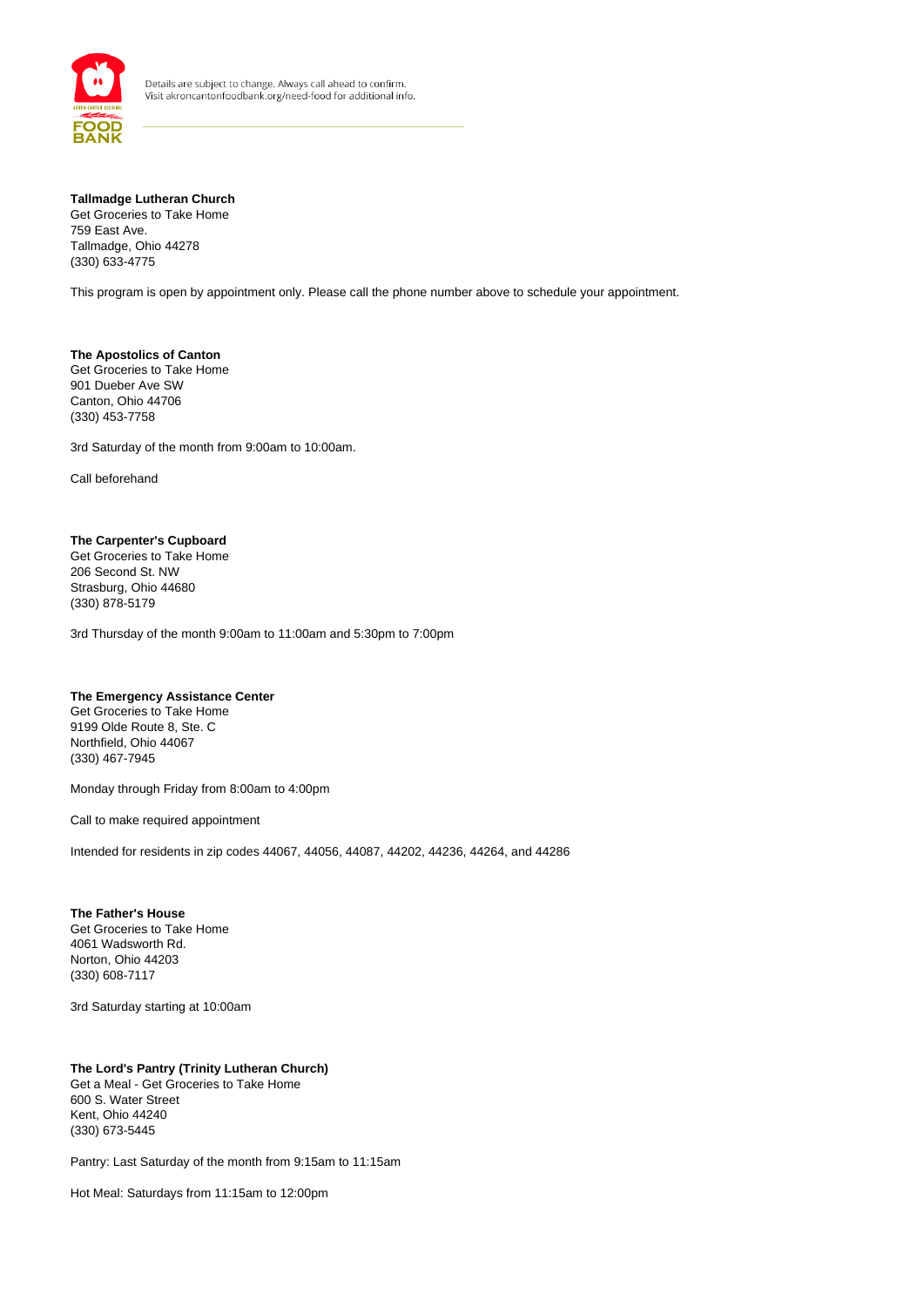

**The Salvation Army (Akron)**  Get Groceries to Take Home 1033 Bellows Ave. Akron, Ohio 44311 (330) 762-8481

Pantry: Mondays through Thursdays from 1:30pm to 3:00pm. Closed the 2nd Wednesdays of the month for Direct Distribution

Referal Required, call InfoLine at 2-1-1 or (330) 376- 6660

Hot Meal: Mondays through Fridays from 11:00pm to 11:45am. Hot meal served at 190 S. Maple St. Akron, Ohio 44302

**The Salvation Army (Akron) Direct Distribution** Get Groceries to Take Home 1033 Bellows St. Akron, Ohio 44311 (330) 762-8481

2nd Wednesday, 9:00am to 11:00am

### **The Salvation Army (Alliance)**

Get a Meal - Get Groceries to Take Home 57 W. Main Street Alliance, Ohio 44601 (330) 823-5188

Pantry: Tuesdays through Fridays from 10:00am to 1:00pm by appointment only.

Hot Meal: Fridays from 12:00pm to 1:00pm or until food runs out

## **The Salvation Army (Barberton)**

Get a Meal - Get Groceries to Take Home 560 Wooster Rd. W. Barberton, Ohio 44203 (330) 745-2836

Direct Distribution: Fridays of the month form 10:00am to 12:00pm

Emergency Pantry: Tuesdays through Thursdays 10:00am to 3:00pm

Hot Meal: Mondays through Fridays 11:30am to 12:20pm

#### **The Salvation Army (Canton)**  Get a Meal - Get Groceries to Take Home 420 Market Ave. S. Canton, Ohio 44702 (330) 453-0158

Pantry: Tuesdays from 1:30pm to 3:30pm and Thursdays 10:00am to 12:00pm

Hot lunch to-go meals: Monday 11:00am and 1:00pm meal deliveries for seniors.

Cold bag lunch: Tuesday and Thursday 11:00am and 1:00am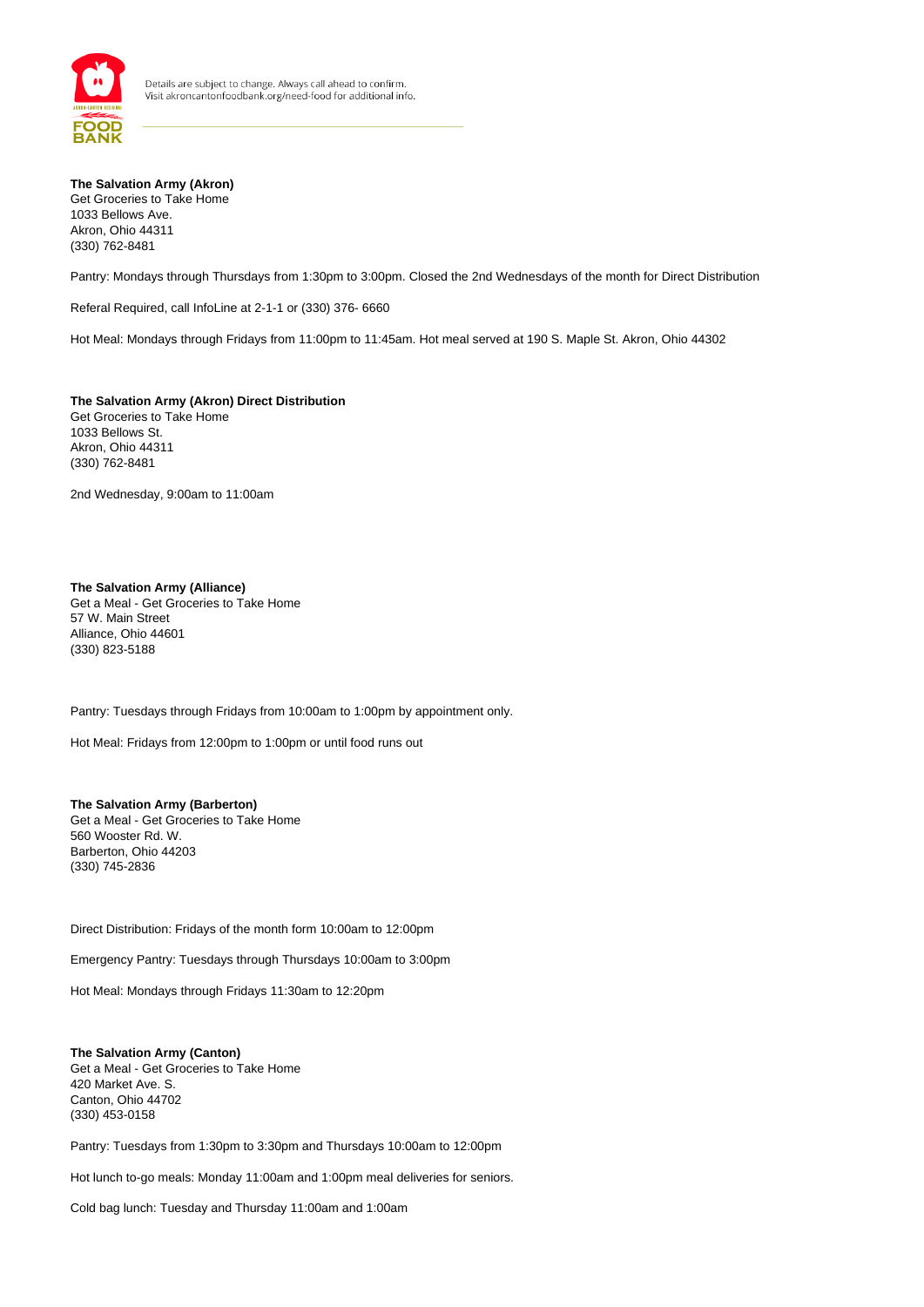

Please call one day in advance to make an appointment for food pantry.

**The Salvation Army (Dover)**  Get a Meal - Get Groceries to Take Home 809 Emmet Ave NW New Philadelphia, Ohio 44663 (330) 364-3811

Pantry: Tuesdays from 1:00pm to 2:30pm

Bread give away: Mondays through Fridays when available 12:00pm to 12:30pm, drive through only

Hot meal: Mondays through Fridays drive-thru lunch from 12:00pm to 12:30pm

**The Salvation Army (Massillon)**  Get a Meal - Get Groceries to Take Home 315 Sixth St NE Massillon, Ohio 44646 (330) 833-6473

Due to health concerns, this program is currently open by appointment only. Call the number above.

Pantry: Tuesdays, Wednesdays, and Thursdays from 10:00am to 2:45pm

Hot Meal: Fridays from 11:00am to 12:00pm

#### **The Salvation Army (Medina)**

Get a Meal - Get Groceries to Take Home 425 W. Liberty St. Medina, Ohio 44256 (330) 722-6488

Pantry: Wednesdays from 2:00pm to 6:00pm

Hot Meal: Wednesdays from 4:00pm to 6:00pm

**The Salvation Army (Minerva)**  Get Groceries to Take Home 301 Valley St. Minerva, Ohio 44657 (330) 868-5808

Tuesdays through Thursdays from 12:00pm to 3:00pm or by appointment

Only zip codes 44625, 44607, 44644, 44657, 44669, 44670, 44730, 44427

**The Salvation Army (Orrville)**  Get Groceries to Take Home 401 W. High Street Orrville, Ohio 44667 (330) 683-3138

Mondays through Fridays from 8:30am to 3:30pm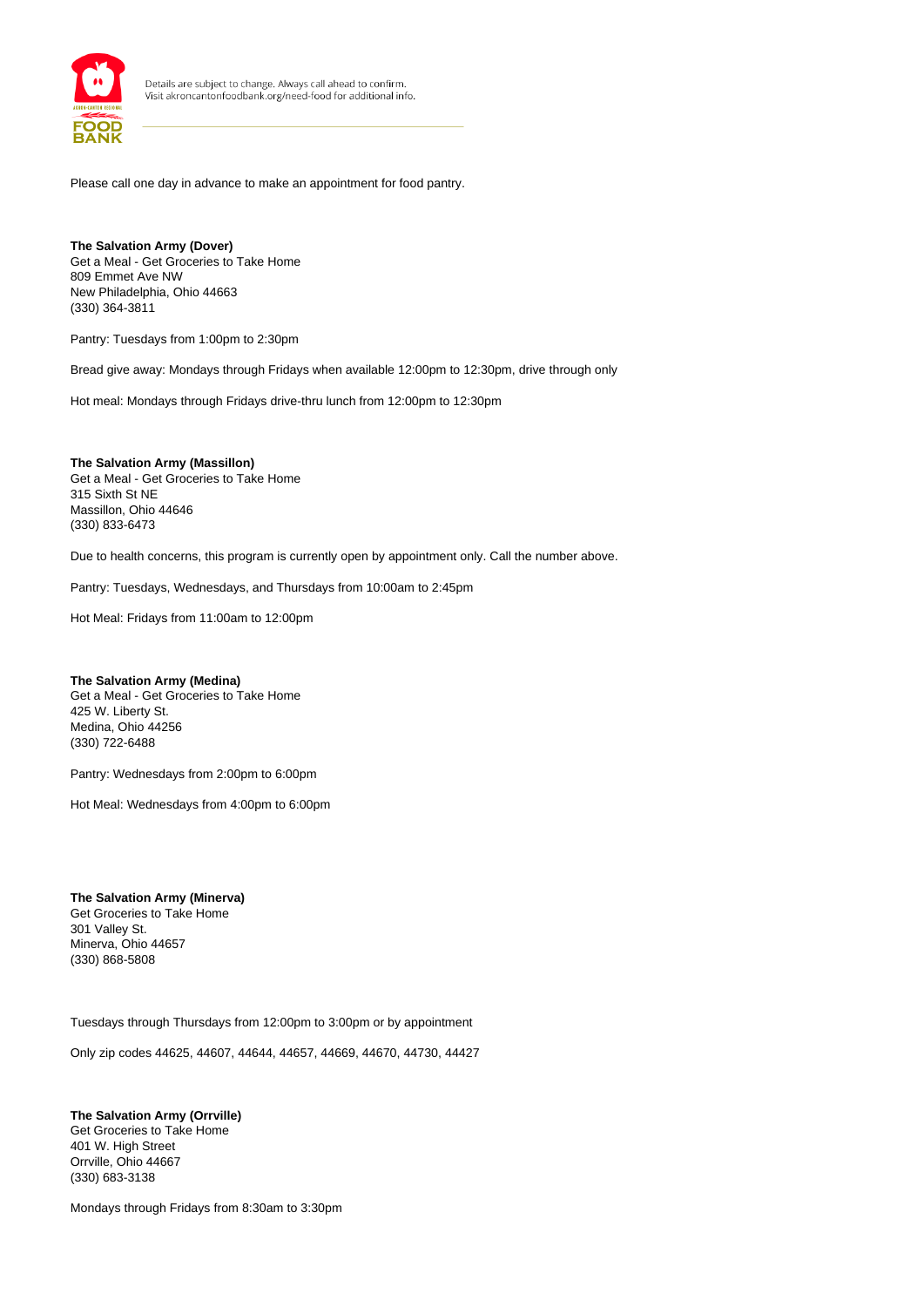

Bring utility bill to show proof of residence in Orrville, Marshallville, Dalton, Kidron, or North Lawrence

#### **The Salvation Army (Ravenna)**  Get Groceries to Take Home 268 W. Main Street Ravenna, Ohio 44266 (330) 296-7371

Pantry Tuesdays and Thursdays from 9:30am to 11:30am and 1:00pm to 3:30pm

Direct Distribution: 1st Wednesday of the month from 9:00am to 10:30am

**The Salvation Army (Ravenna) Direct Distribution** Get Groceries to Take Home 1972 Summit Road Kent, Ohio 44240 (330) 296-7371

1st Wednesday of the month from 9:00am to 10:30am

#### **The Salvation Army (Windham)**  Get Groceries to Take Home 9005 Wilvern Dr. Windham, Ohio 44288 (330) 296-7371

Pantry: Tuesdays from 10:00am to 3:30pm

Direct Distribution: 4th Tuesday of the month from 9:00am to 10:30am

Intended for residents in Windham, Hiram, Garrettsville, Nelson, Freedom, Mantua, Palmyria

Temporarily drive through--please make sure to clean out trunk.

#### **The Salvation Army (Wooster)** Get a Meal 437 South Market Street Wooster, Ohio 44691 (330) 264-4704

Mondays through Fridays from 12:00pm to 4:45pm

## **The Salvation Army at Creston Community Church**

Get Groceries to Take Home 111 Sterling St. Creston, Ohio 44217 (330) 435-4485

1st and 3rd Saturday of the month from 10:00am to 11:00am.

Open on any 5th Saturday of the month for pantry, clothing, and small household items.

**The Sanctuary** Get Groceries to Take Home 847 Lakewood Ave. Akron, Ohio 44314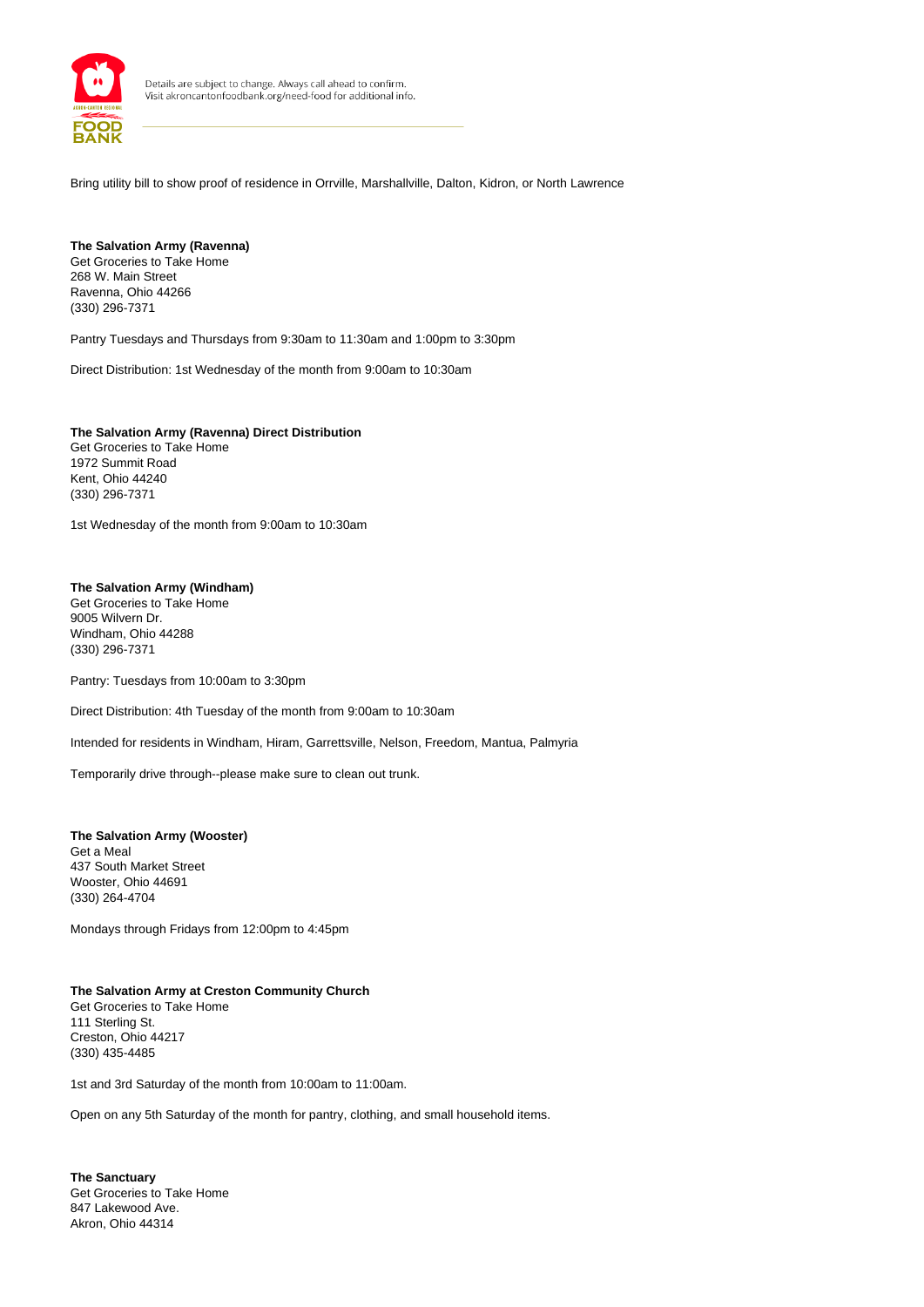

## (330) 745-5277

Sundays: Registration starts at 9:00am, distribution at 12:00pm

Wednesdays: registration starts at 5:00pm, distribution at 6:30pm

**Total Living Center** Get a Meal - Get Groceries to Take Home 2221 9th St. SW Canton, Ohio 44702 (330) 455-3663

Pantry: 2nd and 4th Wednesday of the month from 11:00am to 1:00pm

Hot Meal: Lunch - Mondays through Thursdays from 11:30am to 12:30pm

Supper - Wednesdays 5:20pm to 6:00pm

**Tower of Prayer** Get a Meal - Get Groceries to Take Home 1334 Diagonal Rd Akron, Ohio 44307 (330) 376-0770

January through October: 4th Saturday of the month 8:00am to 11:30am

November and December: 3rd Saturday of the month from 8:00am to 11:30am

Intended for residents in zip codes 44307 and 44320 only

**True North Church** Get a Meal - Get Groceries to Take Home 501 W. Line St. Minerva, Ohio 44657 (330) 868-3809

Pantry: 3rd Tuesday of the month from 5:30pm to 7:30pm. Emergency food needs call to make appointment

Hot Meal: currently closed.

#### **Twin City Christian Service Center Inc.** Get Groceries to Take Home 109 N. Water St. Uhrichsville, Ohio 44683 (740) 922-6276

Mondays, Tuesdays, and Thursdays from 10:00am to 12:45pm

Wednesdays from 6:00pm to 7:45pm

## **Union Baptist Church/Canton**

Get Groceries to Take Home 413 Cornelia N.E. Canton, Ohio 44704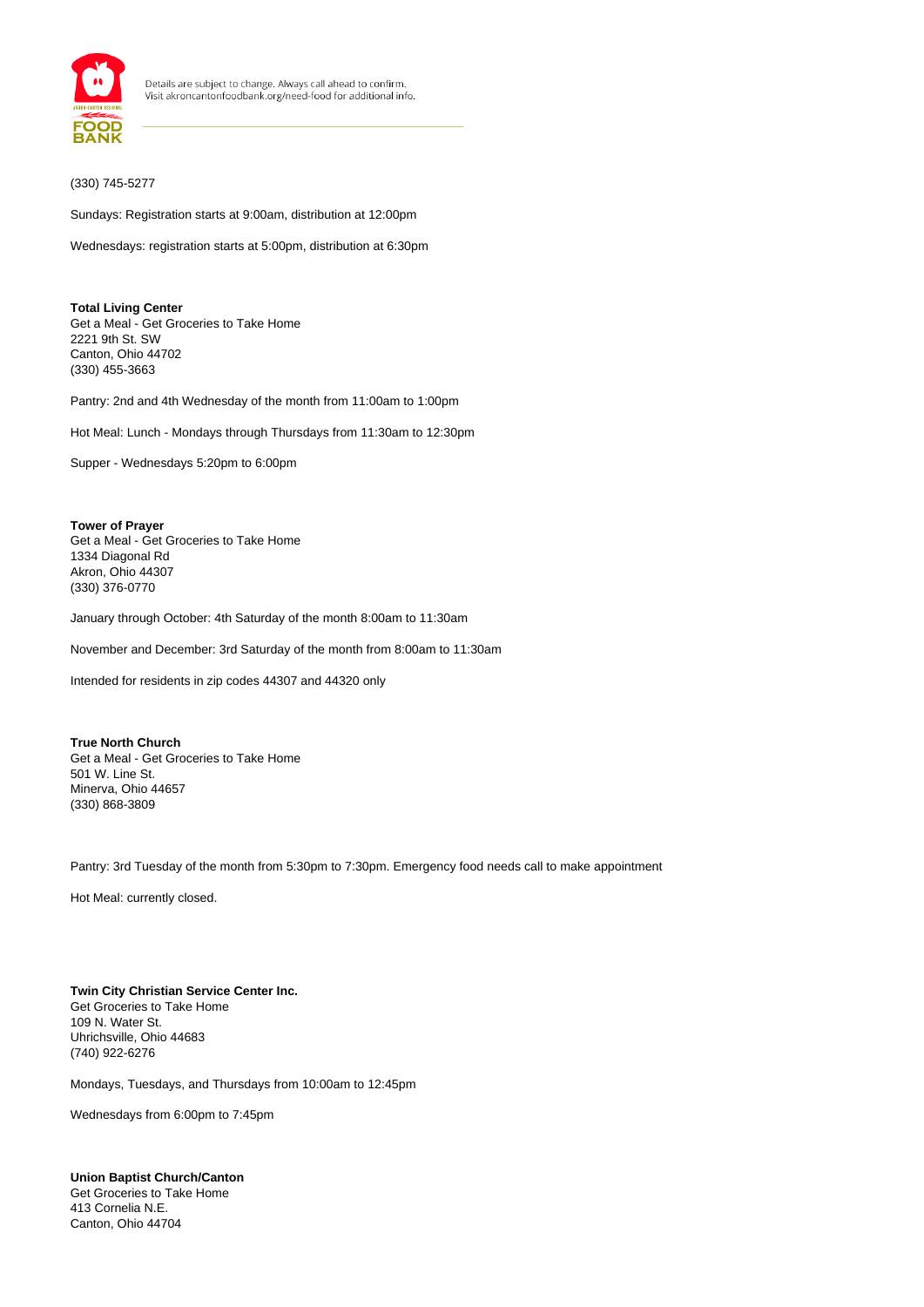

(330) 454-7450

3rd Friday of the month from 10:00am to 12:00pm

#### **Unitarian Universalist Church of Akron**

Get a Meal - Get Groceries to Take Home 3300 Morewood Road Akron, Ohio 44333 (330) 836-2206

Pantry and Hot Meal: 4th Saturday of the month from 10:00 am to 12:00pm

Pantry giveaway every Sunday morning from 8:30am to 10:00am

Temporary drive-thru only -- please make sure to clean out trunk.

#### **United Presbyterian Church**

Get Groceries to Take Home 2819 Hudson Drive Cuyahoga Falls, Ohio 44221 (330) 923-9735

4th Saturday of the month from 9:00am to 11:00am

Call church the Wednesday before for appointment.

#### **Unity Holiness Ministries**

Get Groceries to Take Home 1019 Harpster Ave. Akron, Ohio 44314 (330) 753-1509

Tuesdays and Thursdays 11:30am to 1:00pm

Must call for required appointment.

# **University Hospitals**

Get Groceries to Take Home 6847 N. Chestnut St. Ravenna, Ohio 44266 (330) 297-2384

Tuesdays and Wednesdays from 9:00am to 5:00pm

#### **Upper Room Cultural Development Center** Get a Meal - Get Groceries to Take Home 3090 State Route 59 Ravenna, Ohio 44266

Hot Meal: Last Thursday of the month from 12:00pm to 1:30pm

Pantry: currently closed.

(330) 296-2178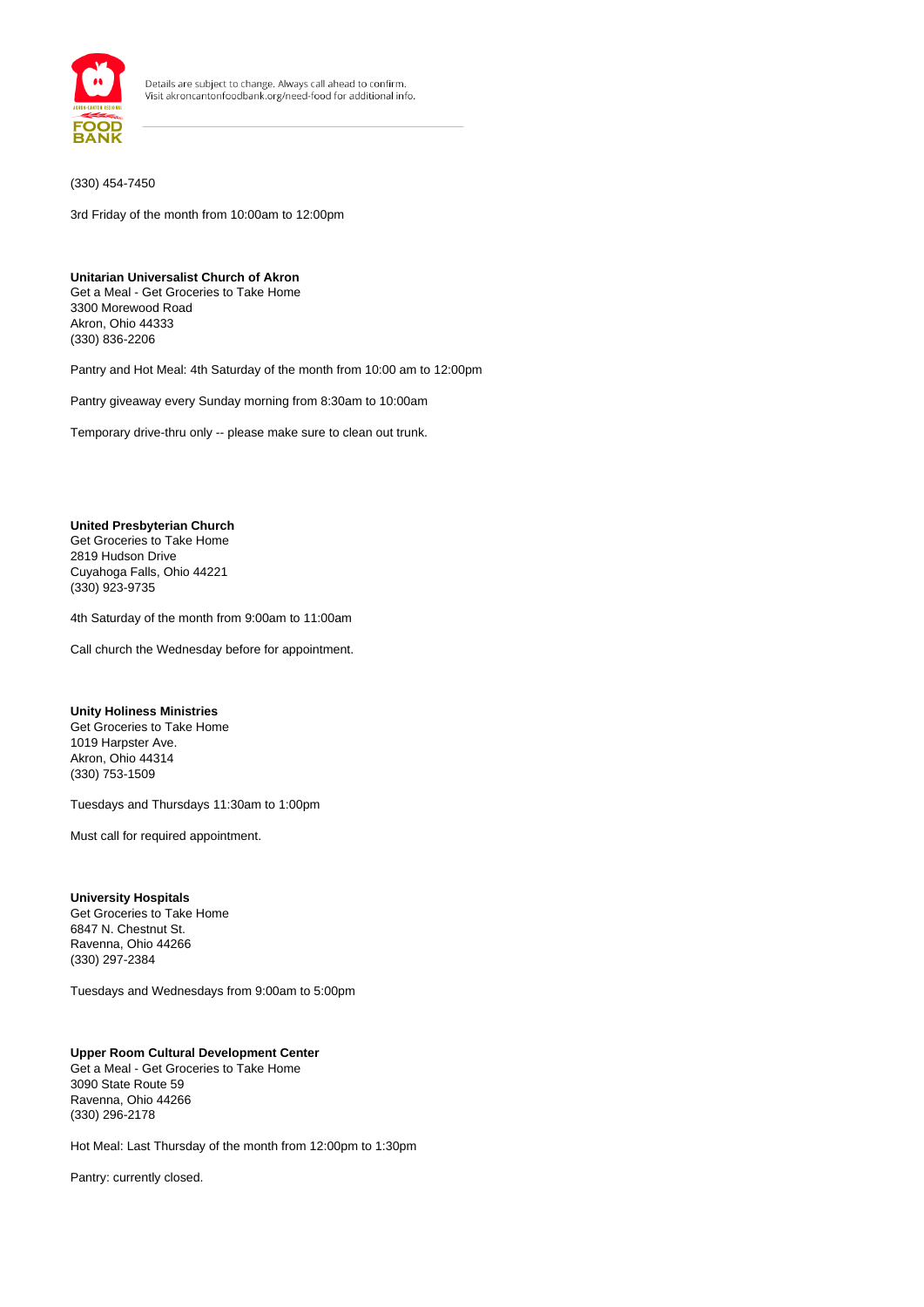

## **UrbanArk, Inc.** Get Groceries to Take Home 701 Walnut NE Canton, Ohio 44702 (330) 966-7711

Tuesdays from 12:00am to 2:00pm

1st and 3rd Thursdays of the month from 7:00pm to 8:00pm

**Vine St. UMC** Get a Meal - Get Groceries to Take Home 1544 W. Vine St. Alliance, Ohio 44601 (330) 823-8580

This program is currently open on Thursdays from 10am to 12pm in addition to their normal hours.

Sundays from 9:00am to 10:00am

## **Well of Hope Ministries**

Get Groceries to Take Home 3990 Faircrest St. SW Canton, Ohio 44706 (330) 234-2662

3rd Saturday from 10:00am to 12:00pm

## **Westbrook Park United Methodist Church**

Get Groceries to Take Home 2521 12th St NW Canton, Ohio 44708 (330) 456-4797

3rd Tuesday of the month from 5:00pm to 7:00pm

**Wooster Hope Center** Get a Meal - Get Groceries to Take Home 807 S. Spruce St. Wooster, Ohio 44691 (330) 683-2242

Pantry Hours:

Wednesdays from 12:00pm to 3:00pm

Thursdays from 6:00pm to 8:00pm

Fridays from 10:00am to 12:00pm

Intended for Wayne County Residents

Hygiene Pantry:

First Monday of the month from 8:30am to 11:30am

Hair cuts are by appointment only - please call (330) 683-2242 to week prior to schedule.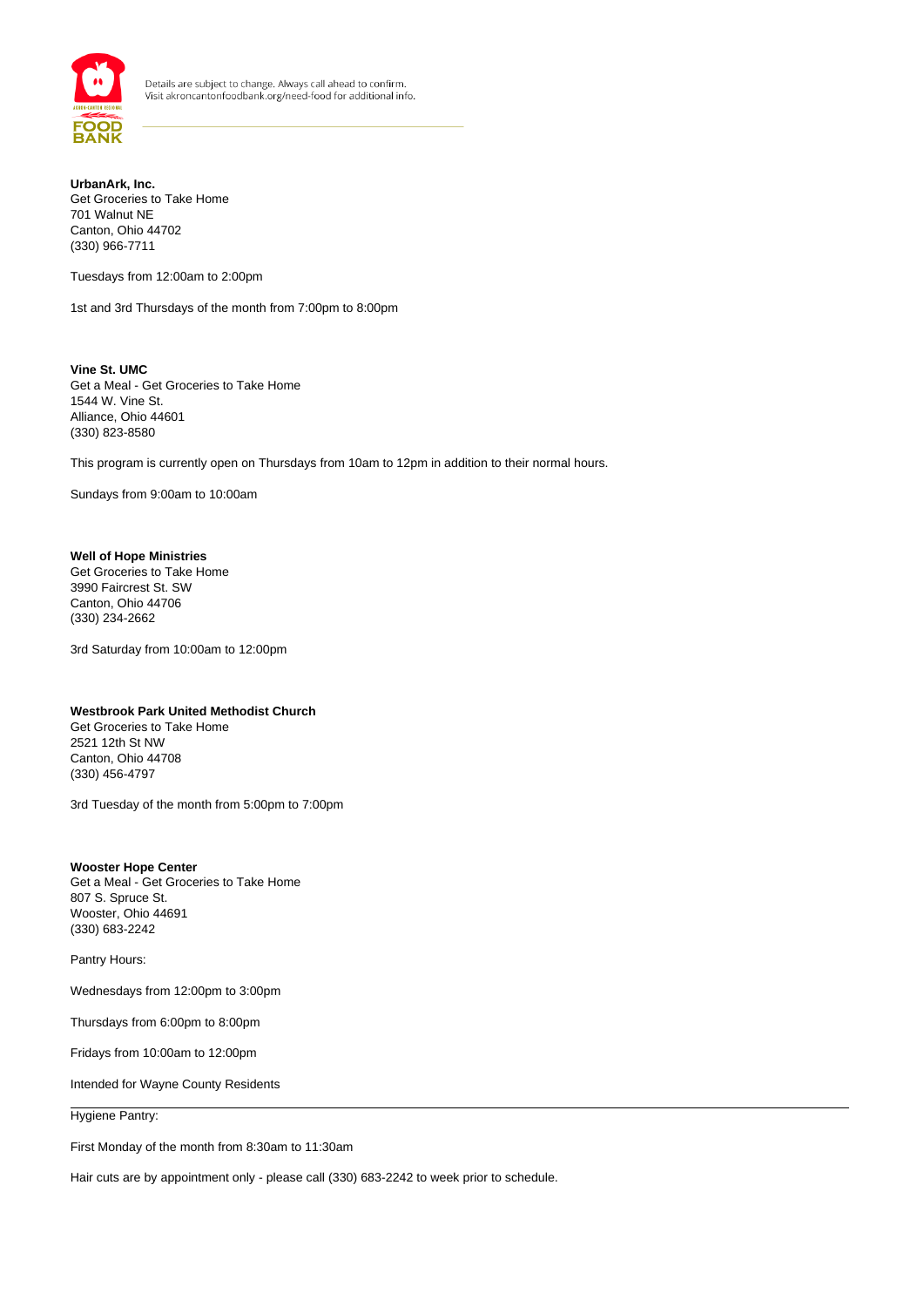

**Wooster Hope Center Direct Distribution** Get Groceries to Take Home 807 S. Spruce St. Wooster, Ohio 44691 (330) 683-2242

Following the last Tuesday of the month:

Wednesday from 12:00pm to 3:00pm

Thursday from 6:00pm to 8:00pm

Friday from 10:00am to 12:00pm

**Word of Life Outreach Center** Get a Meal - Get Groceries to Take Home 1878 Killian Rd. Akron, Ohio 44312 (330) 256-4129

Pantry and Hot Meal: 3rd Wednesday of the month from 5:00pm to 7:00pm and 4th Wednesday of the month from 11:00am to 1:00pm; other times by appointment.

**YMCA of Central Stark County**  Get Groceries to Take Home 420 3rd St. NW Canton, Ohio 44702 (330) 458-2403

Deliveries on Thursdays after 10:30am and on Fridays after 12:00pm.

Call in advance for delivery appointment.

**York United Methodist Church** Get Groceries to Take Home 6566 Norwalk Rd. Medina, Ohio 44256 (330) 725-8147

4th Saturday of the month from 9:00am to 11:00am and the Friday before the 4th Saturday of the month from 4:00pm to 6:00pm

**Zion Lutheran Church - Akron** Get Groceries to Take Home 139 S. High St. Akron, Ohio 44308 (330) 253-3136

Wednesdays from 10:00am to 11:00am

Intended for residents in zip codes 44302, 44303, 44304, 44308, 44311